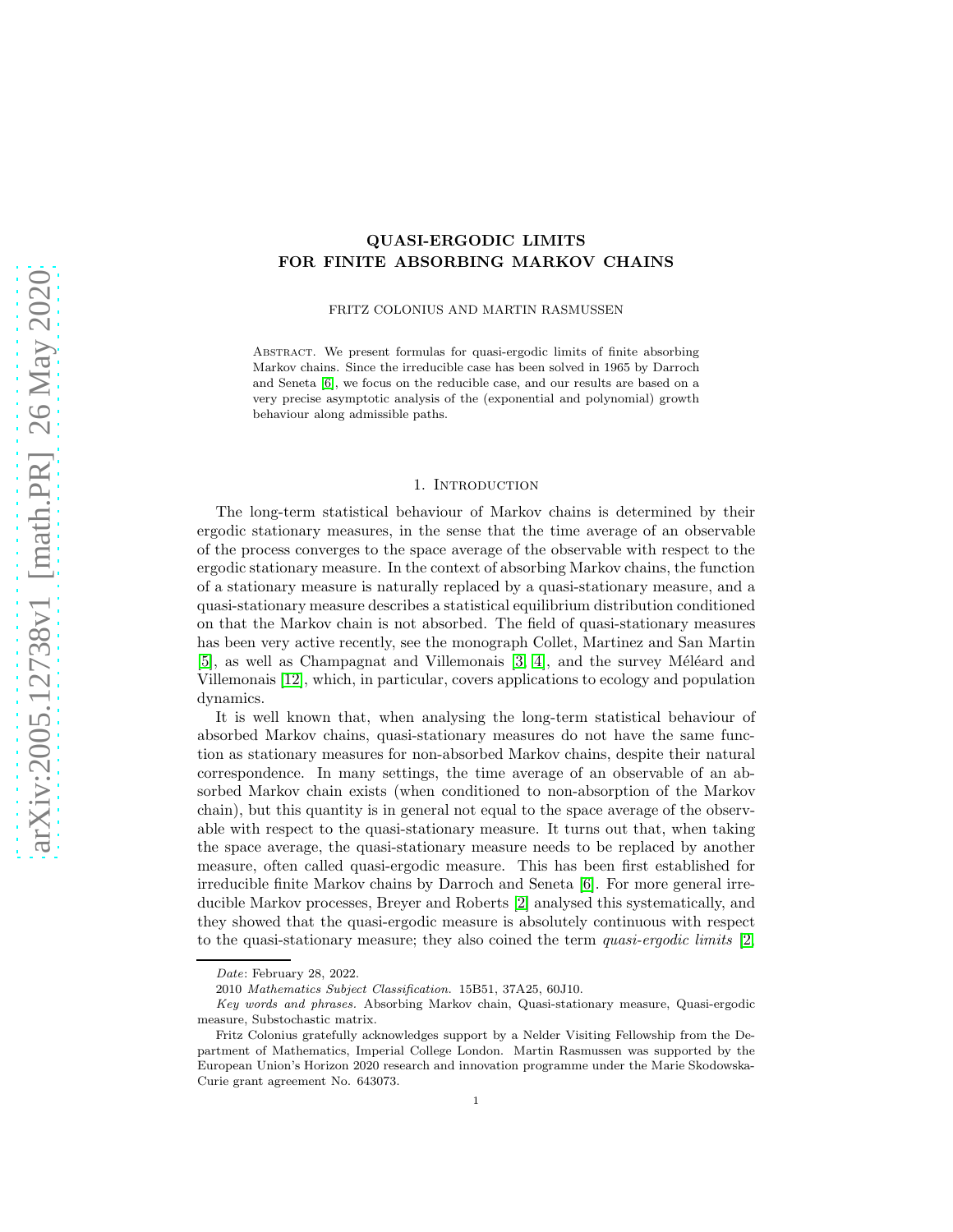Theorem 1] for these (conditioned) ergodic limits (cf. also Zhang, Li, and Song [\[16\]](#page-29-1) and He, Zhang, and Zhu [\[11\]](#page-29-2)). Such quasi-ergodic limits have recently been used to define and analyse so-called conditioned Lyapunov exponents that describe the dynamical behaviour of random dynamical systems in compact subsets of the phase space, see Engel, Lamb and Rasmussen [\[7\]](#page-28-5).

The literature on quasi-ergodic measures and limits has exclusively focussed on irreducible stochastic processes so far, and in this article, we aim at contributing to an understanding of the reducible case. It turns out that the analysis of quasiergodic limits is much more complicated for reducible processes, and for this reason, we focus here on the simplest possible case, given by finite state absorbing Markov chains.

<span id="page-1-2"></span>We consider a stochastic matrix  $P \in \mathbb{R}^{(d+1)\times(d+1)}$  of the form

$$
(1.1) \t\t P = \begin{pmatrix} 1 & 0 \\ R & Q \end{pmatrix},
$$

where 0 is a row vector of zeros, and  $R \in \mathbb{R}^{d \times 1}$ ,  $Q \in \mathbb{R}^{d \times d}$  with  $R, Q \neq 0$  and  $d \geq 2$ .

We denote by  $(X_i)_{i\in\mathbb{N}_0}$  the Markov chain associated to the substochastic matrix Q starting in a probability vector  $\pi \in \mathbb{R}^d$ . We suppose that all states  $\{1, \ldots, d\}$  are transient, i.e. the probability of return to some state when starting in that state is less that 1, which is equivalent to saying that the eigenvalues of the matrix  $Q$  lie inside the unit circle (and in particular 1 is not an eigenvalue of  $Q$ ). Thus, this stochastic process is absorbed almost surely with absorption time  $T$ , meaning that the absorption state 0 is reached at time  $T$ .

<span id="page-1-0"></span>We are interested in the *quasi-ergodic limit*

(1.2) 
$$
\lim_{n \to \infty} \mathbb{E}_{\pi} \Big[ \frac{1}{n+1} \sum_{i=0}^{n} f(X_i) \Big| T > n \Big],
$$

where  $f: \{1, \ldots, d\} \to \mathbb{R}$  is a given observable. As we will show in Corollary [2.2](#page-3-0) below, the expectation in [\(1.2\)](#page-1-0) is determined by the average time the Markov chain visits its states, and hence, we have to determine the *quasi-ergodic measure*

<span id="page-1-1"></span>
$$
(1.3) \qquad \lim_{n \to \infty} \mathbb{E}_{\pi} \left[ \frac{1}{n+1} \# \{ m \in \{ 0, \ldots, n \} : X_m = j \} \middle| T > n \right] \quad \text{for } j \in \{ 1, \ldots, d \} \, .
$$

The main results, Theorem [3.14](#page-18-0) and Theorem [3.20,](#page-22-0) provide formulas for this limit.

This paper is organised as follows. Section [2](#page-2-0) provides useful representations of the expectation in  $(1.3)$ . These are based on results from Darroch and Seneta [\[6\]](#page-28-0); the proofs are postponed to the Appendix, and we note that the quasi-ergodic limits for the the irreducible case follow easily from these representations. We consider the theoretical analysis of the reducible case in Section [3.](#page-3-1) In Subsection [3.1,](#page-4-0) we assume without loss of generality that the reducible matrix Q is given in Frobenius normal form. This can be achieved by permutations of the rows and columns, and the Frobenius normal form is unique up to certain permutations, see Gantmacher [\[9,](#page-29-3) Chapter XIII, §4]). We use admissible paths to reformulate the formulas for the quasi-ergodic limit, and in Subsection [3.2,](#page-8-0) the main results are stated and proved. Here, we crucially have to assume that in the Frobenius normal form, the submatrices in the diagonal are scalar if their Perron–Frobenius eigenvalue is smaller than the maximal Perron–Frobenius eigenvalue. Finally, we illustrate the theoretical results by means of several examples in Section [4.](#page-23-0)

**Notation.** Probability vectors  $\pi$  are row vectors, while all other vectors in  $\mathbb{R}^n$ are column vectors. In all spaces  $\mathbb{R}^n$  we abbreviate  $\mathbb{1} = (1, \ldots, 1)^\top$ . The set of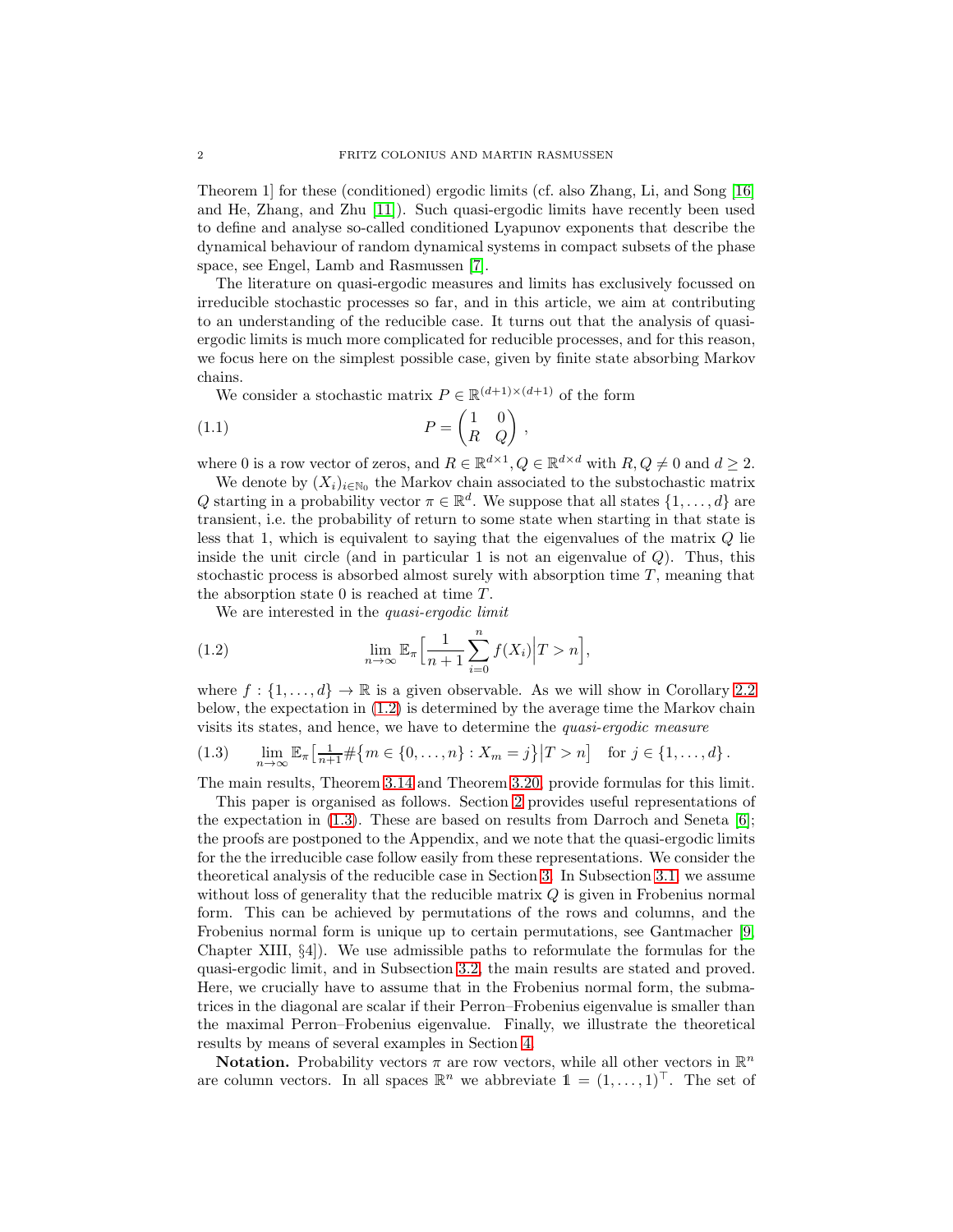natural numbers is denoted by N and  $\mathbb{N}_0 = \mathbb{N} \cup \{0\}$ . The number of elements of a finite set A is denoted by  $#A$ . For  $k \in \mathbb{N}$  and  $m \in \mathbb{Z}$ 

$$
\Gamma_k(m) := \{(\eta_1,\ldots,\eta_k) \in \mathbb{N}_0^k : \eta_1 + \cdots + \eta_k = m\}
$$

<span id="page-2-0"></span>and note that  $\Gamma_k(m) = \emptyset$  for  $m < 0$ . Products with an empty index set are defined as  $\prod_{i\in\emptyset}x_i=1$ .

### 2. Quasi-ergodic limits in the irreducible case

In this section, we consider the substochastic matrix  $Q$  from  $(1.1)$ , and we present results from Darroch and Seneta [\[6\]](#page-28-0) for quasi-ergodic limits of the form [\(1.2\)](#page-1-0) in the special case when  $Q$  is irreducible.

Recall that if the matrix Q is irreducible, then it is either eventually positive or cyclic. It follows from the Perron–Frobenius theorem that Q has a simple eigenvalue  $\rho \in (0, 1)$ , called the Perron–Frobenius eigenvalue, such that the absolute values of all other eigenvalues of  $Q$  are equal to or less than  $\rho$ . The left eigenvector to this eigenvalue,  $u \in \mathbb{R}^d$  with  $u^\top Q = \rho u^\top$ , has only positive entries and describes a quasi-stationary measure when normalised via  $\sum_{i=1}^{d} u_i = 1$ , which we assume in the following. If Q is eventually positive, then the absolute values of all other eigenvalues are smaller that  $\rho$ .

The following proposition is our starting point for deriving formulas for quasiergodic limits. The proof is given in the Appendix. Denote

<span id="page-2-2"></span>(2.1) 
$$
\pi_j(z) := \pi D_j(z) \quad \text{and} \quad Q_j(z) := Q D_j(z) \quad \text{for all } z \in \mathbb{R},
$$

where  $D_i(z)$  is the  $d \times d$  diagonal matrix whose j-th diagonal element is z and all other diagonal elements are equal to 1.

<span id="page-2-1"></span>**Proposition 2.1.** Consider a substochastic matrix  $Q \in \mathbb{R}^{d \times d}$ , and let  $(X_i)_{i \in \mathbb{N}_0}$  be the associated Markov chain starting in  $\pi$ . Then the following statements hold.

(i) For all  $j \in \{1, \ldots, d\}$  and  $n \in \mathbb{N}$ , we have

$$
\mathbb{E}_{\pi} \left[ \frac{1}{n+1} \# \{ m \in \{ 0, \ldots, n \} : X_m = j \} \middle| T > n \right] = \frac{\frac{d}{dz} \pi_j(z) Q_j^n(z) \mathbb{1} \Big|_{z=1}}{(n+1) \pi Q^n \mathbb{1}}.
$$

- (ii) Suppose that Q is eventually positive. Then for  $j \in \{1, \ldots, d\}$ , we have
- $\mathbb{E}_{\pi} \left[ \frac{1}{n+1} \# \{ m \in \{0, ..., n\} : X_m = j \} \middle| T > n \right] = u_j v_j + O(\frac{1}{n}) \text{ as } n \to \infty,$

where  $v$  is the positive right eigenvector of  $Q$  for the Perron–Frobenius eigenvalue  $\rho$  normalised by  $u^{\top} v = 1$ .

(iii) Suppose that Q is cyclic with period  $h \in \mathbb{N} \setminus \{1\}$ . Then  $Q^h$  is eventually positive, and for all  $j \in \{1, ..., d\}$ , we have for the left and right normalised eigenvectors  $u^{\top}$  and v of  $Q^{h}$  for the eigenvalue  $\rho^{h}$  that

$$
\mathbb{E}_{\pi} \left[ \frac{1}{hn+1} \# \{ m \in \{ 0, \ldots, hn \} : X_m = j \} \middle| T > hn \right\} = u_j v_j + O(\frac{1}{hn}) \text{ as } n \to \infty.
$$

The following corollary uses the above result for the average evaluation of an observable. The formula provided in (i) below will be the basis of our further analysis of the reducible case. It shows that, in particular, the probability of the average evaluation of an observable  $f$  is determined by the average number of times that  $X_i$  is in some state j. For the irreducible case, assertion (ii) below concerns a formula for the quasi-ergodic limit involving the normalised right and left eigenvectors for the Perron–Frobenius eigenvalue  $\rho$  of  $Q$ .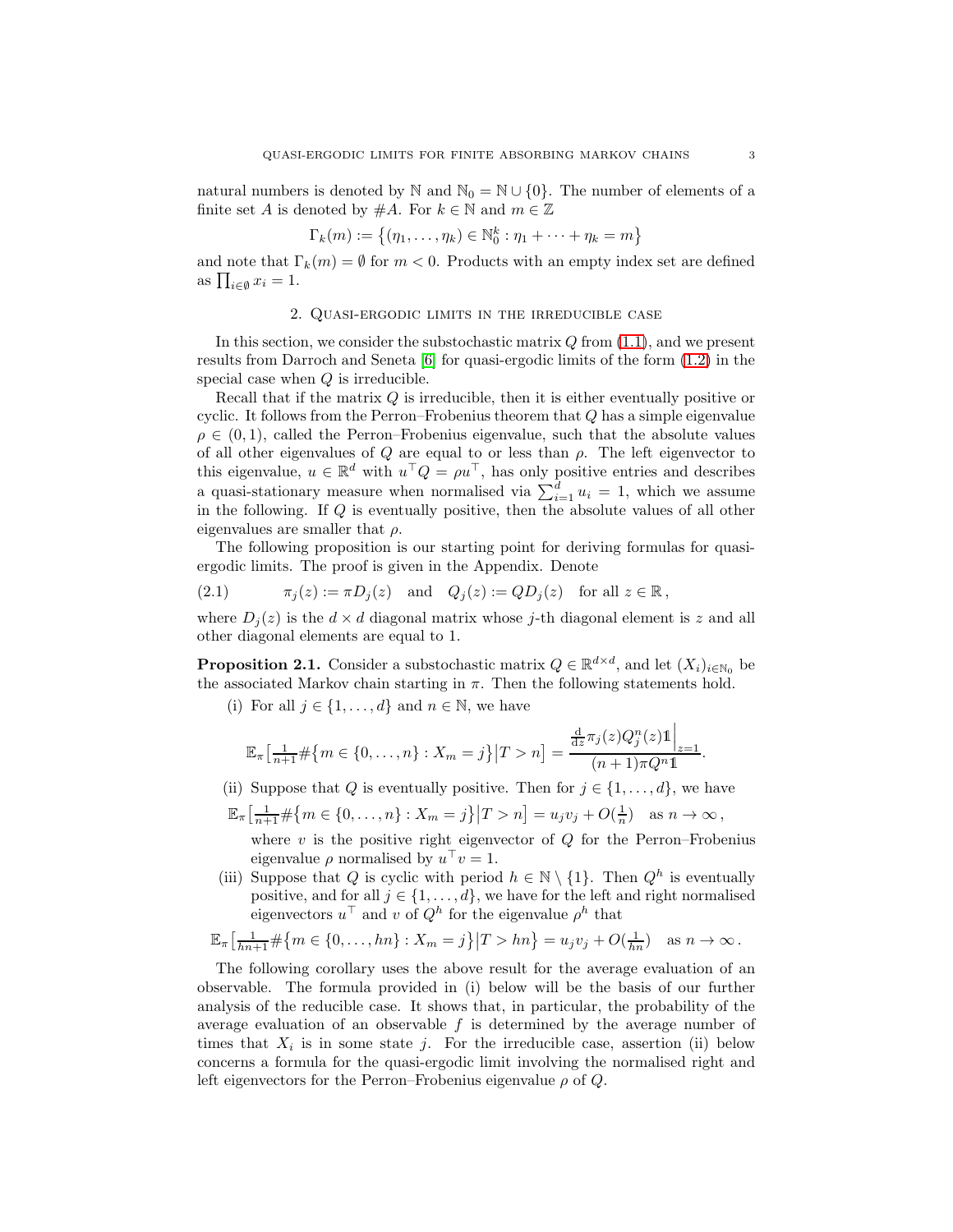<span id="page-3-0"></span>**Corollary 2.2.** *Consider a substochastic matrix*  $Q \in \mathbb{R}^{d \times d}$ *, and let*  $(X_i)_{i \in \mathbb{N}_0}$  *be the associated Markov chain starting in* π*. Then the following statements hold.*

(i) *For all*  $n \in \mathbb{N}$ *, we have* 

$$
\mathbb{E}_{\pi} \left[ \frac{1}{n+1} \sum_{i=0}^{n} f(X_i) \middle| T > n \right] = \sum_{j=1}^{d} f(j) \mathbb{E}_{\pi} \left[ \frac{1}{n+1} \# \{ m \in \{ 0, \dots, n \} : X_m = j \} \middle| T > n \right]
$$

$$
= \sum_{j=1}^{d} f(j) \frac{\frac{d}{dz} \pi_j(z) Q_j^n(z) \mathbb{1} \Big|_{z=1}}{(n+1) \pi Q^n \mathbb{1}}.
$$

(ii) *If* Q *is irreducible, then the quasi-ergodic limit is given by*

$$
\lim_{n \to \infty} \mathbb{E}_{\pi} \Big[ \frac{1}{n+1} \sum_{i=0}^{n} f(X_i) \Big| T > n \Big] = \sum_{i=1}^{d} f(i) u_i v_i,
$$

 $where v$  and  $u^{\top}$  are the right and left eigenvectors for the eigenvalue  $\rho$  of Q *normalised as in Proposition [2.1](#page-2-1) (ii).*

*Proof.* (i) Using Proposition [2.1](#page-2-1) (i), one computes for fixed  $n \in \mathbb{N}$ 

$$
\sum_{j=1}^{d} f(j) \frac{\frac{d}{dz} \pi_j(z) Q_j^n(z) \mathbb{1} \Big|_{z=1}}{(n+1) \pi Q^n \mathbb{1}}
$$
\n
$$
= \sum_{j=1}^{d} f(j) \mathbb{E}_{\pi} \Big[ \frac{1}{n+1} \# \{ m \in \{ 0, \dots, n \} : X_m = j \} | T > n \Big]
$$
\n
$$
= \frac{1}{n+1} \sum_{j=1}^{d} \mathbb{E}_{\pi} \Big[ f(j) \# \{ m \in \{ 0, \dots, n \} : X_m = j \} | T > n \Big]
$$
\n
$$
= \mathbb{E}_{\pi} \Big[ \frac{1}{n+1} \sum_{i=0}^{n} f(X_i) | T > n \Big].
$$

(ii) Proposition [2.1](#page-2-1) (ii) and (iii) yield the assertion in the irreducible case (where the matrix  $Q$  is either eventually positive or cyclic).

Corollary [2.2](#page-3-0) (ii) for irreducible Q and  $f(j) = j$  for  $j \in \{1, ..., d\}$  is classical and has been proved in Darroch and Seneta [\[6,](#page-28-0) p. 95]. Here, the left eigenvector  $u^{\top}$  is the unique quasi-stationary measure, see van Doorn and Pollett [\[15,](#page-29-4) Theorem 2.1]. Thus, the quasi-ergodic limit is absolutely continuous with respect to the quasistationary measure.

#### <span id="page-3-2"></span>3. Quasi-ergodic limits in the reducible case

<span id="page-3-1"></span>While in the previous section, we obtained an quasi-ergodic limit formula for irreducible matrices Q, we concentrate now on the reducible case, and we suppose without loss of generality that the matrices  $Q$  from  $(1.1)$  are given in Frobenius normal form

(3.1) 
$$
Q = \begin{pmatrix} Q_{11} & 0 & 0 \\ Q_{21} & Q_{22} & 0 \\ & & \ddots & \\ Q_{k1} & Q_{k2} & Q_{kk} \end{pmatrix}
$$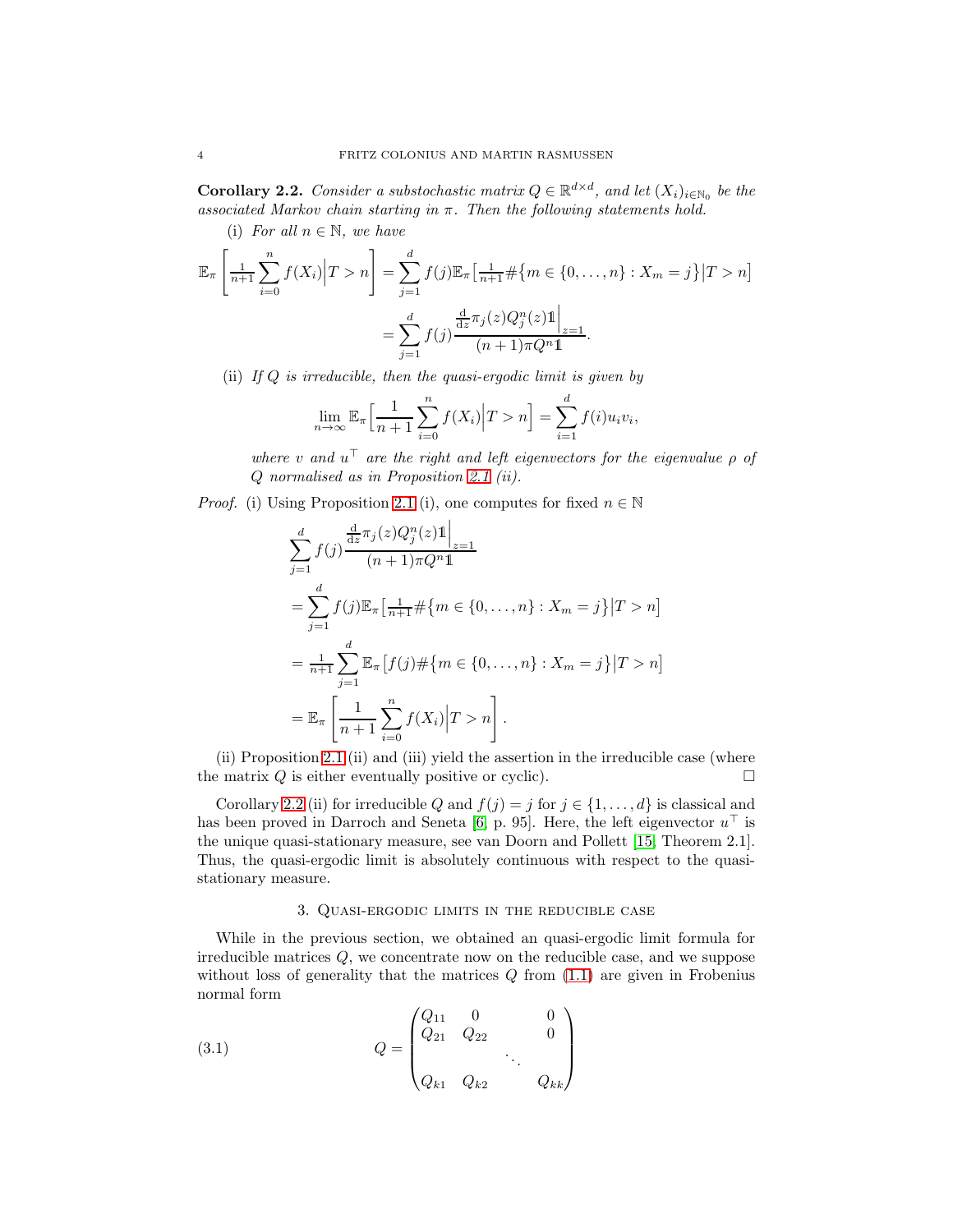with matrices  $Q_{ij} \in \mathbb{R}^{d_i \times d_j}$ , where  $d_1, \ldots, d_k \in \mathbb{N}$ . We assume in addition that the diagonal matrices  $Q_{ii}$  are eventually positive. The results for the general case, where the diagonal matrices are irreducible (hence maybe periodic), are easy consequences, see Remark [3.21](#page-22-1) below.

We note that  $\sum_{i=1}^{k} d_i = d$ , and introduce index sets

$$
I_j = \left\{1 + \sum_{i=1}^{j-1} d_i, \dots, \sum_{i=1}^{j} d_i\right\} \text{ for all } j \in \{1, \dots, k\},\
$$

corresponding to the diagonal blocks of the matrix Q.

<span id="page-4-0"></span>3.1. Preparations and admissible paths. In this subsection, we reformulate the quasi-ergodic problem using admissible paths of indices. We denote the initial distribution by  $\pi = (\pi_1, \ldots, \pi_k)$  with  $\pi_i \in \mathbb{R}^{d_i}$  and first obtain a version of Proposition [2.1](#page-2-1) for the above systems in Frobenius normal form.

<span id="page-4-1"></span>**Proposition 3.1.** Consider a matrix Q of the form  $(3.1)$ , and let  $(X_i)_{i\in\mathbb{N}_0}$  be the Markov chain associated to the substochastic matrix  $Q$  starting in  $\pi$ . Then the following statements hold.

(i) For  $j \in \{1, \ldots, d\}$  and  $n \in \mathbb{N}$ , the probability of the average number of times that  $X_i$  is in some state j is

$$
\mathbb{E}_{\pi} \left[ \frac{1}{n+1} \# \{ m \in \{ 0, \ldots, n \} : X_m = j \} \middle| T > n \right] = \frac{\pi \left( \sum_{r=0}^n Q^r e_j e_j^{\top} Q^{n-r} \right) \mathbb{1}}{(n+1) \pi Q^n \mathbb{1}}.
$$

(ii) For  $\ell \in \{1, ..., k\}$  and  $n \in \mathbb{N}$ , the probability of the average number of times that  $X_i$  is in some state in  $I_\ell$  is

$$
\mathbb{E}_{\pi} \left[ \frac{1}{n+1} \# \{ m \in \{ 0, \ldots, n \} : X_m \in I_{\ell} \} | T > n \right] = \frac{\pi \left( \sum_{r=0}^n Q^r \sum_{j \in I_{\ell}} e_j e_j^{\top} Q^{n-r} \right) \mathbb{1}}{(n+1) \pi Q^n \mathbb{1}}.
$$

*Proof.* (i) Using [\(2.1\)](#page-2-2), we compute

$$
\frac{\mathrm{d}}{\mathrm{d}z}\pi_j(z)Q_j^n(z)\mathbf{1} = \frac{\mathrm{d}}{\mathrm{d}z}(\pi D_j(z) (Q D_j(z))^n \mathbf{1})
$$
\n
$$
= \pi e_j e_j^\top (Q D_j(z))^n \mathbf{1} + \pi D_j(z) \left(\sum_{r=1}^n (Q D_j(z))^{r-1} Q e_j e_j^\top (Q D_j(z))^{n-r}\right) \mathbf{1}.
$$

This implies that

$$
\frac{\mathrm{d}}{\mathrm{d}z}\pi_j(z)Q_j^n(z)\mathbb{1}\Big|_{z=1} = \pi e_j e_j^\top Q^n \mathbb{1} + \pi \left(\sum_{r=1}^n Q^r e_j e_j^\top Q^{n-r}\right) \mathbb{1}.
$$

Now the assertion follows from Proposition [2.1](#page-2-1) (i).

(ii) This follows from (i) and

$$
\mathbb{E}_{\pi} \left[ \frac{1}{n+1} \# \{ m \in \{ 0, \dots, n \} : X_m \in I_{\ell} \} | T > n \right] \n= \sum_{j \in I_{\ell}} \mathbb{E}_{\pi} \left[ \frac{1}{n+1} \# \{ m \in \{ 0, \dots, n \} : X_m = j \} | T > n \right],
$$

which finishes the proof of this proposition.  $\Box$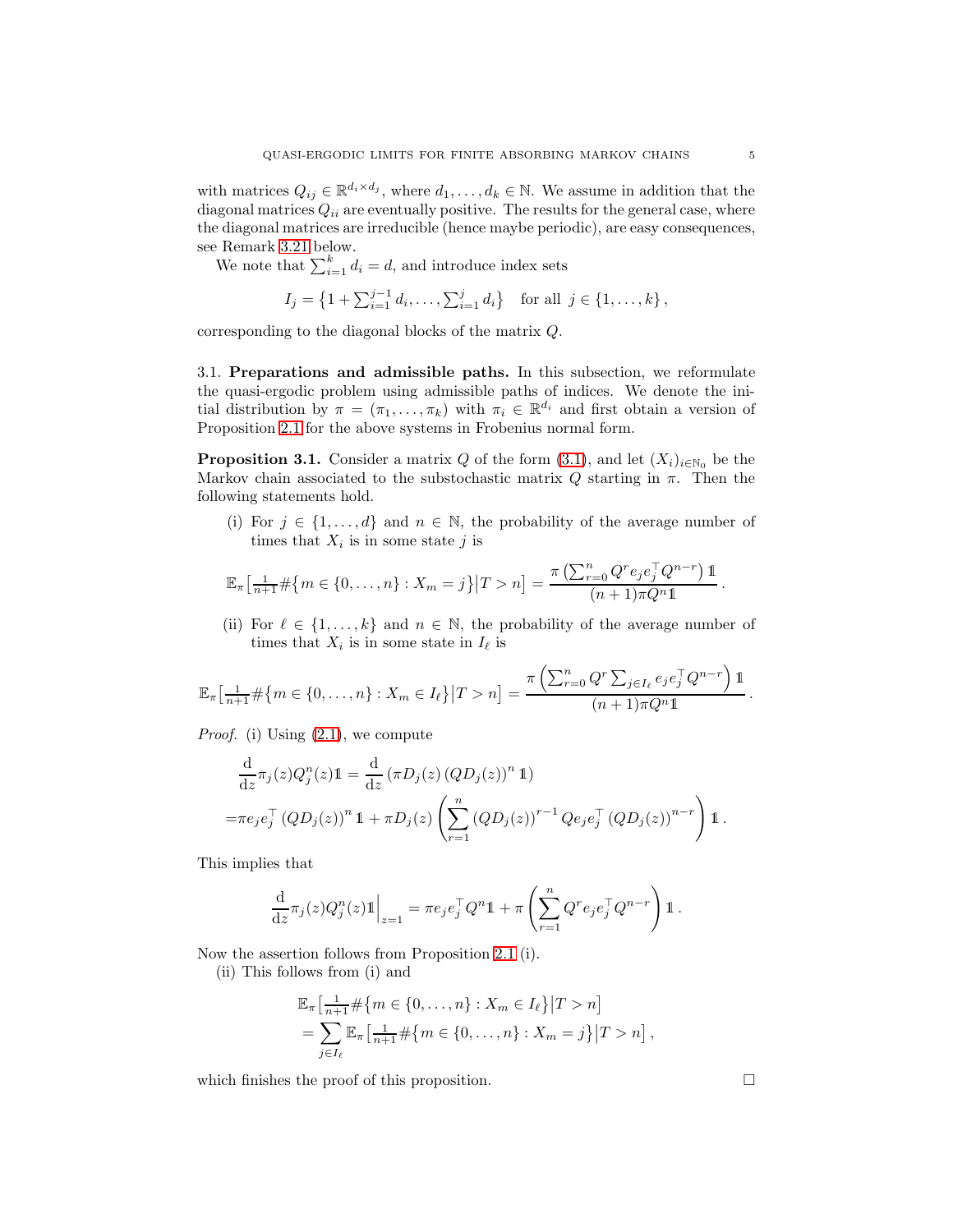We now aim at understanding the terms in Proposition [3.1](#page-4-1) better and first note that for all  $n\in\mathbb{N}_0,$  we get

$$
Q^{n} = \begin{pmatrix} Q_{11}^{(n)} & 0 & 0 \\ Q_{21}^{(n)} & Q_{22}^{(n)} & 0 \\ \vdots & \vdots & \ddots & \vdots \\ Q_{k1}^{(n)} & Q_{k2}^{(n)} & Q_{kk}^{(n)} \end{pmatrix},
$$

where for  $n\geq 1$ 

<span id="page-5-0"></span>(3.2) 
$$
Q_{ij}^{(n)} := \sum_{\substack{s_1,\ldots,s_{n-1}=1,\ldots,k\\i=s_0\ge s_1\ge s_2\ge\cdots\ge s_{n-1}\ge s_n=j}} Q_{s_0s_1} Q_{s_1s_2} \cdots Q_{s_{n-1}s_n},
$$

and for  $\bar{n}=0$ 

$$
Q_{ij}^{(0)} := \begin{cases} \text{Id} & : i = j \\ 0 & : i \neq j \end{cases}.
$$

This follows by induction, since for  $i \geq \ell$ , the entries  $Q_{i\ell}^{(n+1)}$  of  $Q^{n+1} = Q^n Q$  are given by

$$
Q_{i\ell}^{(n+1)} = \sum_{j=\ell}^{k} \sum_{\substack{s_1,\ldots,s_{n-1}=1,\ldots,k\\i\geq s_1\geq s_2\geq\cdots\geq s_{n-1}\geq j}} Q_{is_1} Q_{s_1s_2} \cdots Q_{s_{n-1}j} Q_{j\ell}
$$
  
= 
$$
\sum_{\substack{s_1,\ldots,s_n=1,\ldots,k\\i\geq s_1\geq s_2\geq\cdots\geq s_n\geq \ell}} Q_{is_1} Q_{s_1s_2} \cdots Q_{s_{n-1}s_n} Q_{s_n\ell}.
$$

We first consider the numerator in the formula from Proposition [3.1](#page-4-1) (ii), which can be re-written as

$$
\pi \left( \sum_{r=0}^{n} Q^{r} \sum_{j \in I_{\ell}} e_{j} e_{j}^{\top} Q^{n-r} \right) \mathbb{1}
$$
\n
$$
= \pi \sum_{r=0}^{n} \begin{pmatrix} Q_{11}^{(r)} & 0 & 0 \\ Q_{21}^{(r)} & Q_{22}^{(r)} & 0 \\ \vdots & \vdots & \vdots \\ Q_{k1}^{(r)} & Q_{k2}^{(r)} & Q_{kk}^{(r)} \end{pmatrix} \begin{pmatrix} 0 & 0 \\ Q_{\ell 1}^{(n-r)} & 0 \\ \vdots \\ Q_{\ell k}^{(n-r)} & Q_{\ell k}^{(n-r)} \end{pmatrix} \mathbb{1}
$$
\n
$$
= \pi \sum_{r=0}^{n} \begin{pmatrix} 0 & 0 \\ Q_{\ell \ell}^{(r)} Q_{\ell 1}^{(n-r)} & Q_{\ell \ell}^{(r)} Q_{\ell \ell}^{(n-r)} & 0 & 0 \\ \vdots & \vdots & \ddots & \vdots \\ Q_{k\ell}^{(r)} Q_{\ell 1}^{(n-r)} & Q_{\ell \ell}^{(r)} Q_{\ell \ell}^{(n-r)} & 0 \end{pmatrix}
$$
\n
$$
= (\pi_{\ell}, \dots, \pi_{k}) \sum_{r=0}^{n} \begin{pmatrix} Q_{\ell \ell}^{(r)} Q_{\ell 1}^{(n-r)} & Q_{\ell \ell}^{(r)} Q_{\ell \ell}^{(n-r)} \\ \vdots & \vdots \\ Q_{k\ell}^{(r)} Q_{\ell 1}^{(n-r)} & Q_{\ell \ell}^{(r)} Q_{\ell \ell}^{(n-r)} \end{pmatrix} \mathbb{1}
$$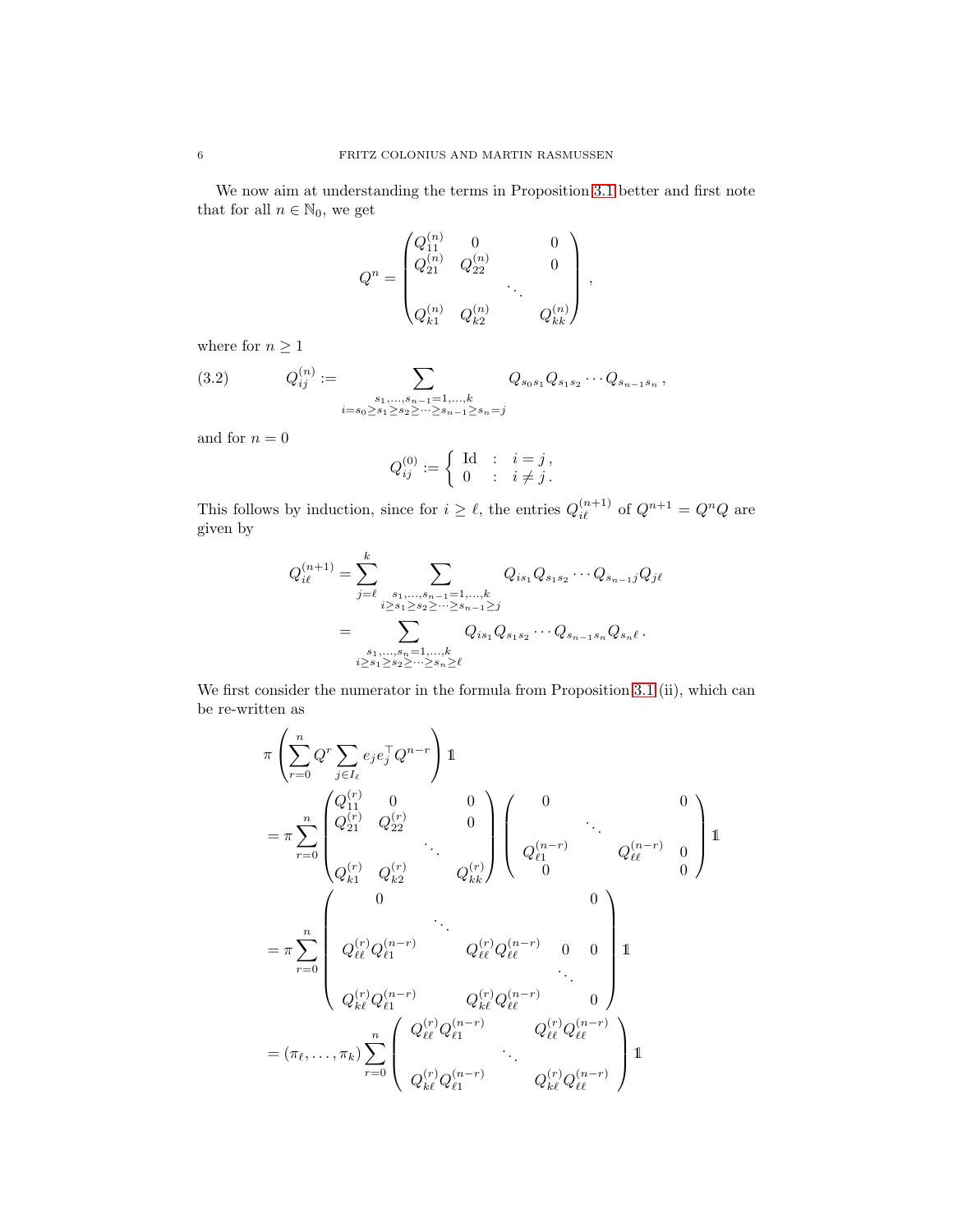<span id="page-6-0"></span>
$$
(3.3) \qquad = \sum_{r=0}^{n} \sum_{i=\ell}^{k} \pi_i Q_{i\ell}^{(r)} \sum_{j=1}^{\ell} Q_{\ell j}^{(n-r)} \mathbb{1} = \sum_{i=\ell}^{k} \sum_{j=1}^{\ell} \pi_i \sum_{r=0}^{n} Q_{i\ell}^{(r)} Q_{\ell j}^{(n-r)} \mathbb{1}.
$$

We now aim at re-writing this product of certain sub-matrices of the matrix  $Q$  in a different way involving so-called admissible paths of indices.

Definition 3.2 (Admissible paths).

- (i) An *admissible path*  $\theta$  *of length*  $\kappa = \kappa(\theta)$  is given by a finite and strictly decreasing sequence  $\theta = (\theta_1, \theta_2, \dots, \theta_\kappa)$  such that  $\theta_u \in \{1, \dots, k\}$  and  $Q_{\theta_u \theta_{u+1}} \neq 0$  for all  $u \in \{1, \ldots, \kappa - 1\}.$
- (ii) The *set of admissible paths* is denoted by P, and we denote the set of admissible paths that go from  $i$  to  $j$  by

$$
\mathcal{P}_{ij} := \{(\theta_1, \theta_2, \dots, \theta_\kappa) \in \mathcal{P} : \theta_1 = i \text{ and } \theta_\kappa = j\},\
$$

and define the set of admissible paths through  $\ell \in \{1, \ldots, k\}$  as

$$
\mathcal{P}^{(\ell)} := \{(\theta_1,\ldots,\theta_\kappa) \in \mathcal{P} : \text{ there exists a } u \in \{1,\ldots,\kappa\} \text{ with } \theta_u = \ell\}.
$$

We note that every finite sequence of natural numbers  $s_i$  occurring in non-zero products in sums of the form  $Q_{i\ell}^{(r)}$  and  $Q_{\ell j}^{(n-r)}$ , as defined in [\(3.2\)](#page-5-0), must follow an admissible path. More precisely, concentrating on  $Q_{i\ell}^{(n)}$ , for some  $(s_0, \ldots, s_n)$  such that  $0 \neq Q_{s_0s_1}Q_{s_1s_2}\cdots Q_{s_{n-1}s_n}$ , there exist a  $\theta = (i, \theta_2, \ldots, \theta_{\kappa-1}, \ell) \in \mathcal{P}_{i\ell}$  and exponents  $\eta_1, \ldots, \eta_\kappa \in \mathbb{N}_0$  such that  $\sum_{u=1}^\kappa \eta_u = n + 1 - \kappa$  and

$$
(3.4) \qquad Q_{s_0s_1}Q_{s_1s_2}\cdots Q_{s_{n-1}s_n}=Q_{\theta_1\theta_1}^{\eta_1}Q_{\theta_1\theta_2}Q_{\theta_2\theta_2}^{\eta_2}Q_{\theta_2\theta_3}\cdots Q_{\theta_{\kappa-1}\theta_{\kappa}}Q_{\theta_{\kappa}\theta_{\kappa}}^{\eta_{\kappa}}.
$$

Every matrix which is subdiagonal in Q occurs at most once, and for this reason, most entries in this large matrix product are diagonal blocks  $Q_{\theta_u \theta_u}$  that are ordered with respect to  $u$  and thus appear as powers of these matrices.

The number of elements in

 $\Gamma_{\kappa}(m) = \{(\eta_1, \ldots, \eta_{\kappa}) \in \mathbb{N}_0^{\kappa} : \eta_1 + \cdots + \eta_{\kappa} = m\}$  for all  $\kappa \in \{1, \ldots, k\}$  and  $m \in \mathbb{N}$ is given by

(3.5) 
$$
\#\Gamma_{\kappa}(m) = {\kappa + m - 1 \choose m}
$$

(this is modelled by drawing  $\kappa - 1$  out of  $m + 1$  balls from an urn with replacement and without order). For  $\theta = (\theta_1, \theta_2, \dots, \theta_\kappa) \in \mathcal{P}$  and  $m \in \mathbb{N}$ , let

<span id="page-6-2"></span>
$$
(3.6) \qquad Q(\theta,m):=\sum_{\eta\in\Gamma_{\kappa}(m+1-\kappa)}Q_{\theta_1\theta_1}^{\eta_1}Q_{\theta_1\theta_2}Q_{\theta_2\theta_2}^{\eta_2}Q_{\theta_2\theta_3}\cdots Q_{\theta_{\kappa-1}\theta_{\kappa}}Q_{\theta_{\kappa}\theta_{\kappa}}^{\eta_{\kappa}}
$$

and

<span id="page-6-1"></span>
$$
Q(\theta,0) := \begin{cases} \text{Id} & : \theta \in \mathcal{P}_{ij}, \text{ where } i = j, \\ 0 & : \theta \in \mathcal{P}_{ij}, \text{ where } i \neq j. \end{cases}
$$

We use the following restrictions of  $\theta = (\theta_1, \dots, \theta_\kappa) \in \mathcal{P}^{(\ell)}$ ,

$$
\underline{\theta}^{\ell} := (\theta_1, \dots, \theta_u = \ell) \in \mathcal{P}_{\theta_1, \ell} \quad \text{and} \quad \overline{\theta^{\ell}} := (\theta_u = \ell, \dots, \theta_{\kappa}) \in \mathcal{P}_{\ell, \theta_{\kappa}},
$$

and we write  $\underline{\kappa} := \underline{\kappa}(\theta, \ell) := u$  and  $\overline{\kappa} := \overline{\kappa}(\theta, \ell) := \kappa - u + 1$  for the length of  $\underline{\theta}^{\ell}$  and  $\theta^{\ell}$ , respectively. Hence,  $\underline{\kappa} + \overline{\kappa} = \kappa + 1$ .

We obtain the following corollary to Proposition [3.1.](#page-4-1)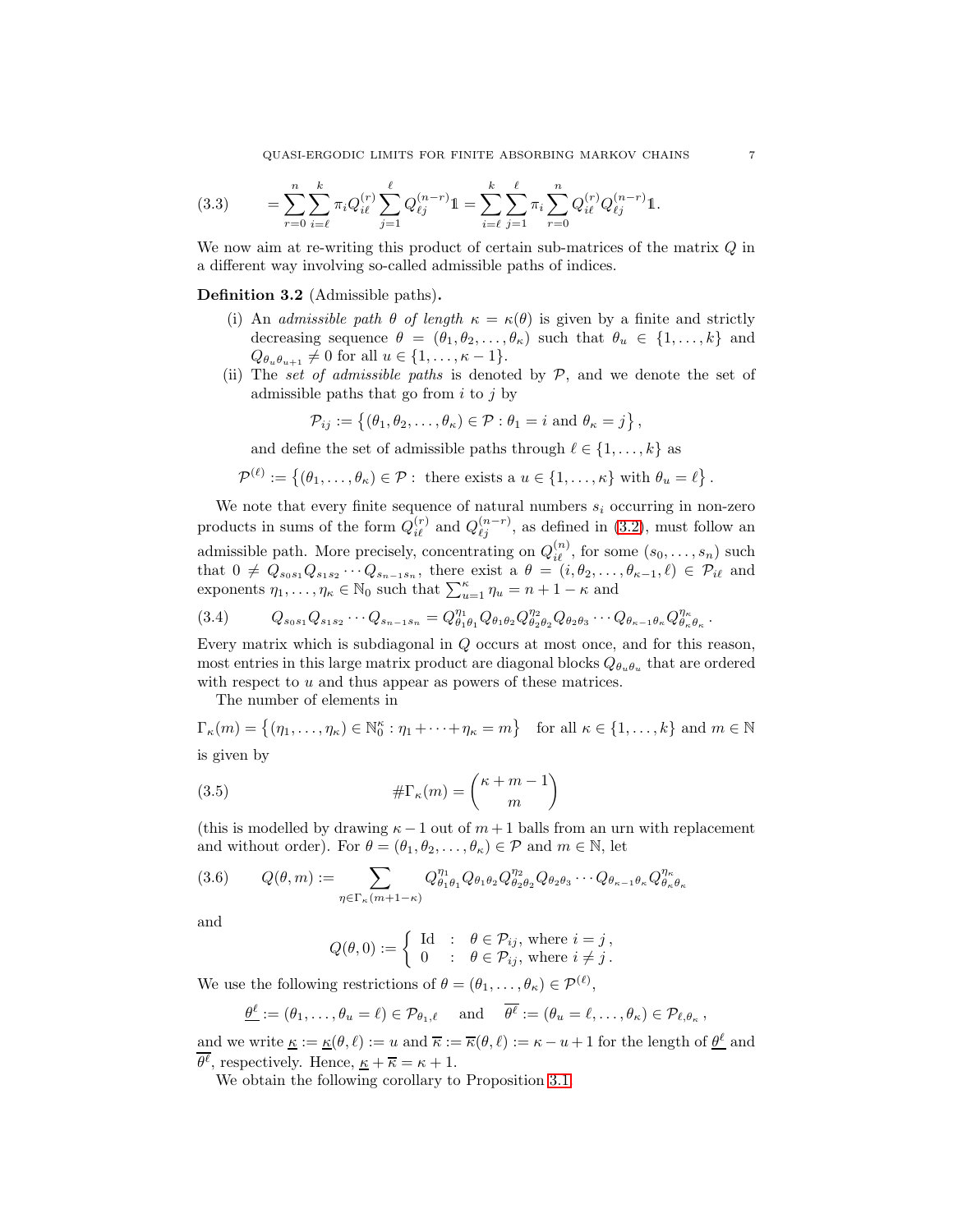<span id="page-7-0"></span>**Corollary 3.3.** *Consider a matrix* Q of the form  $(3.1)$ , let  $(X_i)_{i\in\mathbb{N}_0}$  be the Markov *chain associated to the substochastic matrix*  $Q$  *starting in*  $\pi$ *, and let*  $\ell \in \{1, \ldots, k\}$ *. Then the following two statements hold.*

(i) *We have*

$$
\mathbb{E}_{\pi} \left[ \frac{1}{n+1} \# \{ m \in \{ 0, \dots, n \} : X_m \in I_{\ell} \} | T > n \right]
$$

$$
= \frac{\sum_{\theta \in \mathcal{P}^{(\ell)}} \pi_{\theta_1} \sum_{r=0}^n Q(\underline{\theta}^{\ell}, r) Q(\overline{\theta}^{\ell}, n-r) \mathbb{1}}{(n+1) \sum_{\theta \in \mathcal{P}} \pi_{\theta_1} Q(\theta, n) \mathbb{1}}
$$

.

(ii) *For*  $s \in I_\ell$  *we have with*  $t(s) := s - \sum_{i=0}^{\ell-1} d_i$  *and*  $e_{t(s)} \in \mathbb{R}^{d_\ell}$ ,

$$
\mathbb{E}_{\pi} \left[ \frac{1}{n+1} \# \{ m \in \{ 0, \ldots, n \} : X_m = s \} | T > n \right]
$$
  
= 
$$
\frac{\sum_{\theta \in \mathcal{P}^{(\ell)}} \pi_{\theta_1} \sum_{r=0}^n Q(\underline{\theta}^{\ell}, r) e_{t(s)} e_{t(s)}^{\top} Q(\overline{\theta}^{\ell}, n-r) \mathbb{1}}{(n+1) \sum_{\theta \in \mathcal{P}} \pi_{\theta_1} Q(\theta, n) \mathbb{1}}.
$$

*Proof.* (i) First consider the denominator in Proposition [3.1](#page-4-1) (ii). With [\(3.2\)](#page-5-0), we get

$$
(n+1)\pi Q^{n}\mathbb{1} = (n+1)\sum_{i=1}^{k} \pi_{i} \sum_{j=1}^{i} Q_{ij}^{(n)} \mathbb{1}
$$
  
\n
$$
= (n+1)\sum_{i=1}^{k} \sum_{j=1}^{i} \pi_{i} \sum_{i=s_{0}\geq s_{1}\geq \cdots \geq s_{n-1}\geq s_{n}=j} Q_{is_{1}} Q_{s_{1}s_{2}} \cdots Q_{s_{n-1}j}\mathbb{1}
$$
  
\n
$$
= \sum_{i=1}^{k} \sum_{j=1}^{i} (n+1)\pi_{i} \sum_{\theta \in \mathcal{P}_{ij}} Q(\theta, n)\mathbb{1}
$$
  
\n
$$
= (n+1)\sum_{\theta \in \mathcal{P}} \pi_{\theta_{1}} Q(\theta, n)\mathbb{1}.
$$

Turning to the numerator we can write

$$
(3.7) \qquad \sum_{r=0}^{n} Q_{i\ell}^{(r)} Q_{\ell j}^{(n-r)} = \sum_{r=0}^{n} \left( \sum_{\theta \in \mathcal{P}_{i\ell}} Q(\theta, r) \right) \left( \sum_{\theta \in \mathcal{P}_{\ell j}} Q(\theta, n-r) \right).
$$

Every admissible path  $\theta \in \mathcal{P}^{(\ell)} \cap \mathcal{P}_{ij}$  corresponds to two admissible paths  $\underline{\theta}^{\ell} \in \mathcal{P}_{i\ell}$ and  $\theta^{\ell} \in \mathcal{P}_{\ell j}$ . Hence the numerator re-written in the form [\(3.3\)](#page-6-0) is given by

$$
\sum_{i=\ell}^k \sum_{j=1}^\ell \pi_i \sum_{r=0}^n \left( \sum_{\theta \in \mathcal{P}_{i\ell}} Q(\theta, r) \right) \left( \sum_{\theta \in \mathcal{P}_{\ell j}} Q(\theta, n-r) \right) \mathbb{1}
$$
  
= 
$$
\sum_{\theta \in \mathcal{P}^{(\ell)}} \pi_{\theta_1} \sum_{r=0}^n Q(\underline{\theta^{\ell}}, r) Q(\overline{\theta^{\ell}}, n-r) \mathbb{1}.
$$

(ii) Using Proposition [3.1](#page-4-1) (i) and an appropriate modification of formula [\(3.3\)](#page-6-0), one proves this analogously.  $\Box$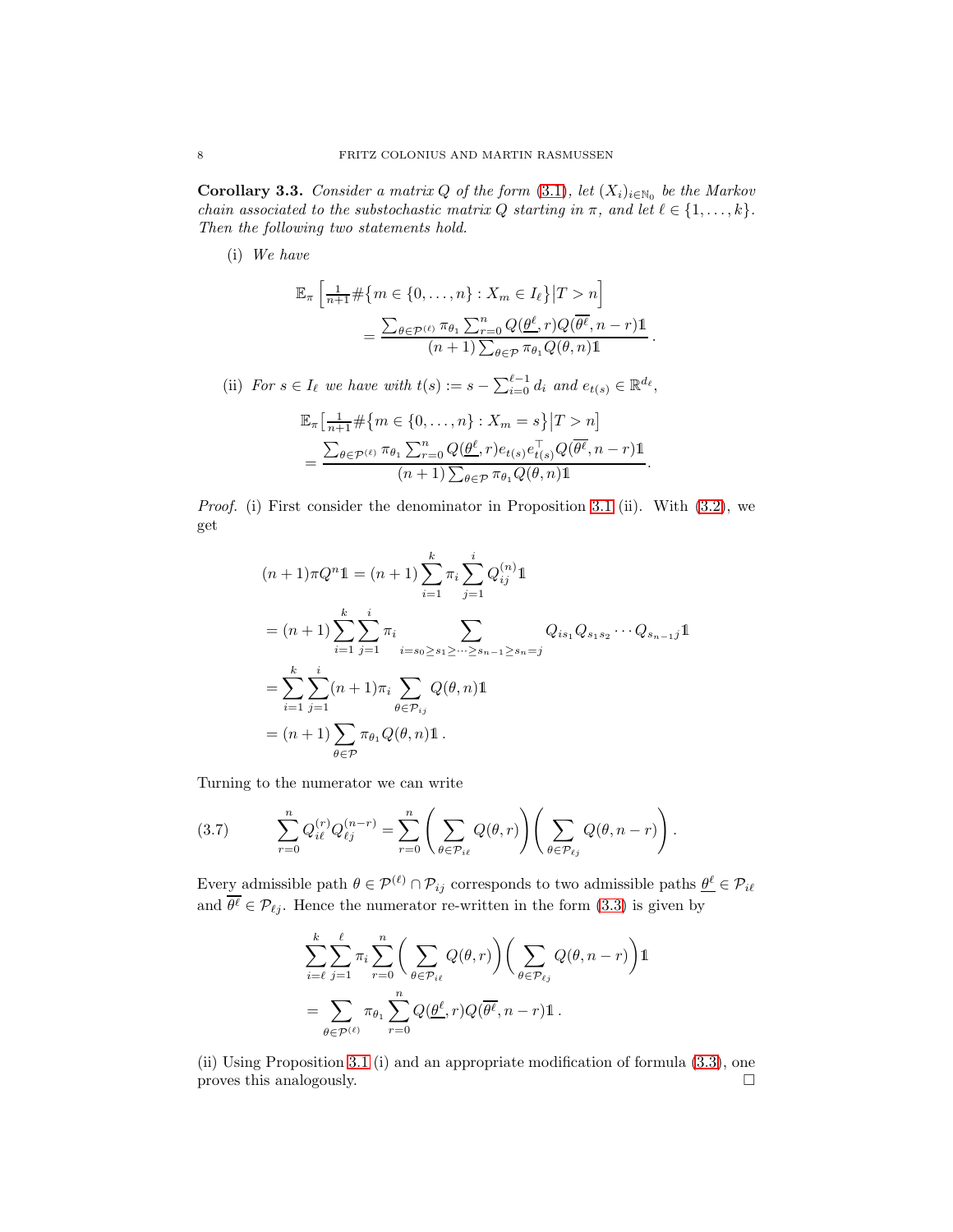<span id="page-8-0"></span>3.2. Formulas for quasi-ergodic limits. In this subsection, we determine formulas for quasi-ergodic limits for matrices  $Q$  of the form  $(3.1)$ .

Recall that we assume that the diagonal matrices  $Q_{ii}$  are eventually positive and that the maximal eigenvalue of  $Q_{ii}$  (the Perron–Frobenius eigenvalue) is denoted by  $\rho_i$ . For  $\theta = (\theta_1, \ldots, \theta_\kappa) \in \{1, \ldots, k\}^\kappa$ , we define  $\rho(\theta) := \max\{\rho_{\theta_1}, \ldots, \rho_{\theta_\kappa}\}\$ ,

$$
H^{+}(\theta) := \{ u \in \{1, ..., \kappa\} : \rho_{\theta_u} = \rho(\theta) \} \text{ and}
$$
  

$$
H^{-}(\theta) := \{ u \in \{1, ..., \kappa\} : \rho_{\theta_u} < \rho(\theta) \},
$$

and we denote the number of elements in these sets by  $h^+(\theta) := \#H^+(\theta)$  and  $h^-(\theta) := \#H^-(\theta)$ . Note that  $h^+(\theta) + h^-(\theta) = \kappa = \kappa(\theta)$ . In addition, we define  $\rho_{\text{max}} := \max\{\rho_1, \ldots, \rho_k\}$  and  $h_{\text{max}}^+ := \max\{h^+(\theta) : \theta \in \mathcal{P}$  and  $\rho(\theta) = \rho_{\text{max}}\}.$ 

*Remark* 3.4. In the terminology of Friedland and Schneider [\[8,](#page-28-6) p. 190], if  $\rho_i = \rho_{\text{max}}$ , then  $Q_{ii}$  determines a singular vertex of the graph associated with  $Q$ , and the singular distance from *i* to *j* is given by  $h_{\text{max}}^+ - 1$ .

We aim at quasi-ergodic limits by taking the limit  $n \to \infty$  in Corollary [3.3.](#page-7-0) In the following, we will derive a few results that help to ignore parts negligible when taking this limit. For this purpose, we say that a real sequence  $(a_n)_{n\in\mathbb{N}}$  is *asymptotically equivalent* to another real sequence  $(b_n)_{n\in\mathbb{N}}$  in the limit  $n \to \infty$  if  $\lim_{n\to\infty}\frac{a_n}{b_n}=1.$ 

<span id="page-8-2"></span>**Proposition 3.5.** Let  $\theta = (\theta_1, \dots, \theta_K) \in \{1, \dots, k\}^{\kappa}$ . Consider the sequence

$$
\xi_n := \sum_{\eta \in \Gamma_{\kappa}(n+\kappa-1)} \rho_{\theta_1}^{\eta_1} \cdots \rho_{\theta_{\kappa}}^{\eta_{\kappa}} \quad \text{for all } n \in \mathbb{N}.
$$

Then the sequence

$$
\rho(\theta)^{n+1-\kappa}\frac{n^{h^+(\theta)-1}}{(h^+(\theta)-1)!}\prod_{u\in H^-(\theta)}\frac{1}{1-\frac{\rho_{\theta_u}}{\rho(\theta)}}
$$

is asymptotically equivalent to  $(\xi_n)_{n\in\mathbb{N}}$  for  $n\to\infty$ .

*Proof.* For  $\ell, m \in \mathbb{N}$  and  $\zeta_1, \ldots, \zeta_\ell > 0$ , we introduce the auxiliary function

$$
\Xi_{\ell}^{m}(\zeta_1,\ldots,\zeta_{\ell}) := \sum_{\eta \in \Gamma_{\ell}(m)} \zeta_1^{\eta_1} \cdots \zeta_{\ell}^{\eta_{\ell}} = \sum_{\eta_1=0}^{m} \sum_{\eta_2=0}^{m-\eta_1} \cdots \sum_{\eta_{\ell}=0}^{m-\eta_1-\cdots-\eta_{\ell-1}} \zeta_1^{\eta_1} \cdots \zeta_{\ell}^{\eta_{\ell}},
$$

and for  $\zeta_{\ell} \neq 1$ , we can write

$$
\Xi_{\ell}^{m}(\zeta_{1},\ldots,\zeta_{\ell}) = \sum_{\eta_{1}=0}^{m} \sum_{\eta_{2}=0}^{m-\eta_{1}} \cdots \sum_{\eta_{\ell-1}=0}^{m-\eta_{1}-\cdots-\eta_{\ell-2}} \zeta_{1}^{\eta_{1}} \cdots \zeta_{\ell-1}^{\eta_{\ell-1}} \frac{1-\zeta_{\ell}^{m+1-\eta_{1}-\cdots-\eta_{\ell-1}}}{1-\zeta_{\ell}}
$$
\n(3.8)\n
$$
= \frac{1}{1-\zeta_{\ell}} \Xi_{\ell-1}^{m}(\zeta_{1},\ldots,\zeta_{\ell-1}) - \frac{\zeta_{\ell}^{m+1}}{1-\zeta_{\ell}} \Xi_{\ell-1}^{m}(\frac{\zeta_{1}}{\zeta_{\ell}},\ldots,\frac{\zeta_{\ell-1}}{\zeta_{\ell}}).
$$

<span id="page-8-1"></span>We note that the function  $\Xi_{\ell}^{m}$  is symmetric in the sense that  $\Xi_{\ell}^{m}(\zeta_{1},\ldots,\zeta_{\ell})=$  $\Xi^m_\ell(\zeta_{s(1)},\ldots,\zeta_{s(\ell)})$  for all permutations s of  $1,\ldots,\ell$ . For this reason, the above reformulation of  $\Xi^m_\ell$  into two terms of the form  $\Xi^m_{\ell-1}$  can be made as long as not all  $\zeta_i, i \in \{1, \ldots, \ell\}$ , are equal to 1.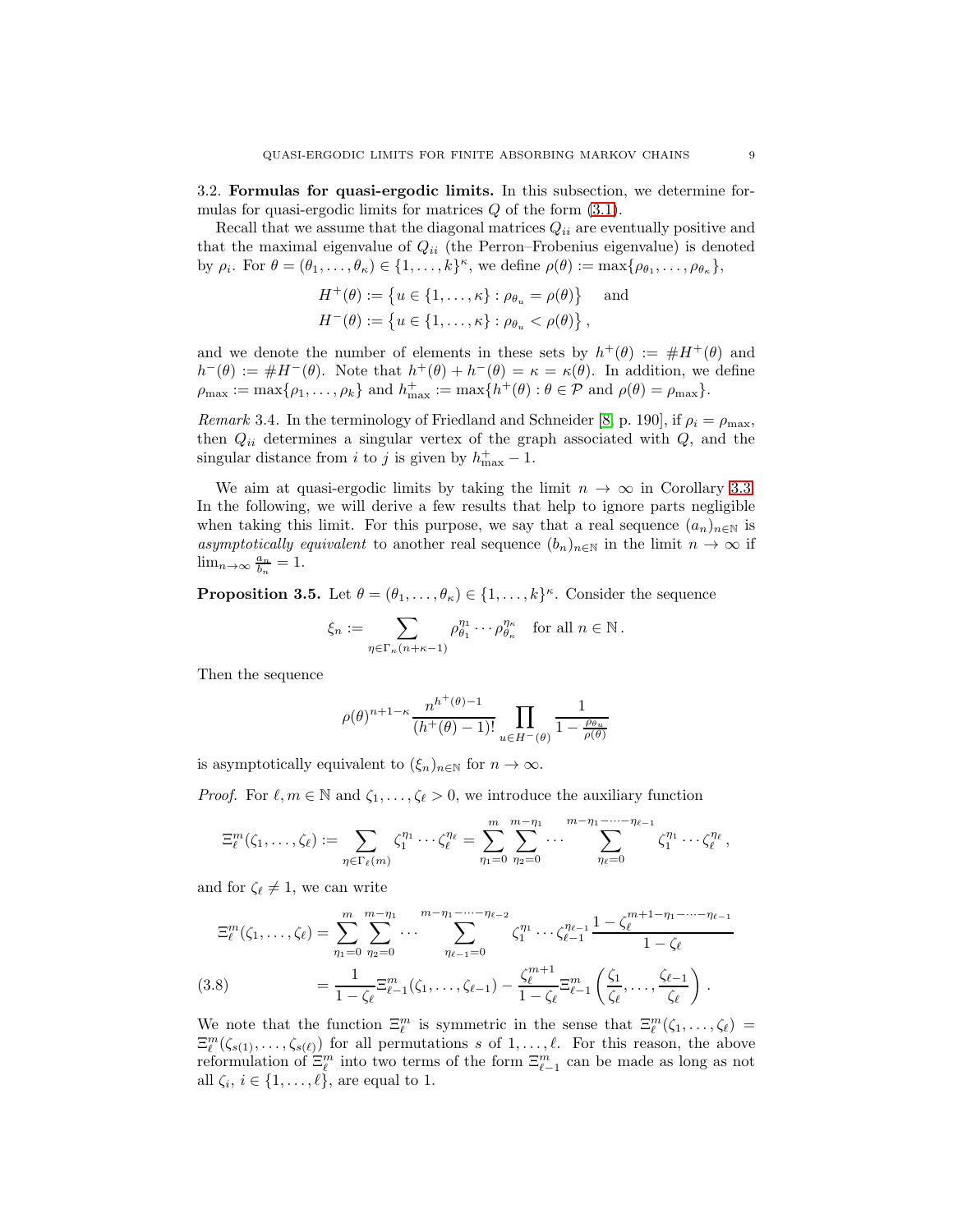We assume without loss of generality that  $\theta_{\kappa} = \rho(\theta)$ . Then

$$
\xi_n = \sum_{\eta \in \Gamma_{\kappa}(n+1-\kappa)} \rho_{\theta_1}^{\eta_1} \cdots \rho_{\theta_{\kappa}}^{\eta_{\kappa}}
$$
\n
$$
= \sum_{\eta_1=0}^{n+1-\kappa} \sum_{\eta_2=0}^{n+1-\kappa-1} \cdots \sum_{\eta_{\kappa-1}=0}^{n+1-\kappa-1} \rho_{\theta_1}^{\eta_1} \cdots \rho_{\theta_{\kappa-1}}^{\eta_{\kappa-1}} \rho(\theta)^{n+1-\kappa-\eta_1-\cdots-\eta_{\kappa-1}}
$$
\n
$$
= \rho(\theta)^{n+1-\kappa} \sum_{\eta_1=0}^{n+1-\kappa} \sum_{\eta_2=0}^{n+1-\kappa-1} \cdots \sum_{\eta_2=0}^{n+1-\kappa-\eta_1-\cdots-\eta_{\kappa-2}} \left(\frac{\rho_{\theta_1}}{\rho(\theta)}\right)^{\eta_1} \cdots \left(\frac{\rho_{\theta_{\kappa-1}}}{\rho(\theta)}\right)^{\eta_{\kappa-1}}
$$

.

.

Thus we have

$$
\rho(\theta)\xi_n = \rho(\theta)^{n+2-\kappa} \Xi_{\kappa-1}^{n+1-\kappa} \left(\frac{\rho_{\theta_1}}{\rho(\theta)}, \ldots, \frac{\rho_{\theta_{\kappa-1}}}{\rho(\theta)}\right) \quad \text{for all } n \in \mathbb{N}.
$$

If  $H^-(\theta) = \emptyset$ , then

$$
\rho(\theta)\xi_n=\rho(\theta)^{n+2-\kappa}\Xi_{\kappa-1}^{n+1-\kappa}(1,\ldots,1).
$$

Otherwise, we may assume that  $\rho_{\theta_{\kappa-1}} < \rho(\theta)$ , and formula [\(3.8\)](#page-8-1) yields

$$
\rho(\theta)\xi_n = \rho(\theta)^{n+2-\kappa} \frac{1}{1 - \frac{\rho_{\theta_{\kappa-1}}}{\rho(\theta)}} \Xi_{\kappa-2}^{n+1-\kappa} \left(\frac{\rho_{\theta_1}}{\rho(\theta)}, \dots, \frac{\rho_{\theta_{\kappa-2}}}{\rho(\theta)}\right)
$$

$$
- \rho_{\theta_{\kappa-1}}^{n+2-\kappa} \frac{1}{1 - \frac{\rho_{\theta_{\kappa-1}}}{\rho(\theta)}} \Xi_{\kappa-2}^{n+1-\kappa} \left(\frac{\rho_{\theta_1}}{\rho_{\theta_{\kappa-1}}}, \dots, \frac{\rho_{\theta_{\kappa-2}}}{\rho_{\theta_{\kappa-1}}}\right)
$$

Using the properties of the function  $\Xi_{\ell}^{m}$ , we can iteratively re-write  $\rho(\theta)\xi_{n}$  into at most  $2^{\kappa-1}$  terms of the form

<span id="page-9-0"></span>(3.9) 
$$
\rho_{\theta_{\gamma(i)}}^{n+2-\kappa} K(i) \Xi_{\beta(i)}^{n+1-\kappa}(1,\ldots,1), \text{ where } i \in \{1,\ldots,2^{\kappa-1}\},
$$

with  $\gamma(i) \in \{1, \ldots, \kappa\}, K(i) \in \mathbb{R}$ , and  $\beta(i) \in \{0, \ldots, \kappa-1\}.$  In all variations of this (non-unique) iterative procedure, one has a unique term of the form

<span id="page-9-2"></span>(3.10) 
$$
\rho(\theta)^{n+2-\kappa} \Xi_{h^+(\theta)-1}^{n+1-\kappa}(1,\ldots,1) \prod_{u \in H^-(\theta)} \frac{1}{1 - \frac{\rho_{\theta_u}}{\rho(\theta)}},
$$

and we show that this sequence is asymptotically equivalent to  $(\rho(\theta)\xi_n)_{n\in\mathbb{N}}$ .

Firstly, we note that  $\frac{m^k}{\kappa!}$  is asymptotically equivalent to  $\Xi^m_{\kappa}(1,\ldots,1)$  for  $m\to\infty$ . This follows from the fact that one can show that  $\Xi_{\kappa}^{m}(1,\ldots,1) = \#\Gamma_{\kappa+1}(m)$ , and we use  $(3.5)$ .

In addition, on the way to get to terms of the form [\(3.9\)](#page-9-0), the intermediate terms are of the form

<span id="page-9-1"></span>(3.11) 
$$
\rho_{\theta_{\gamma}}^{n+2-\kappa} K \Xi_{\beta}^{n+1-\kappa} \left( \frac{\rho_{\theta_{s(1)}}}{\rho_{\theta_{\gamma}}}, \ldots, \frac{\rho_{\theta_{s(\beta)}}}{\rho_{\theta_{\gamma}}} \right),
$$

where  $\gamma \in \{1, \ldots, \kappa\}, K \in \mathbb{R}, \beta \in \{0, \ldots, \kappa-1\}$  and  $s : \{1, \ldots, \beta\} \to \{1, \ldots, \kappa-1\}$ is injective. This implies that if  $\rho_{\theta_{\gamma(i)}} = \rho(\theta)$  in a final sequence [\(3.9\)](#page-9-0), then, in the formulation of [\(3.11\)](#page-9-1), we have  $\rho_{s(j)} = \rho(\theta)$  for all  $j \in \{1, ..., \beta\}$ . It can be seen that in all such terms that do not coincide with [\(3.10\)](#page-9-2), we have  $\beta < h^+(\theta) - 1$ . Hence, the term [\(3.10\)](#page-9-2) yields an asymptotically equivalent sequence, which finishes the proof.  $\Box$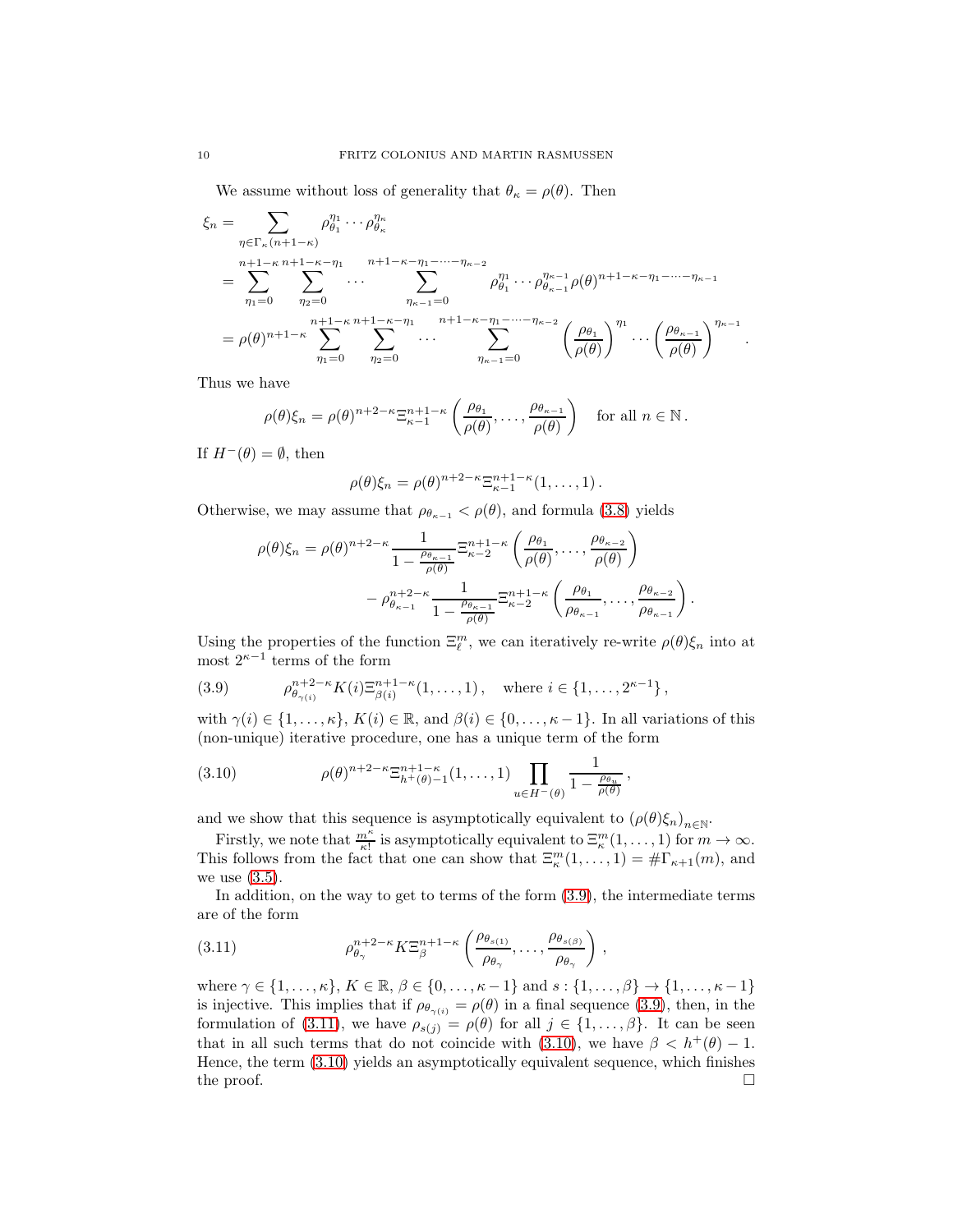In order to analyse both the denominator and numerator from Corollary [3.3,](#page-7-0) we need the following notation and elementary statements for the diagonal blocks.

<span id="page-10-0"></span>**Lemma 3.6** (Notation and statements for the diagonal blocks of  $Q$ ). For  $i \in$  $\{1, \ldots, k\}$ *, the normed right eigenvector of the Perron–Frobenius eigenvalue*  $\rho_i$  *of*  $Q_{ii}$  *is denoted by*  $v_i$ *. Since for any*  $i \in \{1, \ldots, k\}$ *, the matrix*  $Q_{ii}$  *is eventually*  $positive, the \ absolute \ value \ of \ all \ other \ eigenvalues \ is \ less \ than \ some \ constant \ \rho_i^- \in$  $(0, \rho_i)$ , and we denote by  $V_i^-$  the sum of the corresponding generalised eigenspaces, so that we have the decomposition  $\mathbb{R}^{d_i} = \text{span}(v_i) \oplus V_i^-$ . In the trivial case  $d_i = 1$ , *we have*  $v_i = 1$  *and*  $V_i^- = \{0\}.$ 

(i) *We define*

$$
K_1 := \max\{1, \max\{\|Q_{ij}\| : i > j\}\}.
$$

(ii) *Choose* γ *with*

$$
\max\left\{\tfrac{\rho_i^-}{\rho_i}:i\in\{1,\ldots,k\}\right\}<\gamma<1\,.
$$

*Then there exists a constant*  $K_2 \geq 1$  *such that for every*  $i \in \{1, \ldots, k\}$  *and*  $x \in V_i^-$ , we have

$$
||Q_{ii}^nx|| \leq K_2\rho_i^n\gamma^n||x|| \quad \text{for all} \ \ n\in\mathbb{N} \, .
$$

(iii) *There exists a constant*  $K_3 \geq 1$  *such that for all*  $i \in \{1, ..., k\}$  *and sequences* (xn)<sup>n</sup>∈<sup>N</sup> *in* R <sup>d</sup> *with*

 $x_n = z_n + w_n$  *with*  $z_n \in \text{span}(v_i)$  *and*  $w_n \in V_i^-$ ,

*the following holds: if for some*  $\zeta \in (0,1)$  *and*  $K \geq 1$ *, one has*  $||x_n|| \leq K\zeta^n$ *for all*  $n \in \mathbb{N}$ *, then* 

$$
||z_n|| \leq KK_3\zeta^n
$$
 and  $||w_n|| \leq KK_3\zeta^n$  for all  $n \in \mathbb{N}$ .

(iv) *Consider an admissible path*  $\theta \in \mathcal{P}$ *. We define*  $\alpha_{\theta} := \alpha_{\theta_{\kappa}} \cdots \alpha_{\theta_1}$ *, where the real numbers*  $\alpha_{\theta_u}$  *for all*  $u \in \{1, \ldots, \kappa\}$  *are defined by* 

$$
1 = \alpha_{\theta_{\kappa}} v_{\theta_{\kappa}} + w_{\theta_{\kappa}}
$$

with  $w_{\theta_{\kappa}} \in V_{\theta_{\kappa}}^-$ , and inductively for  $u \in {\kappa - 1, \kappa - 2, ..., 1}$  by

$$
Q_{\theta_u\theta_{u+1}}v_{\theta_{u+1}} = \alpha_{\theta_u}v_{\theta_u} + w_{\theta_u}
$$

 $with w_{\theta_u} \in V_{\theta_u}^{-}$ . If all submatrices  $Q_{\theta_u \theta_{u+1}}$  are scalar, one has, writing  $q_{\theta_u \theta_{u+1}} := Q_{\theta_u \theta_{u+1}}$ *, that the constants*  $\alpha_{\theta_u}$  are given by  $\alpha_{\theta_{\kappa}} = 1$  and  $\alpha_{\theta_u} =$  $q_{\theta_u \theta_{u+1}}$  *for*  $u \in {\{\kappa - 1, \kappa - 2, ..., 1\}}$ *.* 

(v) *There exists a*  $K_4 \geq 1$  *such that for all*  $i \in \{1, ..., k\}$ *, we have* 

 $||Q_{ii}^n|| \leq K_4 \rho_i^n$  *for all*  $n \in \mathbb{N}$ .

*Proof.* (i) and (iv) concern notation and do not need to be proved. For the proof of (ii) note that for every matrix  $Q_{ii}$ , Seneta [\[14,](#page-29-5) Theorem 1.2] implies that

$$
Q_{ii}^n = \rho_i^n v_i u_i^{\top} + \mathcal{O}\left((\rho_i^{-})^n\right) ,
$$

where  $u_i^{\top}$  is the positive left eigenvector of  $Q_{ii}$  for  $\rho_i$  with  $u_i^{\top}v_i = 1$ . Then it follows for  $x \in V_i^-$  that  $v_i u_i^{\top} x = 0$ , since otherwise  $Q_{ii}^n x$  would grow with  $\rho_i^n$ . This implies assertion (ii). Assertion (v) is clear, since the eigenspace to the maximal real eigenvalue  $\rho_i$  of  $Q_{ii}$  is one-dimensional (we assumed that the matrix  $Q_{ii}$  is eventually positive). For assertion (iii), the observation below used for the spaces  $X = \text{span}(v_i) \oplus V_i^-$  yields a constant  $K'_i \ge 1$  for every  $i \in \{1, ..., k\}$ , the maximum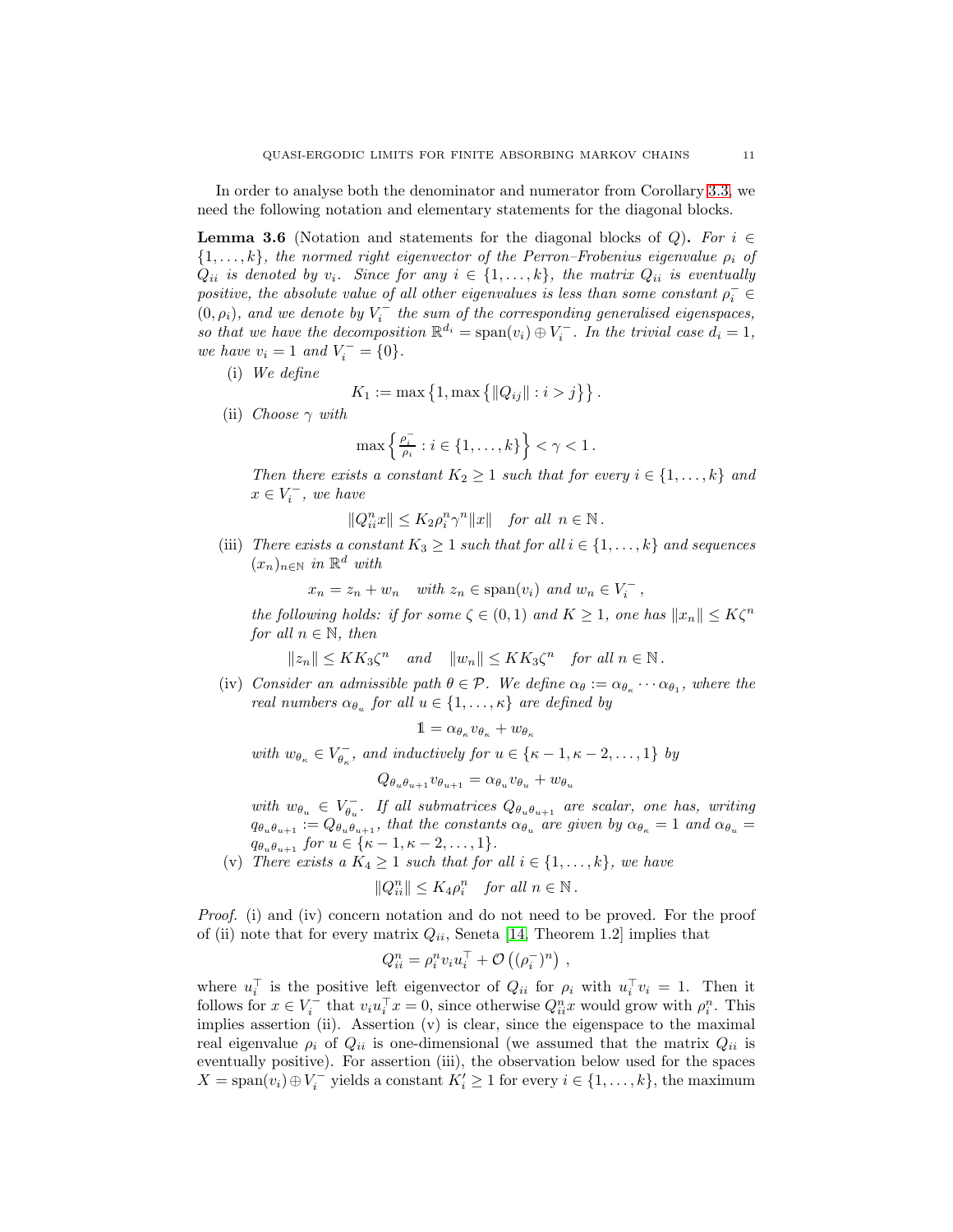of which we denote by  $K_3 \geq 1$ .

*Observation.* Consider in a finite-dimensional space  $X = Z \oplus W$  a sequence  $x_n =$  $z_n + w_n$  with  $z_n \in Z, w_n \in W$ , and  $||x_n|| \leq K\zeta^n$  for some  $\zeta \in (0,1)$  and  $K \geq 1$ . Then there exists a constant  $K' \geq 1$  such that  $||z_n|| \leq K'K\zeta^n$  and  $||w_n|| \leq K'K\zeta^n$ for all  $n \in \mathbb{N}$ .

*Proof of the observation.* In fact, for a norm such that  $||x||' = ||z||' + ||w||'$  for  $x \in X$  with  $z \in Z, w \in W$ , one has  $||z_n||' \leq ||z_n||' + ||w_n||' = ||x_n||' \leq K\gamma^n$ , analogously for  $w_n$ . This result remains true for every norm  $\lVert \cdot \rVert$ , since all norms on finite-dimensional spaces are equivalent. In fact,  $c^{-1} ||x||' \le ||x|| \le c ||x||'$  for some constant  $c > 0$ , hence  $||z_n|| \le c ||z_n||' \le c ||x_n||' \le c^2 ||x_n|| \le K' K \zeta^n$  with  $K' := c^2$ .

In the following proposition, we aim at understanding the asymptotic growth of sequences of the form  $\pi_{\theta_1} Q(\theta, n)$ 1 which occur in the denominator in Corollary [3.3.](#page-7-0)

<span id="page-11-4"></span>**Proposition 3.7.** Consider a matrix  $Q$  of the form  $(3.1)$  and an admissible path  $\theta = (\theta_1, \ldots, \theta_\kappa) \in \mathcal{P}$  and suppose that for all  $u \in \{1, \ldots, \kappa\}$  with  $\rho_{\theta_u} < \rho(\theta)$ , the diagonal term  $Q_{\theta_u \theta_u}$  is scalar.

(i) If  $\pi_{\theta_1} v_{\theta_1} \neq 0$  and  $\alpha_{\theta} \neq 0$ , then the sequence  $\pi_{\theta_1} Q(\theta, n)$ 1 is asymptotically equivalent in the limit  $n \to \infty$  to

(3.12) 
$$
\pi_{\theta_1} v_{\theta_1} \alpha_{\theta} \sum_{\eta \in \Gamma_{\kappa}(n+1-\kappa)} \rho_{\theta_{\kappa}}^{\eta_{\kappa}} \cdots \rho_{\theta_1}^{\eta_1},
$$

<span id="page-11-6"></span>and hence, due to Proposition [3.5,](#page-8-2) also to the sequence

(3.13) 
$$
\alpha_{\theta} \pi_{\theta_1} v_{\theta_1} \rho(\theta)^{n+1-\kappa} \frac{n^{h^+(\theta)-1}}{(h^+(\theta)-1)!} \prod_{u \in H^-(\theta)} \frac{1}{1 - \frac{\rho_{\theta_u}}{\rho(\theta)}}.
$$

(ii) If  $\pi_{\theta_1} v_{\theta_1} = 0$  or  $\alpha_{\theta} = 0$ , then the exponential growth of  $\pi_{\theta_1} Q(\theta, n) \mathbb{1}$  in the limit  $n \to \infty$  is equal to or less than  $\rho(\theta)^{n+1-\kappa} n^{h^+(\theta)-2}$ .

*Proof.* Due to [\(3.6\)](#page-6-2), we have

<span id="page-11-3"></span>
$$
(3.14) \quad \pi_{\theta_1} Q(\theta, n) \mathbb{1} = \pi_{\theta_1} \sum_{\eta \in \Gamma_{\kappa}(n+1-\kappa)} Q_{\theta_1 \theta_1}^{\eta_1} Q_{\theta_1 \theta_2} Q_{\theta_2 \theta_2}^{\eta_2} Q_{\theta_2 \theta_3} \cdots Q_{\theta_{\kappa-1} \theta_{\kappa}} Q_{\theta_{\kappa} \theta_{\kappa}}^{\eta_{\kappa}} \mathbb{1}.
$$

Since we assume that for  $\rho_i < \rho(\theta)$ , the diagonal term  $Q_{ii}$  is scalar, it follows that for  $u \in H^-(\theta)$ , the decomposition  $Q_{\theta_u \theta_{u+1}} v_{\theta_{u+1}} = \alpha_{\theta_u} v_{\theta_u} + w_{\theta_u}$  from Lemma [3.6](#page-10-0) (iv) is scalar, and hence using  $v_{\theta_u} = 1$  and  $w_{\theta_u} = 0$ , it is of the form

<span id="page-11-2"></span>
$$
(3.15) \tQ_{\theta_u \theta_{u+1}} v_{\theta_{u+1}} = \alpha_{\theta_u}.
$$

Consider the first iterative step from Lemma [3.6](#page-10-0) (iv)

$$
(3.16) \t\t\t 1 = \alpha_{\theta_{\kappa}} v_{\theta_{\kappa}} + w_{\theta_{\kappa}}
$$

with  $w_{\theta_{\kappa}} \in V_{\theta_{\kappa}}^-$ . Using that  $\rho_{\theta_{\kappa}}$  is an eigenvalue of  $Q_{\theta_{\kappa}\theta_{\kappa}}$  with eigenvector  $v_{\theta_{\kappa}}$ , we get

<span id="page-11-5"></span>.

<span id="page-11-0"></span>(3.17) 
$$
Q^{\eta_{\kappa}}_{\theta_{\kappa}\theta_{\kappa}}1 = \alpha_{\theta_{\kappa}} \rho^{\eta_{\kappa}}_{\theta_{\kappa}} v_{\theta_{\kappa}} + Q^{\eta_{\kappa}}_{\theta_{\kappa}\theta_{\kappa}} w_{\theta_{\kappa}}
$$

In the next step, we decompose

<span id="page-11-1"></span>
$$
(3.18) \tQ_{\theta_{\kappa-1}\theta_{\kappa}} v_{\theta_{\kappa}} = \alpha_{\theta_{\kappa-1}} v_{\theta_{\kappa-1}} + w_{\theta_{\kappa-1}}
$$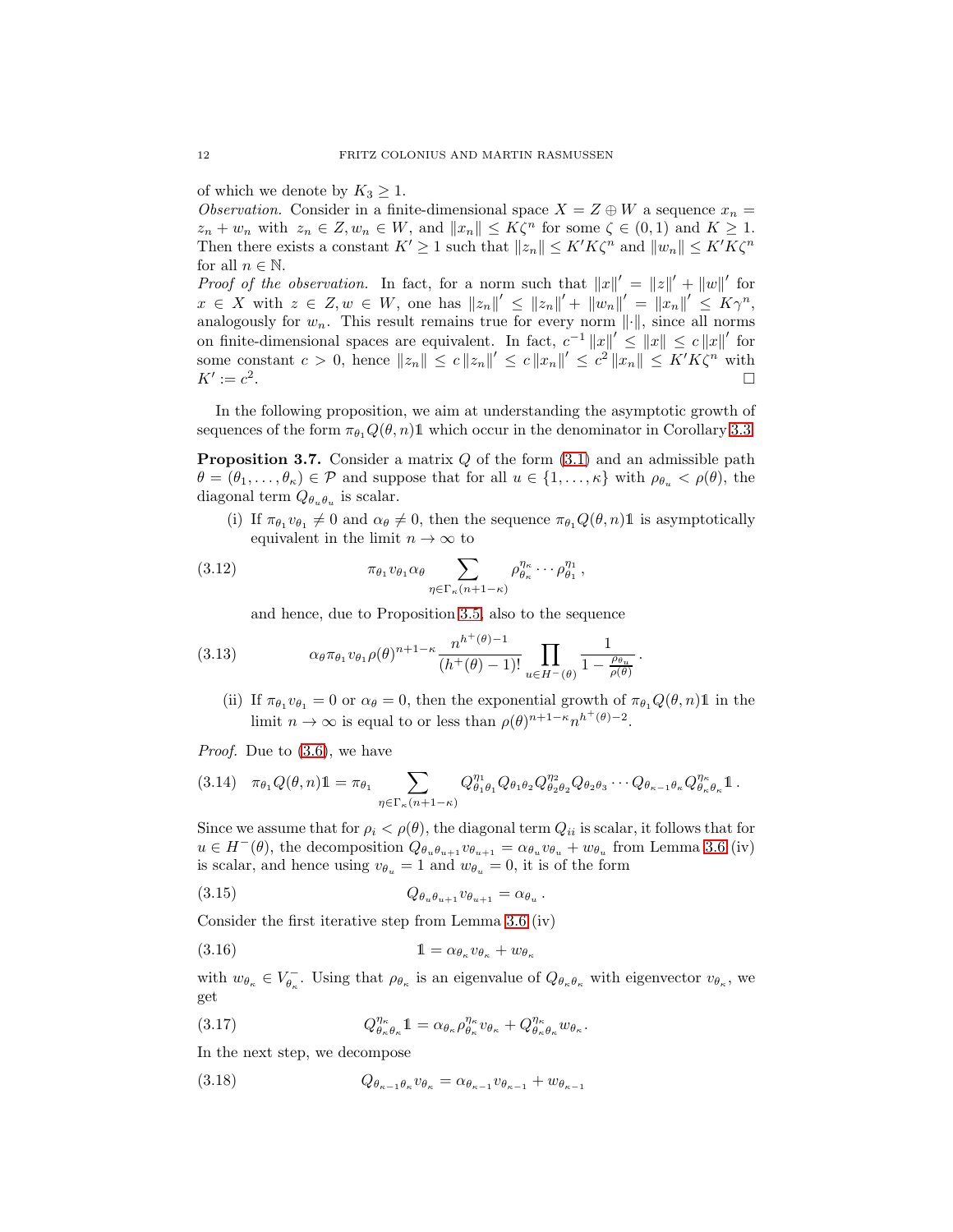with  $\alpha_{\theta_{\kappa-1}} \in \mathbb{R}$  and  $w_{\theta_{\kappa-1}} \in V_{\theta_{\kappa-1}}^-$ . Hence, Lemma [3.6](#page-10-0) (ii) implies

<span id="page-12-1"></span>
$$
(3.19) \t\t ||Q_{\theta_{\kappa-1}\theta_{\kappa-1}}^{\eta_{\kappa-1}} w_{\theta_{\kappa-1}}|| \leq K_2 \rho_{\theta_{\kappa-1}}^{\eta_{\kappa-1}} \gamma^{\eta_{\kappa-1}} ||w_{\theta_{\kappa-1}}||,
$$

and we decompose

(3.20) 
$$
Q_{\theta_{\kappa-1}\theta_{\kappa}} Q_{\theta_{\kappa}\theta_{\kappa}}^{\eta_{\kappa}} w_{\theta_{\kappa}} = \beta_{\theta_{\kappa-1}}^{(\eta_{\kappa})} v_{\theta_{\kappa-1}} + w_{\theta_{\kappa-1}}^{(\eta_{\kappa})}
$$

with  $\beta_{\theta_{n-1}}^{(\eta_{\kappa})}$  $\theta_{\kappa-1}^{(\eta_{\kappa})} \in \mathbb{R}$  and  $w_{\theta_{\kappa-1}}^{(\eta_{\kappa})}$  $\binom{\eta_{\kappa}}{\theta_{\kappa-1}} \in V_{\theta_{\kappa-1}}^-$ . Due to Lemma [3.6](#page-10-0) (i),(ii), the left hand side of [\(3.20\)](#page-12-0) satisfies

<span id="page-12-3"></span><span id="page-12-0"></span>
$$
||Q_{\theta_{\kappa-1}\theta_{\kappa}} Q_{\theta_{\kappa}\theta_{\kappa}}^{\eta_{\kappa}} w_{\theta_{\kappa}}|| \leq K_1 ||Q_{\theta_{\kappa}\theta_{\kappa}}^{\eta_{\kappa}} w_{\theta_{\kappa}}|| \leq K_1 K_2 \rho_{\theta_{\kappa}}^{\eta_{\kappa}} \gamma^{\eta_{\kappa}} ||w_{\theta_{\kappa}}||.
$$

This implies for the right hand side of [\(3.20\)](#page-12-0) by Lemma [3.6](#page-10-0) (iii) that

(3.21) 
$$
\|w_{\theta_{\kappa-1}}^{\left(\eta_{\kappa}\right)}\| \leq K_1 K_2 K_3 \rho_{\theta_{\kappa}}^{\eta_{\kappa}} \gamma^{\eta_{\kappa}} \|w_{\theta_{\kappa}}\|
$$

and

$$
(3.22) \qquad \qquad |\beta_{\theta_{\kappa-1}}^{(\eta_{\kappa})}| = ||\beta_{\theta_{\kappa-1}}^{(\eta_{\kappa})}v_{\theta_{\kappa-1}}|| \leq K_1K_2K_3\rho_{\theta_{\kappa}}^{\eta_{\kappa}}\gamma^{\eta_{\kappa}} ||w_{\theta_{\kappa}}||.
$$

Together this yields

<span id="page-12-2"></span>
$$
Q_{\theta_{\kappa-1}}^{\eta_{\kappa-1}} Q_{\theta_{\kappa-1}} \theta_{\kappa-1} \theta_{\kappa} Q_{\theta_{\kappa}}^{\eta_{\kappa}} \mathbb{1}
$$
\n
$$
\stackrel{(3.17)}{=} Q_{\theta_{\kappa-1}}^{\eta_{\kappa-1}} Q_{\theta_{\kappa-1}} \theta_{\kappa} (\alpha_{\theta_{\kappa}} \rho_{\theta_{\kappa}}^{\eta_{\kappa}} v_{\theta_{\kappa}} + Q_{\theta_{\kappa}}^{\eta_{\kappa}} w_{\theta_{\kappa}})
$$
\n
$$
= \alpha_{\theta_{\kappa}} \rho_{\theta_{\kappa}}^{\eta_{\kappa}} Q_{\theta_{\kappa-1}}^{\eta_{\kappa-1}} \theta_{\kappa-1} Q_{\theta_{\kappa-1}} \theta_{\kappa} v_{\theta_{\kappa}} + Q_{\theta_{\kappa-1}}^{\eta_{\kappa-1}} \theta_{\kappa-1} \theta_{\kappa} Q_{\theta_{\kappa}}^{\eta_{\kappa}} w_{\theta_{\kappa}}
$$
\n
$$
\stackrel{(3.18),(3.20)}{=} \alpha_{\theta_{\kappa}} \rho_{\theta_{\kappa}}^{\eta_{\kappa}} Q_{\theta_{\kappa-1}}^{\eta_{\kappa-1}} \theta_{\kappa-1} (\alpha_{\theta_{\kappa-1}} v_{\theta_{\kappa-1}} + w_{\theta_{\kappa-1}})
$$
\n
$$
+ Q_{\theta_{\kappa-1}}^{\eta_{\kappa-1}} \theta_{\kappa-1} (\beta_{\theta_{\kappa-1}}^{\eta_{\kappa}} v_{\theta_{\kappa-1}} + w_{\theta_{\kappa-1}}^{\eta_{\kappa}})
$$
\n
$$
= \alpha_{\theta_{\kappa}} \alpha_{\theta_{\kappa-1}} \rho_{\theta_{\kappa}}^{\eta_{\kappa}} Q_{\theta_{\kappa-1}}^{\eta_{\kappa-1}} \theta_{\kappa-1} v_{\theta_{\kappa-1}} + \alpha_{\theta_{\kappa}} \rho_{\theta_{\kappa}}^{\eta_{\kappa}} Q_{\theta_{\kappa-1}}^{\eta_{\kappa-1}} w_{\theta_{\kappa-1}}
$$
\n
$$
+ Q_{\theta_{\kappa-1}}^{\eta_{\kappa-1}} \theta_{\kappa_{\kappa-1}}
$$

The last three summands satisfy the estimates

$$
\|\alpha_{\theta_{\kappa}}\rho_{\theta_{\kappa}}^{\eta_{\kappa}}Q_{\theta_{\kappa-1}\theta_{\kappa-1}}^{\eta_{\kappa-1}}w_{\theta_{\kappa-1}}\| \leq |\alpha_{\theta_{\kappa}}|\rho_{\theta_{\kappa}}^{\eta_{\kappa}}\|Q_{\theta_{\kappa-1}\theta_{\kappa-1}}^{\eta_{\kappa-1}}w_{\theta_{\kappa-1}}\|
$$
\n
$$
\leq K_2 |\alpha_{\theta_{\kappa}}|\rho_{\theta_{\kappa}}^{\eta_{\kappa}}\rho_{\theta_{\kappa-1}}^{\eta_{\kappa-1}}\gamma^{\eta_{\kappa-1}}\|w_{\theta_{\kappa-1}}\|
$$

and

$$
\left\|\beta_{\theta_{\kappa-1}}^{(\eta_{\kappa})}\rho_{\theta_{\kappa-1}}^{\eta_{\kappa-1}}v_{\theta_{\kappa-1}}\right\| \leq \left|\beta_{\theta_{\kappa-1}}^{(\eta_{\kappa})}\right|\rho_{\theta_{\kappa-1}}^{\eta_{\kappa-1}}\|v_{\theta_{\kappa-1}}\| \stackrel{(3.22)}{\leq} K_1K_2K_3\rho_{\theta_{\kappa}}^{\eta_{\kappa}}\rho_{\theta_{\kappa-1}}^{\eta_{\kappa-1}}\gamma^{\eta_{\kappa}}\|w_{\theta_{\kappa}}\|
$$

and

$$
||Q_{\theta_{\kappa-1}\theta_{\kappa-1}}^{\eta_{\kappa-1}}w_{\theta_{\kappa-1}}^{(\eta_{\kappa})}|| \leq ||Q_{\theta_{\kappa-1}\theta_{\kappa-1}}^{\eta_{\kappa-1}}|| ||w_{\theta_{\kappa-1}}^{(\eta_{\kappa})}|| \stackrel{\text{Lemma 3.6 (v)}}{\leq} K_4 \rho_{\theta_{\kappa-1}}^{\eta_{\kappa-1}} ||w_{\theta_{\kappa-1}}^{(\eta_{\kappa})}||
$$
  

$$
\stackrel{(3.21)}{\leq} K_1 K_2 K_3 K_4 \rho_{\theta_{\kappa}}^{\eta_{\kappa}} \rho_{\theta_{\kappa-1}}^{\eta_{\kappa-1}} \gamma^{\eta_{\kappa}} ||w_{\theta_{\kappa}}||.
$$

If  $\kappa \notin H^+(\theta)$ , then by [\(3.15\)](#page-11-2), it follows that  $w_{\theta_{\kappa}} = 0$ , and hence, of the last three summands above, only

$$
\alpha_{\theta\kappa} \rho_{\theta\kappa}^{\eta_\kappa} Q_{\theta\kappa-1}^{\eta_{\kappa-1}}_{\theta\kappa-1} w_{\theta\kappa-1}
$$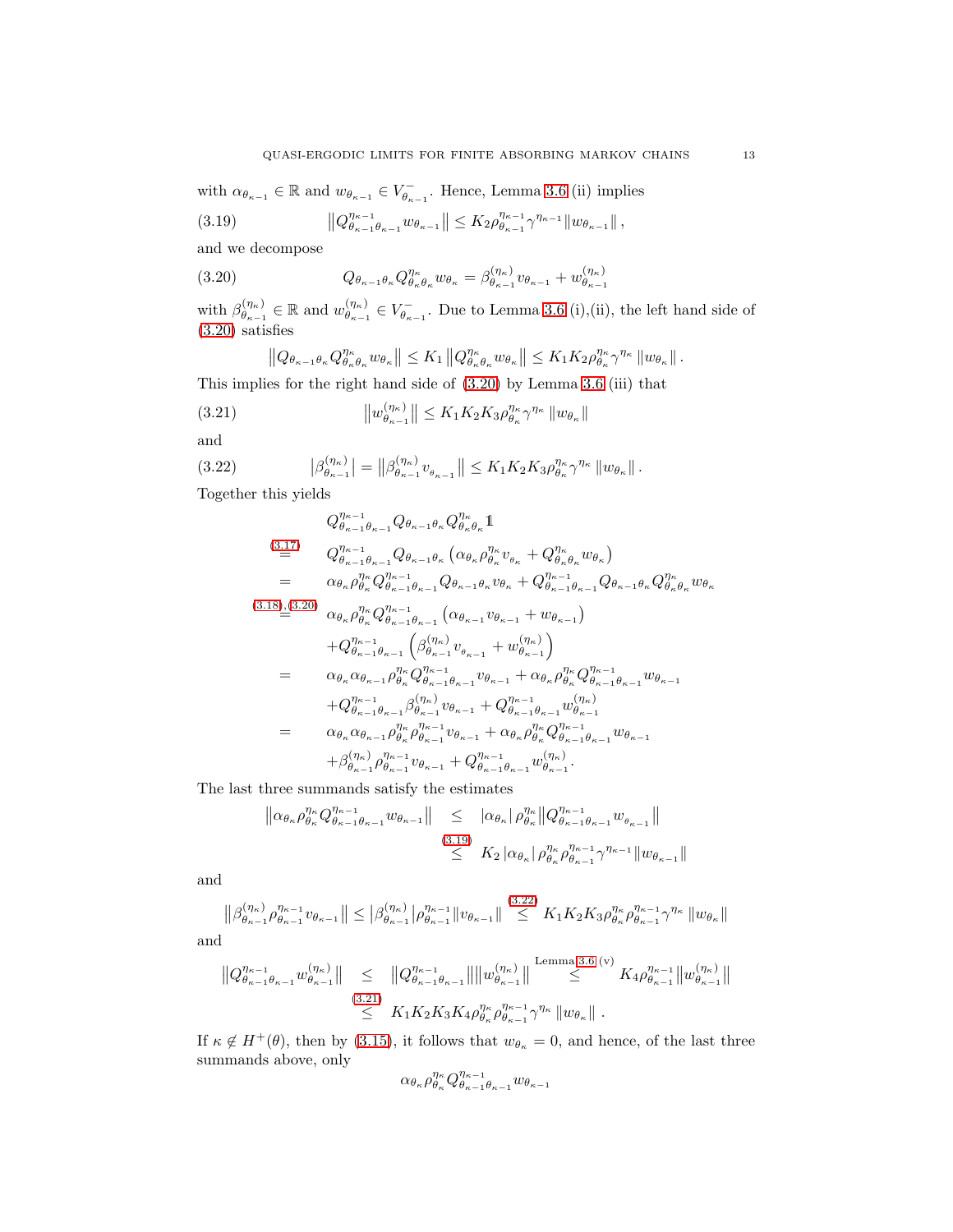can be different from 0. If  $\kappa-1 \notin H^+(\theta)$ , then by [\(3.15\)](#page-11-2), it follows that  $w_{\theta_{\kappa-1}} = 0$ , and hence, this summand vanishes. Together with the estimates derived above, it follows that each of the additional three summands vanishes, if both  $\kappa, \kappa - 1 \notin$  $H^+(\theta)$ , and the norm of each of the additional summands can be estimated by a constant multiplied with

$$
\rho_{\theta_{\kappa}}^{\eta_{\kappa}} \rho_{\theta_{\kappa-1}}^{\eta_{\kappa-1}} \gamma^{\eta_{\kappa}} \n\qquad \text{if } \kappa \in H^+(\theta) \text{ and } \kappa - 1 \notin H^+(\theta) ,
$$
\n
$$
\rho_{\theta_{\kappa}}^{\eta_{\kappa}} \rho_{\theta_{\kappa-1}}^{\eta_{\kappa-1}} \gamma^{\eta_{\kappa-1}} \n\qquad \text{if } \kappa \notin H^+(\theta) \text{ and } \kappa - 1 \in H^+(\theta) ,
$$
\n
$$
\rho_{\theta_{\kappa}}^{\eta_{\kappa}} \rho_{\theta_{\kappa-1}}^{\eta_{\kappa-1}} \gamma^{\eta_{\kappa}} \text{ or } \rho_{\theta_{\kappa}}^{\eta_{\kappa}} \rho_{\theta_{\kappa-1}}^{\eta_{\kappa-1}} \gamma^{\eta_{\kappa-1}} \n\qquad \text{if } \kappa \in H^+(\theta) \text{ and } \kappa - 1 \in H^+(\theta) .
$$

After  $\kappa$  decomposition steps, we arrive at the following result: any term in the sum in [\(3.14\)](#page-11-3) (i.e. for a fixed  $\eta \in \Gamma_{\kappa}(n+1-\kappa)$ ) is equal to the sum of

<span id="page-13-0"></span>(3.23) 
$$
\pi_{\theta_1} \alpha_{\theta} \rho_{\theta_{\kappa}}^{\eta_{\kappa}} \cdots \rho_{\theta_1}^{\eta_1} v_{\theta_1} = \alpha_{\theta} \pi_{\theta_1} v_{\theta_1} \rho_{\theta_{\kappa}}^{\eta_{\kappa}} \cdots \rho_{\theta_1}^{\eta_1}
$$

and up to  $2^{h^+(\theta)}-1$  summands that contain in addition to the factor  $\rho_{\theta_\kappa}^{\eta_\kappa}\cdots\rho_{\theta_1}^{\eta_1}$  some factor  $\gamma^{\eta_u}$  with  $u \in H^+(\theta)$ , hence,  $\gamma \rho_{\theta_u} < \rho(\theta)$ . It follows from Proposition [3.5](#page-8-2) that these additional terms have in the limit  $n \to \infty$  exponential growth equal to or less than  $\rho(\theta)^{n+1-\kappa} n^{h^+(\theta)-2}$ . Hence for  $\pi_{\theta_1} \alpha_{\theta} v_{\theta_1} \neq 0$ , the sequences in [\(3.23\)](#page-13-0) and [\(3.14\)](#page-11-3) are asymptotically equivalent, and assertion (i) holds. If  $\pi_{\theta_1} \alpha_{\theta} v_{\theta_1} = 0$ the terms in [\(3.23\)](#page-13-0) vanish and the estimate for the exponential growth of the other summands implies that (ii) holds.  $\square$ 

<span id="page-13-1"></span>*Remark* 3.8. If for an admissible path  $\theta \in \mathcal{P}$ , all submatrices  $Q_{\theta_{\theta},\theta_{\theta+1}}$  are scalar, the assumption  $\alpha_{\theta} = \alpha_{\theta_{\kappa}} \cdots \alpha_{\theta_1} \neq 0$  in Proposition [3.7](#page-11-4) holds. In the general case, it is generically satisfied: for matrices  $Q$  of the form  $(3.1)$ , recall that  $v_i$  denotes the Perron–Frobenius eigenvector of the diagonal block  $Q_{ii}$  for  $i \in \{1, \ldots, k\}$ . Then the set of matrices Q such that the decomposition  $1 = \alpha_k v_k + w_k$  with  $\alpha_k \in \mathbb{R}$  and  $w_k \in V_k^-$  satisfies  $\alpha_k \neq 0$ , is open and dense. Similarly, for all  $i, j \in \{1, ..., k\}$  with  $i > j$ , the set of matrices such that the decomposition

$$
Q_{ij}v_j = \alpha_{ij}v_i + w_{ij} \text{ with } \alpha_{ij} \in \mathbb{R} \text{ and } w_{ij} \in V_i^-,
$$

satisfies  $\alpha_{ij} \neq 0$ , is open and dense. This implies (cf. Lemma [3.6](#page-10-0) (iv)) that the set of matrices Q such that for every admissible path  $\theta \in \mathcal{P}$ , all numbers  $\alpha_{\theta_{\kappa}}, \dots, \alpha_{\theta_1}$ are nonzero, is open and dense.

The following two examples further illustrate the assumptions of Proposition [3.7.](#page-11-4)

**Example 3.9.** We demonstrate now that the assumption  $\alpha_{\theta} = \alpha_{\theta_{\kappa}} \cdots \alpha_{\theta_1} \neq 0$  in Proposition [3.7](#page-11-4) (i) is not satisfied in general. Consider the matrix

$$
Q = \begin{pmatrix} Q_{11} & 0 \\ Q_{21} & Q_{22} \end{pmatrix}, \text{ where } Q_{11}, Q_{21}, Q_{22} \in \mathbb{R}^{n \times n}.
$$

Suppose that  $Q_{11}$  and  $Q_{22}$  are eventually positive with Perron–Frobenius eigenvalues  $\rho_1$  and  $\rho_2$  with normalised positive right eigenvectors  $v_1$  and  $v_2$ , respectively. Furthermore, let  $V_2^- \subset \mathbb{R}^n$  be the subspace spanned by the eigenvectors of  $Q_{22}$ corresponding to the eigenvalues with smaller magnitude than  $\rho_2$ , as defined in Lemma [3.6.](#page-10-0) Suppose that  $Q_{21}$  is a matrix and  $Q_{21}v_1 \in V_2^-$ . For  $\theta = (\theta_1, \theta_2) = (2, 1)$ and  $\kappa = 2$ , one has  $v_{\theta_{\kappa}} = v_1$  and  $v_{\theta_{\kappa-1}} = v_2$ . Then it follows that  $\alpha_{\theta_{\kappa-1}} = \alpha_2 = 0$ , since due to [\(3.18\)](#page-11-1), we have

$$
Q_{21}v_1 = 0 \cdot v_2 + w_2 \,, \quad \text{ with } w_2 \in V_2^- \,.
$$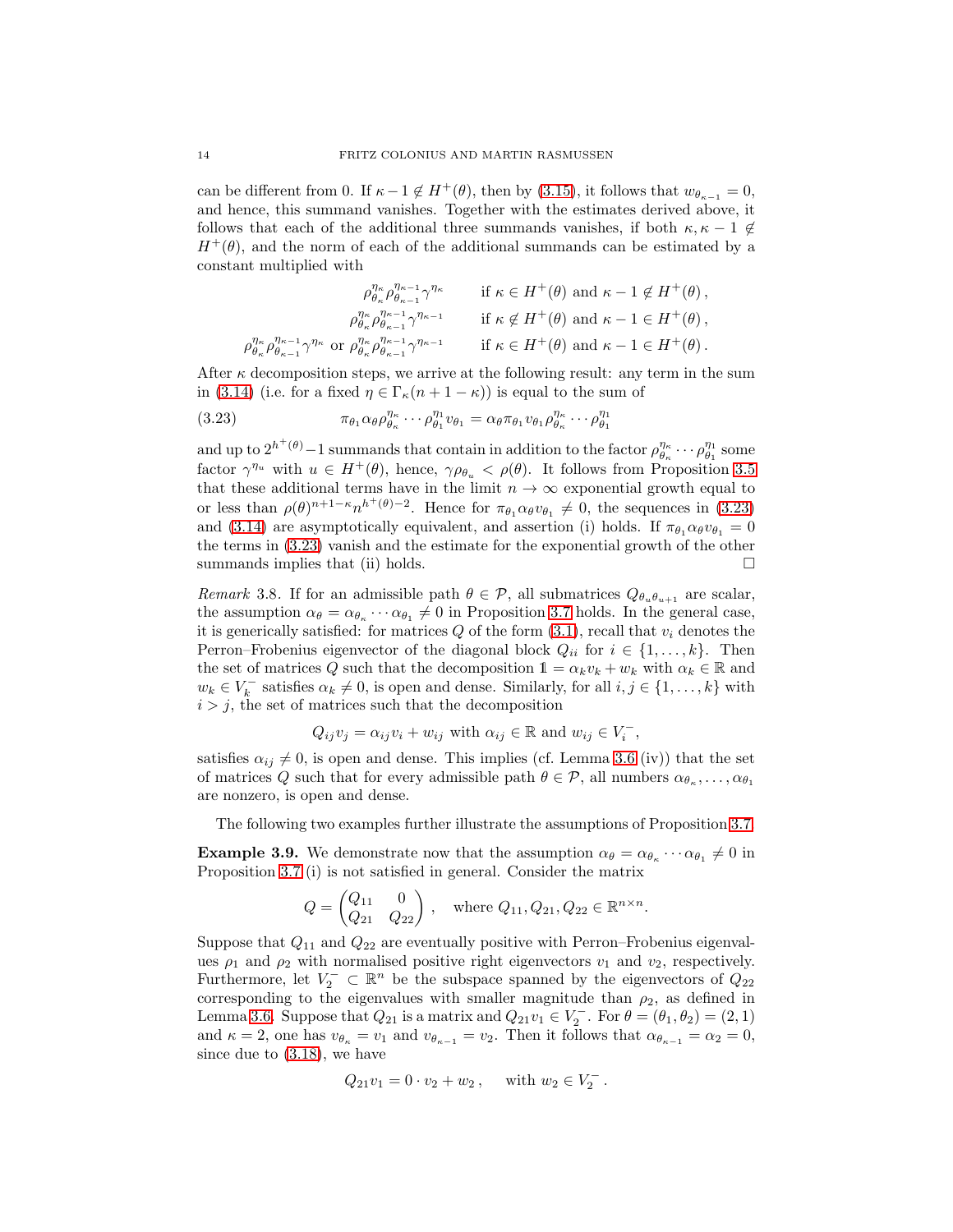We now take a closer look at the assumption requiring certain diagonal terms to be scalar.

**Example 3.10.** In Proposition [3.7,](#page-11-4) the assumption that the diagonal term  $Q_{\theta_u \theta_u}$ is scalar for all  $u \in \{1, \ldots, \kappa\}$  with  $\rho_{\theta_u} < \rho(\theta)$ , is necessary and cannot be omitted in general. Let  $d = 3$  and consider a matrix of the form

$$
Q = \begin{pmatrix} \rho_1 & 0 \\ Q_{21} & Q_{22} \end{pmatrix},
$$

where  $Q_{22} \in \mathbb{R}^{2 \times 2}$  is eventually positive with the simple eigenvalues  $\rho_2 > \rho_2^-$ 0 and  $\rho_1 > \rho_2$ . Here  $\rho_1 = \rho(\theta)$  and  $Q_{11} = (\rho_1)$ , and we assume that  $Q_{21} =$  $(q_{21}, q_{31})^{\top}$  has positive entries, and hence, the path  $\theta = (\theta_1, \theta_2) = (2, 1)$  with  $\kappa = 2$ is admissible. Then  $H^+(\theta) = \{1\}$ ,  $H^-(\theta) = \{2\}$  and

$$
\theta_{\kappa} = \theta_2 = 1
$$
 and  $\theta_{\kappa-1} = \theta_1 = 2$ .

The eigenvalue of  $Q_{11}$  is  $\rho_1 = \rho(\theta)$  with normed eigenvector  $1 \in \mathbb{R}$ . The decom-position [\(3.16\)](#page-11-5) reads as  $1 = \alpha_{\theta_{\kappa}} v_{\theta_{\kappa}} + w_{\theta_{\kappa}}$  in R with  $\theta_{\kappa} = \theta_2 = 1$ , and we get  $\alpha_{\theta_{\kappa}} = \alpha_1 = \rho_1, v_{\theta_{\kappa}} = v_1 = 1$  and  $w_{\theta_{\kappa}} = w_1 = 0$ . The matrix  $Q_{22}$  has normalised eigenvectors  $v_2$  for  $\rho_2$  and  $v_2^-$  for  $\rho_2^-$ . Thus the subspace  $V_2^-$  is spanned by the eigenvector  $v_2^-$ , and hence, the decomposition [\(3.18\)](#page-11-1) in  $\mathbb{R}^2$  has the form

$$
Q_{21}1 = \begin{pmatrix} q_{21} \\ q_{31} \end{pmatrix} = \alpha_2 v_2 + w_2 = \alpha_2 v_2 + c v_2^- \text{ with } cv_2^- \in V_2^- \text{ for some } c \in \mathbb{R}.
$$

We further assume that  $w_2 \neq 0$ , and hence  $c \neq 0$ . The decomposition [\(3.20\)](#page-12-0) is trivial, since  $w_{\theta_{\kappa}} = w_1 = 0$ , showing that  $\beta_{\theta_{\kappa-1}}^{(\eta_{\kappa})}$  $\begin{bmatrix} (\eta_{\kappa}) \\ \theta_{\kappa-1} \end{bmatrix} = 0$  and  $w_{\theta_{\kappa-1}}^{(\eta_{\kappa})}$  $\theta_{\kappa-1}^{(\eta_{\kappa})}=0$ . Together, this yields the formula

$$
Q_{22}^{\eta_2} Q_{21} Q_{11}^{\eta_1} 1 = \rho_1 \alpha_2 \rho_1^{\eta_2} \rho_2^{\eta_1} v_2 + \rho_1 \rho_1^{\eta_2} Q_{22}^{\eta_1} w_2 = \rho_1 \alpha_2 \rho_1^{\eta_2} \rho_2^{\eta_1} v_2 + \rho_1 \rho_1^{\eta_2} c (\rho_2^{-})^{\eta_1} v_2^{-}.
$$

Now we sum the right hand side over all  $\eta = (\eta_1, \eta_2) \in \mathbb{N}_0^2$  with  $\eta_1 + \eta_2 = n + 1 - \kappa =$  $n-1$ . This gives for the first summand of the right hand side

$$
\sum_{\eta \in \Gamma_2(n-1)} \rho(\theta) \alpha_2 \rho^{\eta_2} \rho_2^{\eta_1} v_2 = \rho(\theta) \alpha_2 \sum_{\eta_1=0}^{n-1} \rho(\theta)^{n-1-\eta_1} \rho_2^{\eta_1} v_2
$$
  
= 
$$
\rho(\theta) \alpha_2 \rho(\theta)^{n-1} \sum_{\eta_1=0}^{n-1} \left(\frac{\rho_2}{\rho(\theta)}\right)^{\eta_1} v_2 = \alpha_2 \rho(\theta)^{n} \frac{1 - \left(\frac{\rho_2}{\rho(\theta)}\right)^n}{1 - \frac{\rho_2}{\rho(\theta)}} v_2.
$$

Similarly, the second summand yields

$$
\sum_{\eta \in \Gamma_2(n-1)} \rho(\theta)^{\eta_2+1} c\left(\rho_2^-\right)^{\eta_1} v_2^- = c \rho(\theta)^n \sum_{\eta_1=0}^{n-1} \left(\frac{\rho_2^-}{\rho(\theta)}\right)^{\eta_1} v_2^- = c \rho(\theta)^n \frac{1-\left(\frac{\rho_2^-}{\rho(\theta)}\right)^n}{1-\frac{\rho_2^-}{\rho(\theta)}} v_2^-.
$$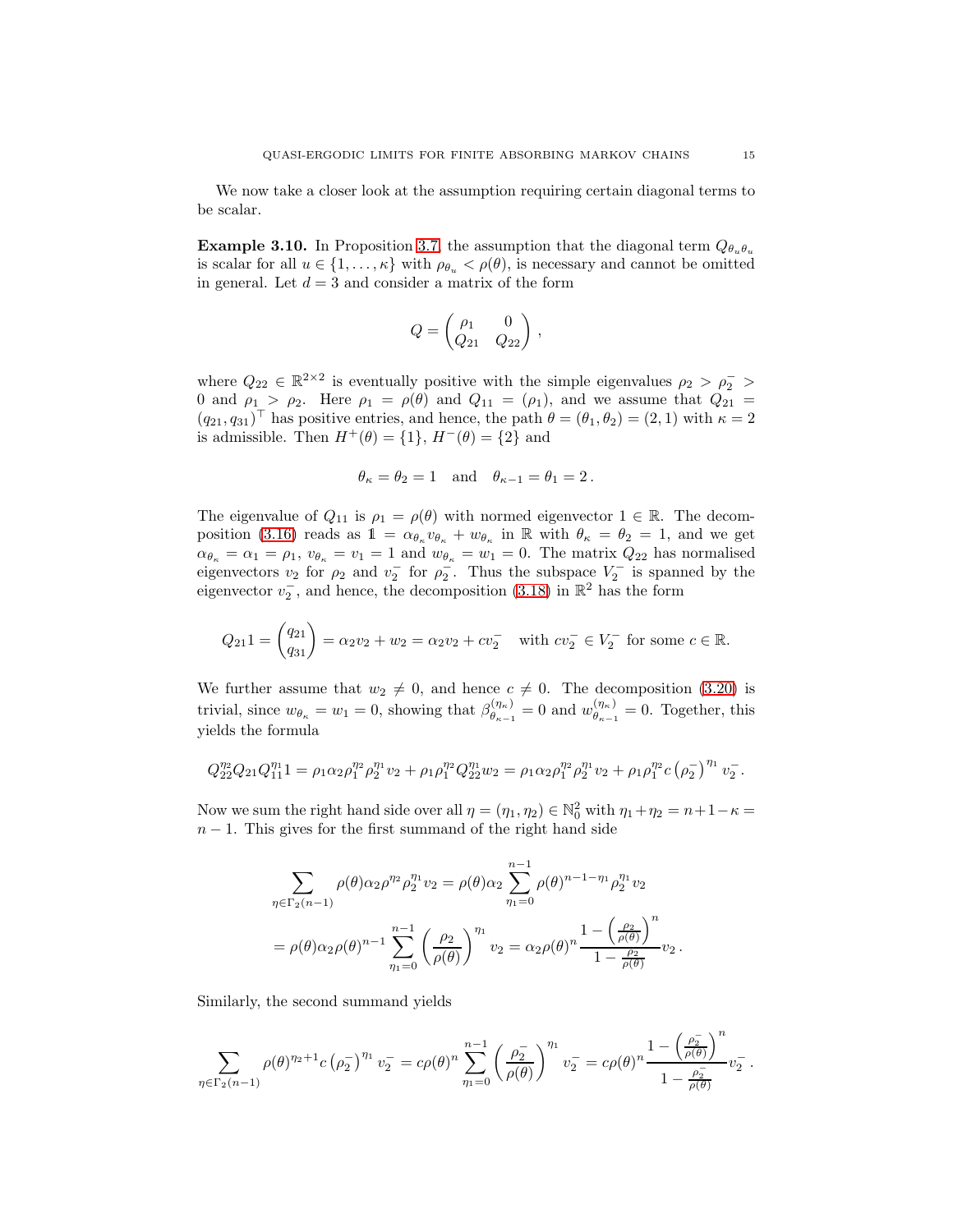Thus, we get with  $\pi_1 = \pi_{\theta_2}$  and  $(\pi_{2,1}, \pi_{2,2}) = \pi_2 = \pi_{\theta_1}$  that

$$
(n+1)\pi_{\theta_1}Q(\theta, n)\mathbb{1} = (n+1)(\pi_{2,1}, \pi_{2,2})\sum_{\eta \in \Gamma_2(n-1)} Q_{22}^{\eta_2}Q_{21}Q_{11}^{\eta_1}\mathbb{1}
$$

$$
= (n+1)(\pi_{2,1}, \pi_{2,2})\nu_2\alpha_2\rho(\theta)^n \frac{1 - \left(\frac{\rho_2}{\rho(\theta)}\right)^n}{1 - \frac{\rho_2}{\rho(\theta)}}
$$

$$
+ (n+1)(\pi_{2,1}, \pi_{2,2})\nu_2^{-}c\rho(\theta)^n \frac{1 - \left(\frac{\rho_2}{\rho(\theta)}\right)^n}{1 - \frac{\rho_2^{-}}{\rho(\theta)}}.
$$

Since  $\left(\frac{\rho_2}{\rho(\theta)}\right)^n \to 0$  for  $n \to \infty$ , one concludes that for  $(\pi_{2,1}, \pi_{2,2})v_2^- \neq 0$ , the first summand is asymptotically equivalent to [\(3.13\)](#page-11-6), and the second summand is not asymptotically equivalent to 0, so the assertion of Proposition [3.7](#page-11-4) does not hold in this case.

*Remark* 3.11*.* Proposition [3.7](#page-11-4) sharpens Theorem 9.4 in the survey Schneider [\[13\]](#page-29-6) which asserts that for any matrix of the form  $(3.1)$ , the submatrix  $Q_{ij}^{(n)}$  has exponential growth rate  $s(i, j)^n n^{d(i, j)}$ , where  $s(i, j)$  is the maximum of  $\rho_k$  which lie on an admissible path from i to j and  $d(i, j) + 1$  is the number of k with  $\rho_k = s(i, j)$ . In our terminology,  $d(i, j) + 1 = h^+(\theta)$ , hence this theorem implies that the exponential growth rate is given by  $\rho_{\max}^n n^{\max_{\theta} h^+(\theta)-1}$ , where the maximum is taken over all admissible paths  $\theta$  from i to j.

Proposition [3.7](#page-11-4) can be immediately applied to the summands in the denominators of Corollary [3.3.](#page-7-0) In the following, we show that also the asymptotic behaviour of the terms in the numerator of Corollary [3.3](#page-7-0) can be understood via Proposi-tion [3.7,](#page-11-4) but for this purpose, we need to replace the matrix  $Q$  by the following matrix. For  $\ell \in \{1, \ldots, k\}$ , consider

$$
\hat{Q}^{(\ell)} := \begin{pmatrix} Q_{11} & & & & & 0 \\ \vdots & \ddots & & & & \\ Q_{\ell 1} & \cdots & Q_{\ell \ell} & & & \\ & & \mathrm{Id}_{d_\ell} & Q_{\ell \ell} & & \\ & & & \vdots & \ddots & \\ 0 & & & Q_{k \ell} & \cdots & Q_{kk} \end{pmatrix}
$$

.

We note that any sub-matrix  $Q_{ij}$  with  $i > \ell$  and  $j < \ell$  does not appear in this matrix. The matrix  $\hat{Q}^{(\ell)}$  is also of the form [\(3.1\)](#page-3-2) with  $k+1$  blocks, one more block than the matrix Q. Denote the elements of  $\Gamma_{\kappa+1}(n+1-\kappa)$  by  $\hat{\eta} = (\eta_1, \ldots, \eta_\ell, \hat{\eta}_\ell, \eta_{\ell+1}, \ldots, \eta_\kappa)$ , and define for  $\theta = (\theta_1, \ldots, \theta_\kappa) \in \mathcal{P}^{(\ell)}$ ,

$$
\hat{Q}^{(\ell)}(\theta,n) = \sum_{\hat{\eta} \in \Gamma_{\kappa+1}(n+1-\kappa)} Q_{\theta_1\theta_1}^{\eta_1} Q_{\theta_1\theta_2} \cdots Q_{\theta_{u-1}\ell} Q_{\ell\ell}^{\eta_\ell} Q_{\ell\ell}^{\hat{\eta}_\ell} Q_{\ell\theta_{u+1}} \cdots Q_{\theta_{\kappa-1}\theta_{\kappa}} Q_{\theta_{\kappa}\theta_{\kappa}}^{\eta_{\kappa}}.
$$

We now aim at understanding the asymptotic growth of sequences of the form  $\pi_{\theta_1} \hat{Q}^{(\ell)}(\theta, n) \mathbb{1} = \pi_{\theta_1} \sum_{r=0}^n Q(\underline{\theta^{\ell}}, r) Q(\overline{\theta^{\ell}}, n-r) \mathbb{1}$ , which occur in the numerators in Corollary [3.3.](#page-7-0) The main idea is to apply Proposition [3.7,](#page-11-4) where  $Q(\theta, n)$  is replaced by  $\hat{Q}^{(\ell)}(\theta,n)$ .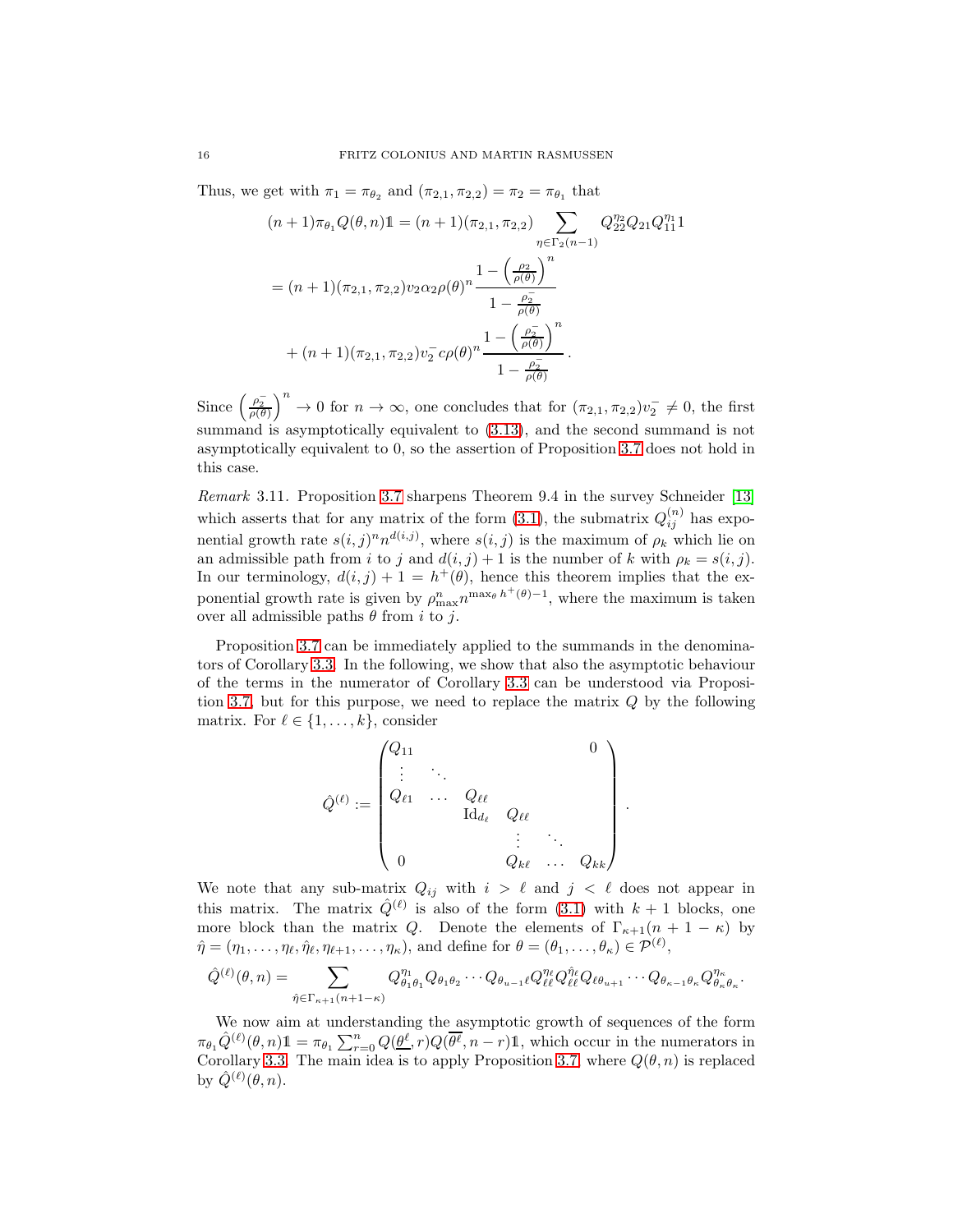<span id="page-16-2"></span>**Proposition 3.12.** Consider a matrix Q of the form [\(3.1\)](#page-3-2), a number  $\ell \in \{1, \ldots, k\}$ and an admissible path  $\theta = (\theta_1, \dots, \theta_\kappa) \in \mathcal{P}^{(\ell)}$ . Furthermore, suppose that for all  $u \in \{1, \ldots, \kappa\}$  with  $\rho_{\theta_u} < \rho(\theta)$ , the diagonal term  $Q_{\theta_u \theta_u}$  is scalar. Then for every  $\theta \in \mathcal{P}^{(\ell)}$ , we have

(3.24) 
$$
\hat{Q}^{(\ell)}(\theta,n) = \sum_{r=0}^{n} Q(\underline{\theta}^{\ell},r) Q(\overline{\theta^{\ell}},n-r),
$$

and the following two statements hold.

<span id="page-16-0"></span>(i) If  $\alpha_{\theta} \pi_{\theta_1} v_{\theta_1} \neq 0$ , then for the sequence  $\pi_{\theta_1} \hat{Q}^{(\ell)}(\theta, n) \mathbb{1}$ , an asymptotically equivalent sequence in the limit  $n \to \infty$  is given by

(3.25) 
$$
\alpha_{\theta} \pi_{\theta_1} v_{\theta_1} \rho(\theta)^{n+1-\kappa} \frac{n^{h^+(\theta)}}{h^+(\theta)!} \prod_{u \in H^-(\theta)} \frac{1}{1 - \frac{\rho_{\theta_u}}{\rho(\theta)}} \quad \text{if } \rho_\ell = \rho(\theta)
$$

<span id="page-16-3"></span>and

$$
(3.26) \quad \alpha_{\theta}\pi_{\theta_1}v_{\theta_1}\rho(\theta)^{n+1-\kappa}\frac{n^{h^+(\theta)-1}}{(h^+(\theta)-1)!}\frac{1}{1-\frac{\rho_{\ell}}{\rho(\theta)}}\prod_{u\in H^-(\theta)}\frac{1}{1-\frac{\rho_{\theta_u}}{\rho(\theta)}} \quad \text{if } \rho_{\ell} < \rho(\theta).
$$

(ii) If  $\alpha_\theta \pi_{\theta_1} v_{\theta_1} = 0$ , then the exponential growth of the sequence  $\pi_{\theta_1} \hat{Q}^{(\ell)}(\theta, n) \mathbb{1}$ is for  $\rho_{\ell} = \rho(\theta)$  equal to or less than  $\rho(\theta)^{n+1-\kappa} n^{h^+(\theta)-1}$  and for  $\rho_{\ell} < \rho(\theta)$ equal to or less than  $\rho(\theta)^{n+1-\kappa} n^{h^+(\theta)-2}$ .

*Proof.* In a first step, we show that [\(3.24\)](#page-16-0) holds for every  $\theta \in \mathcal{P}^{(\ell)}$ , i.e.

$$
\sum_{\hat{\eta} \in \Gamma_{\kappa+1}(n+1-\kappa)} Q_{\theta_1 \theta_1}^{\eta_1} Q_{\theta_1 \theta_2} \cdots Q_{\theta_{u-1} \ell} Q_{\ell \ell}^{\eta_\ell} Q_{\ell \ell}^{\hat{\eta}_\ell} Q_{\ell \theta_{u+1}} \cdots Q_{\theta_{\kappa-1} \theta_{\kappa}} Q_{\theta_{\kappa} \theta_{\kappa}}^{\eta_{\kappa}}
$$
\n
$$
= \sum_{r=0}^n \sum_{\substack{\eta \in \Gamma_{\kappa}(r+1-\kappa) \\ \zeta \in \Gamma_{\overline{\kappa}}(n-r+1-\overline{\kappa})}} Q_{\theta_1 \theta_1}^{\eta_1} \cdots Q_{\ell \ell}^{\eta_{\kappa}} Q_{\ell \ell}^{\zeta_1} \cdots Q_{\theta_{\kappa} \theta_{\kappa}}^{\zeta_{\overline{\kappa}}}.
$$

We order the summands on the left hand side by putting together the summands with equal sum of the first  $\underline{\kappa}$  exponents, say  $\psi_1 + \cdots + \psi_{\underline{\kappa}} = r + 1 - \underline{\kappa}$  for some  $r \in {\kappa - 1, ..., n + 1 - \overline{\kappa}}$  where  $\overline{\kappa} = \kappa + 1 - \underline{\kappa}$ . Hence, the sum of the last  $\overline{\kappa}$ exponents equals  $n + 1 - \kappa - (r + 1 - \underline{\kappa}) = n - r + 1 - \overline{\kappa}$ . Then the left hand side equals

$$
\sum_{r=\underline{\kappa}-1}^{n+1-\overline{\kappa}} \sum_{\substack{\eta \in \Gamma_{\underline{\kappa}}(r+1-\underline{\kappa}) \\ \zeta \in \Gamma_{\overline{\kappa}}(n-r+1-\overline{\kappa})}} Q_{\theta_1\theta_1}^{\eta_1} \cdots Q_{\ell\ell}^{\eta_{\underline{\kappa}}} Q_{\ell\ell}^{\zeta_1} \cdots Q_{\theta_{\kappa}\theta_{\kappa}}^{\zeta_{\overline{\kappa}}}.
$$

Since by definition  $\Gamma_{\underline{\kappa}}(r+1-\underline{\kappa}) = \emptyset$  for  $r+1-\underline{\kappa} < 0$  and  $\Gamma_{\overline{\kappa}}(n-r+1-\overline{\kappa}) = \emptyset$ for  $n - r + 1 - \underline{\kappa} < 0$ , equality [\(3.24\)](#page-16-0) follows.

We apply Proposition [3.7](#page-11-4) to the matrix  $\hat{Q}^{(\ell)}$  instead of the matrix Q. For this extended matrix, we consider the admissible path of length  $\kappa + 1$ 

<span id="page-16-4"></span>(3.27) 
$$
\hat{\theta}^{(\ell)} := (\theta_1 + 1, \dots, \theta_{u-1} + 1, \ell + 1, \ell, \theta_{u+1}, \dots, \theta_{\kappa}),
$$

where  $\theta_u = \ell$ . The matrix  $\hat{Q}^{(\ell)}(\theta, n)$  corresponds to the admissible sequence  $\hat{\theta}^{(\ell)}$ for  $\hat{Q}^{(\ell)}$ , more precisely, one sees that

<span id="page-16-1"></span>(3.28) 
$$
\hat{Q}^{(\ell)}(\theta, n) = (\hat{Q}^{(\ell)})(\hat{\theta}^{(\ell)}, n+1),
$$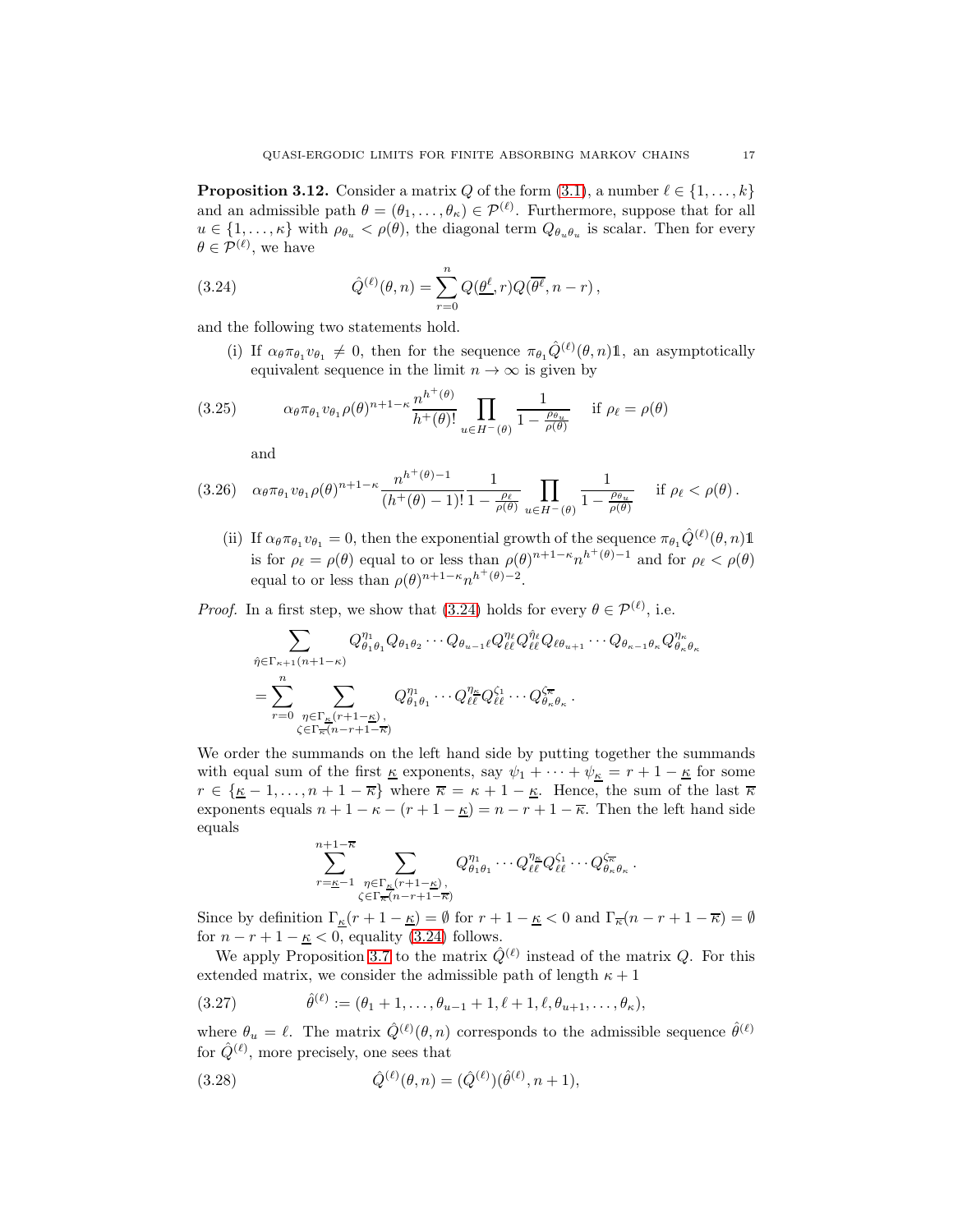since  $\Gamma_{\kappa+1}(n+1-\kappa) = \Gamma_{\kappa+1}((n+1)+1-(\kappa+1))$ , where the right hand side of [\(3.28\)](#page-16-1) is defined as [\(3.6\)](#page-6-2) with Q replaced by  $\hat{Q}^{(\ell)}$ .

Proposition [3.7](#page-11-4) yields the following two statements.

(i) If  $\pi_{\theta_1} v_{\theta_1} \neq 0$  and  $\alpha_{\theta} \neq 0$ , then the sequence  $\pi_{\theta_1} \hat{Q}^{(\ell)}(\theta, n) \mathbb{1}$  is asymptotically equivalent in the limit  $n \to \infty$  to

$$
\pi_{\theta_1} v_{\theta_1} \alpha_{\theta} \sum_{\eta \in \Gamma_{\kappa+1}(n+1-\kappa)} \rho_{\theta_{\kappa}}^{\eta_{\kappa}+1} \cdots \rho_{\theta_{u+1}}^{\eta_{u+2}} \rho_{\ell}^{\eta_{u+1}} \rho_{\ell}^{\eta_{u}} \rho_{\theta_{u-1}}^{\eta_{u-1}} \cdots \rho_{\theta_1}^{\eta_1},
$$

where  $\alpha_{\theta}$  is equal to the corresponding quantity for the matrices Q and  $\hat{Q}^{(\ell)}$ , since for  $\hat{Q}^{(\ell)}$  the block in row  $\ell + 1$  and column  $\ell$  is the identity matrix. If  $\rho_{\ell} = \rho(\theta)$ , then  $h^+(\hat{\theta}^{(\ell)}) = h^+(\theta) + 1$ , and if  $\rho_{\ell} < q(\theta)$ , then  $h^+(\hat{\theta}^{(\ell)}) = h^+(\theta)$ . Hence, Proposition [3.7](#page-11-4) shows that the sequence above is asymptotically equivalent to

$$
\alpha_{\theta}\pi_{\theta_1}v_{\theta_1}\rho(\theta)^{n+1-\kappa}\frac{(n+1)^{h^+(\theta)}}{h^+(\theta)!}\prod_{u\in H^-(\theta)}\frac{1}{1-\frac{\rho_{\theta_u}}{\rho(\theta)}}\quad\text{if }\rho_\ell=\rho(\theta)
$$

and

$$
\alpha_{\theta}\pi_{\theta_1}v_{\theta_1}\rho(\theta)^{n+1-\kappa}\frac{(n+1)^{h^+(\theta)-1}}{(h^+(\theta)-1)!}\frac{1}{1-\frac{\rho_{\ell}}{\rho(\theta)}}\prod_{u\in H^-(\theta)}\frac{1}{1-\frac{\rho_{\theta_u}}{\rho(\theta)}}\quad\text{if }\rho_{\ell}<\rho(\theta).
$$

This proves assertion (i), since  $(n+1)^{h^+(\theta)}$  is asymptotically equivalent to  $n^{h^{+(\theta)}}$ .

(ii) If  $\pi_{\theta_1} v_{\theta_1} = 0$  or  $\alpha_{\theta} = 0$ , then the exponential growth of the sequence  $\pi_{\theta_1} \hat{Q}^{(\ell)}(\theta, n)$ 1 is for  $\rho_{\ell} = \rho(\theta)$  equal to or less than  $\rho(\theta)^{n+1-\kappa} n^{h^+(\theta)-1}$  and for  $\rho_{\ell} < \rho(\theta)$  equal to or less than  $\rho(\theta)^{n+1-\kappa} n^{h^+(\theta)-2}$ .

This finishes the proof of the proposition.  $\Box$ 

So far, we have fixed a particular admissible path  $\theta \in \mathcal{P}$ , and in both Proposition [3.7](#page-11-4) and Proposition [3.12,](#page-16-2) we made certain assumptions relating to this particular  $\theta$ . In the following assumption for our main results, we consider all relevant admissible paths. Recall that  $\rho_{\text{max}} = \max\{\rho_1, \ldots, \rho_k\}$  and  $h_{\text{max}}^+ := \max\{h^+(\theta):$  $\theta \in \mathcal{P}$  and  $\rho(\theta) = \rho_{\text{max}}$ , and define the set of maximal admissible paths  $\mathcal{P}_{\text{max}}$  by

$$
\mathcal{P}_{\max} := \left\{ \theta \in \mathcal{P} : h^+(\theta) = h^+_{\max} \text{ and } \rho(\theta) = \rho_{\max} \right\},\
$$

and let  $\mathcal{P}_{\max}^{(\ell)} := \mathcal{P}^{(\ell)} \cap \mathcal{P}_{\max}$ .

<span id="page-17-0"></span>**Assumption 3.13.** Consider a matrix  $Q$  of the Frobenius normal form  $(3.1)$ , and let  $(X_i)_{i\in\mathbb{N}_0}$  be the Markov chain associated to the substochastic matrix Q starting in  $\pi$ . We assume that

- (i) for all  $i \in \{0, \ldots, k\}$  with  $\rho_i < \rho_{\text{max}}$ , the diagonal term  $Q_{ii}$  is scalar, and
- (ii) there exists a maximal admissible path  $\theta = (\theta_1, \dots, \theta_\kappa) \in \mathcal{P}_{\text{max}}$  such that the constant  $\alpha_{\theta} \neq 0$  and the initial distribution  $\pi$  satisfies  $\pi_{\theta_1} v_{\theta_1} \neq 0$ , where  $\alpha_{\theta}$  and the Perron–Frobenius eigenvector  $v_{\theta_1}$  of  $Q_{\theta_1\theta_1}$  are defined as in Lemma [3.6.](#page-10-0)

By combining Proposition [3.7](#page-11-4) and Proposition [3.12,](#page-16-2) we arrive at the following formulas for the quasi-ergodic limits.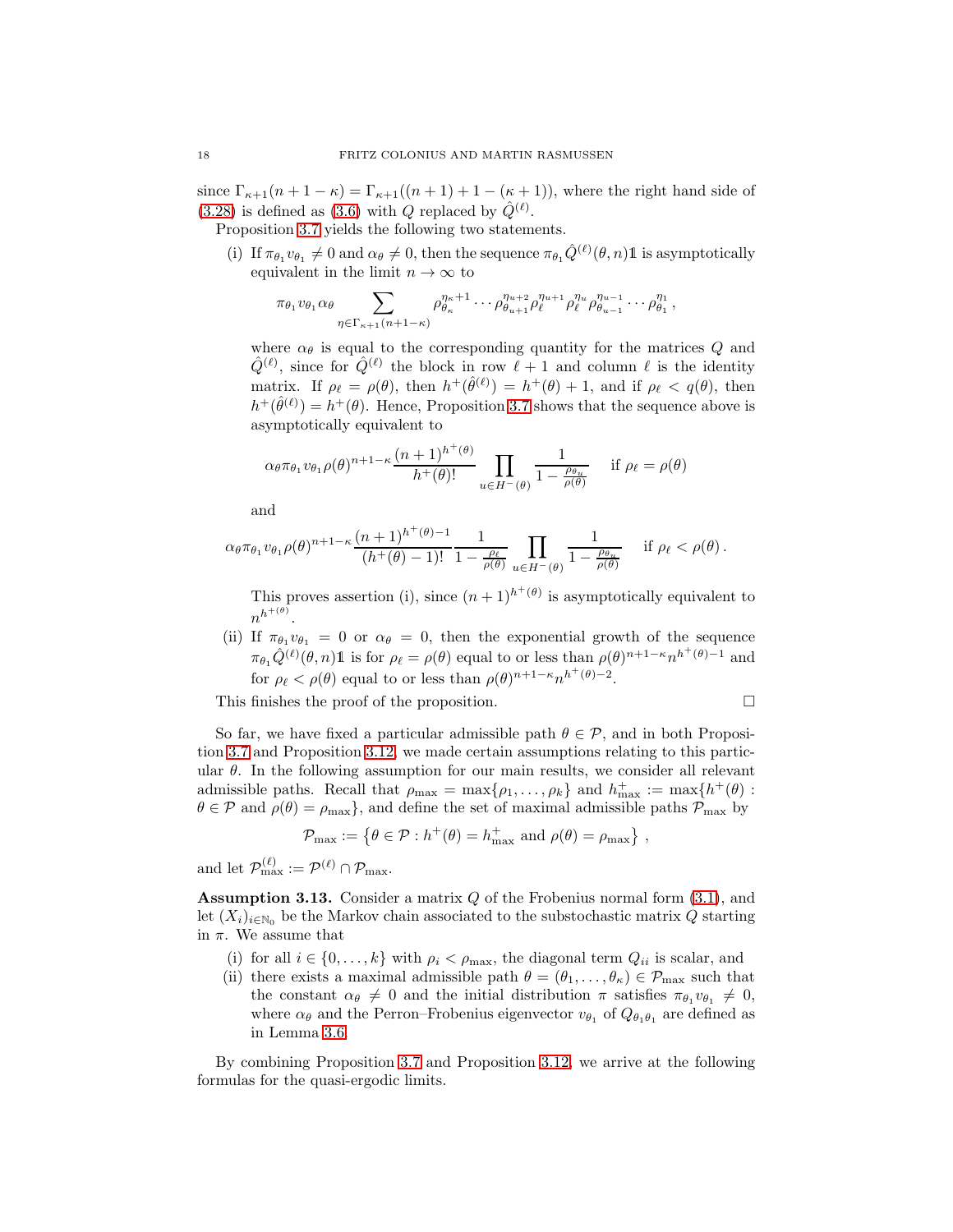<span id="page-18-0"></span>Theorem 3.14 (Quasi-ergodic limits for finite absorbing Markov chains). *Suppose that Assumption* [3.13](#page-17-0) *holds, and let*  $\ell \in \{1, \ldots, k\}$ *. Then the following statements hold:*

(i) If 
$$
\rho_{\ell} < \rho_{\max}
$$
 or  $\mathcal{P}_{\max}^{(\ell)} = \emptyset$ , then  
\n
$$
\lim_{n \to \infty} \mathbb{E}_{\pi} \left[ \frac{1}{n+1} \# \{ m \in \{0, \dots, n\} : X_m \in I_{\ell} \} | T > n \right] = 0.
$$

(ii) If  $\rho_{\ell} = \rho_{\text{max}}$  and  $\mathcal{P}_{\text{max}}^{(\ell)} \neq \emptyset$ , then

$$
\lim_{n \to \infty} \mathbb{E}_{\pi} \left[ \frac{1}{n+1} \# \{ m \in \{ 0, \dots, n \} : X_m \in I_{\ell} \} | T > n \right]
$$

$$
= \frac{\sum_{\theta \in \mathcal{P}_{\text{max}}^{(\ell)}} \alpha_{\theta} \pi_{\theta_1} v_{\theta_1} \prod_{u \in H^{-}(\theta)} \frac{1}{\rho_{\text{max}} - \rho_{\theta_u}}}{h_{\text{max}}^+ \sum_{\theta \in \mathcal{P}_{\text{max}}} \alpha_{\theta} \pi_{\theta_1} v_{\theta_1} \prod_{u \in H^{-}(\theta)} \frac{1}{\rho_{\text{max}} - \rho_{\theta_u}}}.
$$

*Proof.* We first assume  $\rho_{\ell} = \rho_{\text{max}}$  and show that in this case, we have

$$
\lim_{n \to \infty} \mathbb{E}_{\pi} \left[ \frac{1}{n+1} \# \{ m \in \{ 0, \dots, n \} : X_m \in I_{\ell} \} | T > n \right]
$$

$$
= \lim_{n \to \infty} \frac{\sum_{\theta \in \mathcal{P}^{(\ell)}} \pi_{\theta_1} \hat{Q}^{(\ell)}(\theta, n) \mathbb{1}}{\sum_{\theta \in \mathcal{P}} (n+1) \pi_{\theta_1} Q(\theta, n) \mathbb{1}}
$$

$$
(3.29) = \lim_{n \to \infty} \frac{\sum_{\theta \in \mathcal{P}_{\text{max}}^{(\ell)}} \pi_{\theta_1} \hat{Q}^{(\ell)}(\theta, n) \mathbb{1}}{\sum_{\theta \in \mathcal{P}_{\text{max}}^{(\ell)}} (n+1) \pi_{\theta_1} Q(\theta, n) \mathbb{1}}.
$$

<span id="page-18-1"></span>The first equality follows from Corollary [3.3](#page-7-0) (i) and Proposition [3.12](#page-16-2) applied to the numerator in Corollary [3.3](#page-7-0) (i).

For the second equality, we identify summands in both denominator and numerator that dominate for  $n \to \infty$ . By Assumption [3.13](#page-17-0) (ii) there exists a maximal admissible path  $\theta \in \mathcal{P}_{\text{max}}$  with  $\alpha_{\theta} \pi_{\theta_1} v_{\theta_1} \neq 0$ , hence Proposition [3.7](#page-11-4) shows that for the sequence  $\pi_{\theta_1}Q(\theta, n)1$  an asymptotically equivalent sequence for  $n \to \infty$ is given by [\(3.13\)](#page-11-6). Thus  $(n + 1)\pi_{\theta_1}Q(\theta, n)$  has exponential growth rate equal to  $\rho(\theta)^n n^{h^+(\theta)} = \rho_{\max}^n n_{\max}^{h_{\max}^+}$ . For any  $\theta \in \mathcal{P} \setminus \mathcal{P}_{\max}$ , one has  $h^+(\theta) < h_{\max}^+$ . and the summand  $(n + 1)\pi_{\theta_1}Q(\theta, n)$ 1 grows at most with the smaller exponential growth rate  $\rho(\theta)^n n^{h^+(\theta)}$ , again by Proposition [3.7.](#page-11-4) This justifies replacing  $\mathcal P$  by  $\mathcal{P}_{\text{max}}$  in the denominator. For any  $\theta \in \mathcal{P}^{(\ell)}$  in the numerator, Proposition [3.12](#page-16-2) shows that the summand  $\pi_{\theta_1} \hat{Q}^{(\ell)}(\theta, n) \mathbb{1}$  grows at most with exponential growth rate  $\rho(\theta)^n n^{h^+(\theta)} = \rho_{\text{max}}^n n^{h^+(\theta)}$ , see [\(3.25\)](#page-16-3) (the exponential growth can be smaller than that by Proposition [3.12](#page-16-2) (ii), when  $\alpha_{\theta} \pi_{\theta_1} v_{\theta_1} = 0$ ). This justifies replacing  $\mathcal{P}^{(\ell)}$  by  $\mathcal{P}_{\max}^{(\ell)}$  in the numerator using again  $h^+(\theta) < h_{\max}^+$  for  $\theta \in \mathcal{P}^{(\ell)} \setminus \mathcal{P}_{\max}^{(\ell)}$  (note that for  $\mathcal{P}_{\max}^{(\ell)} = \varnothing$  the limits for  $n \to \infty$  equal 0).

Now for the denominator in [\(3.29\)](#page-18-1), Proposition [3.7](#page-11-4) (i) yields the following: Let  $\theta \in \mathcal{P}_{\text{max}}$  with  $\alpha_{\theta} \pi_{\theta_1} v_{\theta_1} \neq 0$  (recall that the existence is clear due to Assump-tion [3.13](#page-17-0) (ii)). Then for the corresponding summand, given by  $(n+1)\pi_{\theta_1}Q(\theta,n)1$ , an asymptotically equivalent sequence is

$$
\Psi_n(\theta) = \alpha_\theta \pi_{\theta_1} v_{\theta_1} \rho_{\max}^{n+1-\kappa(\theta)} \frac{n^{h_{\max}^+}}{(h_{\max}^+ - 1)!} \prod_{u \in H^-(\theta)} \frac{1}{1 - \frac{\rho_{\theta_u}}{\rho_{\max}}}.
$$

Note that for  $\theta \in \mathcal{P}_{\text{max}}$  with  $\alpha_{\theta} \pi_{\theta_1} v_{\theta_1} = 0$ , the corresponding summand given by  $(n + 1)\pi_{\theta_1}Q(\theta, n)$  has weaker exponential growth for  $n \to \infty$ , equal to or less than  $\rho_{\max}^n n^{\frac{1}{m}}$  Since  $\Psi_n(\theta) = 0$  for those  $\theta$ , this implies that an asymptotically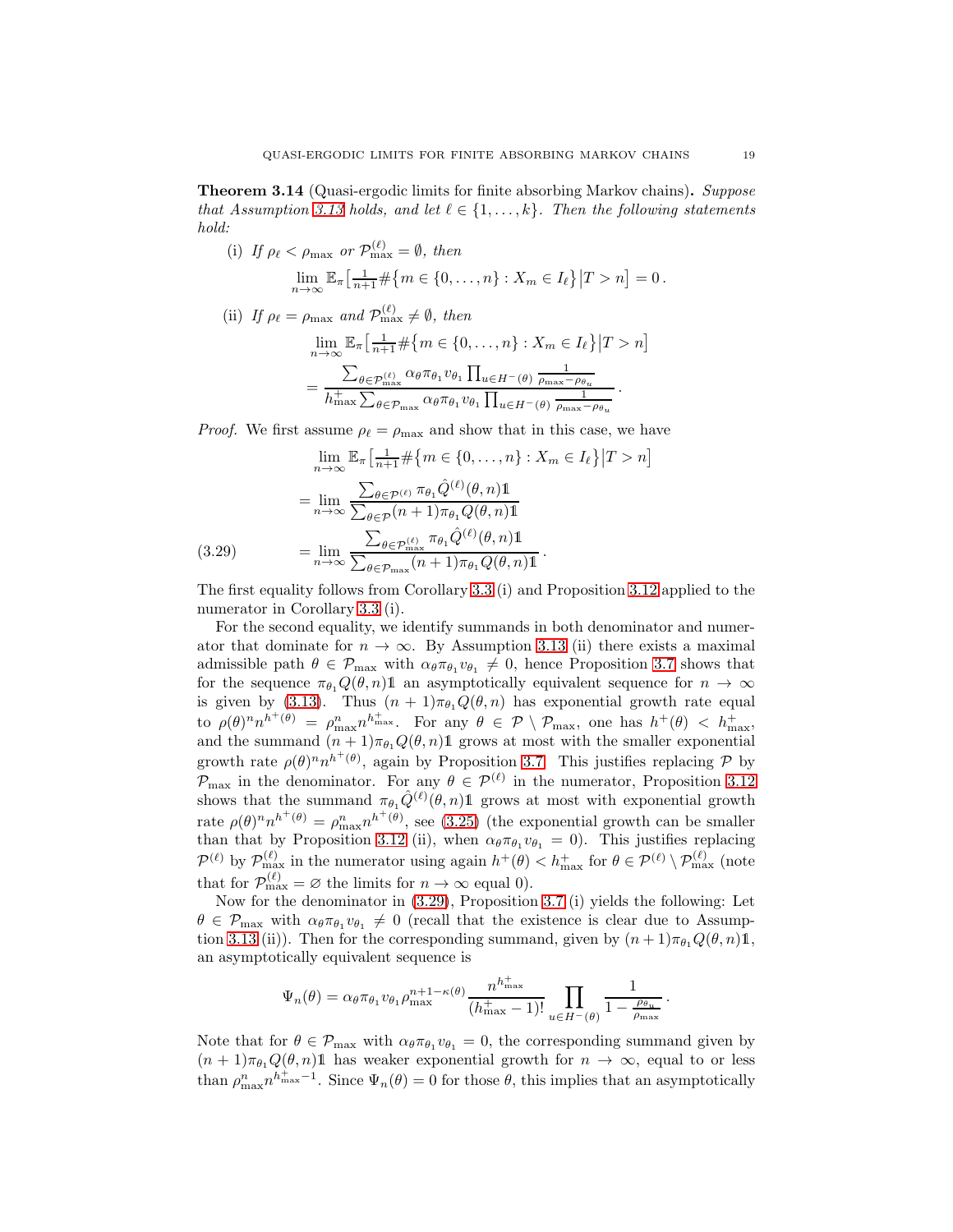equivalent term for the denominator is given by  $\sum_{\theta \in \mathcal{P}_{\text{max}}} \Psi_n(\theta)$  with exponential growth  $\rho_{\max}^n n^{h_{\max}^+}$ .

For the numerator, suppose first that there exists  $\theta \in \mathcal{P}_{\max}^{(\ell)}$  with  $\alpha_{\theta} \pi_{\theta_1} v_{\theta_1} \neq$ 0. Then by Proposition [3.12,](#page-16-2) for the corresponding summand  $\pi_{\theta_1} \hat{Q}^{(\ell)}(\theta, n) \mathbb{1}$ , an asymptotically equivalent sequence is

$$
\Xi_n(\theta) := \alpha_\theta \pi_{\theta_1} v_{\theta_1} \rho_{\max}^{n+1-\kappa(\theta)} \frac{n^{h_{\max}^+}}{h_{\max}^+} \prod_{u \in H^-(\theta)} \frac{1}{1 - \frac{\rho_{\theta_u}}{\rho_{\max}}}.
$$

By Proposition [3.12](#page-16-2) (ii), for  $\theta \in \mathcal{P}_{\text{max}}^{(\ell)}$  with  $\alpha_{\theta} \pi_{\theta_1} v_{\theta_1} = 0$  the corresponding summand given by  $\pi_{\theta_1} \hat{Q}^{(\ell)}(\theta, n) \mathbb{1}$  has weaker exponential growth for  $n \to \infty$ , equal to or less than  $\rho_{\max}^n n^{\frac{1}{n}} n^{-1}$ . Since  $\Xi_n(\theta) = 0$  for those  $\theta$ , this implies that an asymptotically equivalent term for the numerator is given by  $\sum_{\theta \in \mathcal{P}_{\text{max}}^{(\ell)}} \Xi_n(\theta)$ . Hence, the formula given in (ii) holds in this case. Otherwise,  $\mathcal{P}_{\text{max}}^{(\ell)} = \emptyset$  or for all  $\theta \in \mathcal{P}_{\text{max}}^{(\ell)}$  we have  $\alpha_{\theta} \pi_{\theta_1} v_{\theta_1} = 0$ . Then the limits for  $n \to \infty$  are equal to 0, hence assertion (ii) and also the second statement in (i) follow.

It remains to show (i) under the assumption  $\rho_{\ell} < \rho_{\text{max}}$ . In this case, exactly like above, an asymptotically equivalent term for the denominator is g iven by  $\sum_{\theta \in \mathcal{P}_{\text{max}}} \Psi_n(\theta)$ . Consider a summand in the numerator, so let  $\theta \in \mathcal{P}^{(\ell)}$ . Then Proposition [3.12](#page-16-2) shows that the exponential growth for  $n \to \infty$  of the numerator is bounded above by either  $\rho(\theta)^n n^{h^+(\theta)}$  if  $\rho(\theta) < \rho_{\max}$ , or by  $\rho_{\max}^n n^{h_{\max}^+ - 1}$  if  $\rho(\theta) = \rho_{\text{max}}$ . In both cases, the exponential growth is weaker than for the denominator, determined by  $\sum_{\theta \in \mathcal{P}_{\text{max}}} \Psi_n(\theta)$  with exponential growth  $\rho_{\text{max}}^n n^{\hat{h}_{\text{max}}^+}$ . This finishes the proof of the theorem.  $\Box$ 

*Remark* 3.15. We note that due to Remark [3.8,](#page-13-1) the condition  $\alpha_{\theta} \neq 0$  in Assump-tion [3.13](#page-17-0) (ii) is generically satisfied, and the condition  $\pi_{\theta_1} v_{\theta_1} \neq 0$  in this assumption is not restrictive. In fact, suppose that for a given initial distribution  $\pi$ , there is no  $\theta \in \mathcal{P}_{\text{max}}$  with  $\pi_{\theta_1} v_{\theta_1} \neq 0$ . Then define

$$
h_{\max}^{+,\pi} := \max \left\{ h^{+}(\theta) : \theta \in \mathcal{P} \text{ and } \rho(\theta) = \rho_{\max}, \pi_{\theta_1} v_{\theta_1} \neq 0 \right\},
$$
  

$$
\mathcal{P}_{\max}^{\pi} := \left\{ \theta \in \mathcal{P} : \rho(\theta) = \rho_{\max} \text{ and } h^{+}(\theta) = h_{\max}^{+,\pi} \right\}.
$$

Then Theorem [3.14](#page-18-0) remains valid with  $\mathcal{P}_{\text{max}}$  and  $\mathcal{P}^{(\ell)}$  replaced by  $\mathcal{P}_{\text{max}}^{\pi}$  and  $\mathcal{P}_{\max}^{(\ell),\pi} := \mathcal{P}^{(\ell)} \cap \mathcal{P}_{\max}^{\pi}$ , respectively.

The formula for the quasi-ergodic limit in the above theorem can be simplified in certain special cases.

<span id="page-19-0"></span>Corollary 3.16. *Assume that in the setting of Theorem [3.14,](#page-18-0) there is only one maximal path, i.e.*  $\mathcal{P}_{\text{max}} = \{ \theta = (\theta_1, \dots, \theta_K) \}$ *. If*  $\ell = \theta_u$  *with*  $\rho_{\ell} = \rho_{\text{max}}$  *for some*  $u \in \{1, \ldots, \kappa\},\ then$ 

$$
\lim_{n \to \infty} \mathbb{E}_{\pi} \left[ \frac{1}{n+1} \# \{ m \in \{ 0, \ldots, n \} : X_m \in I_{\ell} \} | T > n \right] = \frac{1}{h_{\max}^+},
$$

*and this limit vanishes whenever*  $\rho_{\ell} < \rho_{\text{max}}$ .

*Proof.* The assertion is an immediate consequence of Theorem [3.14.](#page-18-0) □

In the scalar case, one obtains the following formulas which are directly given in terms of the matrix Q.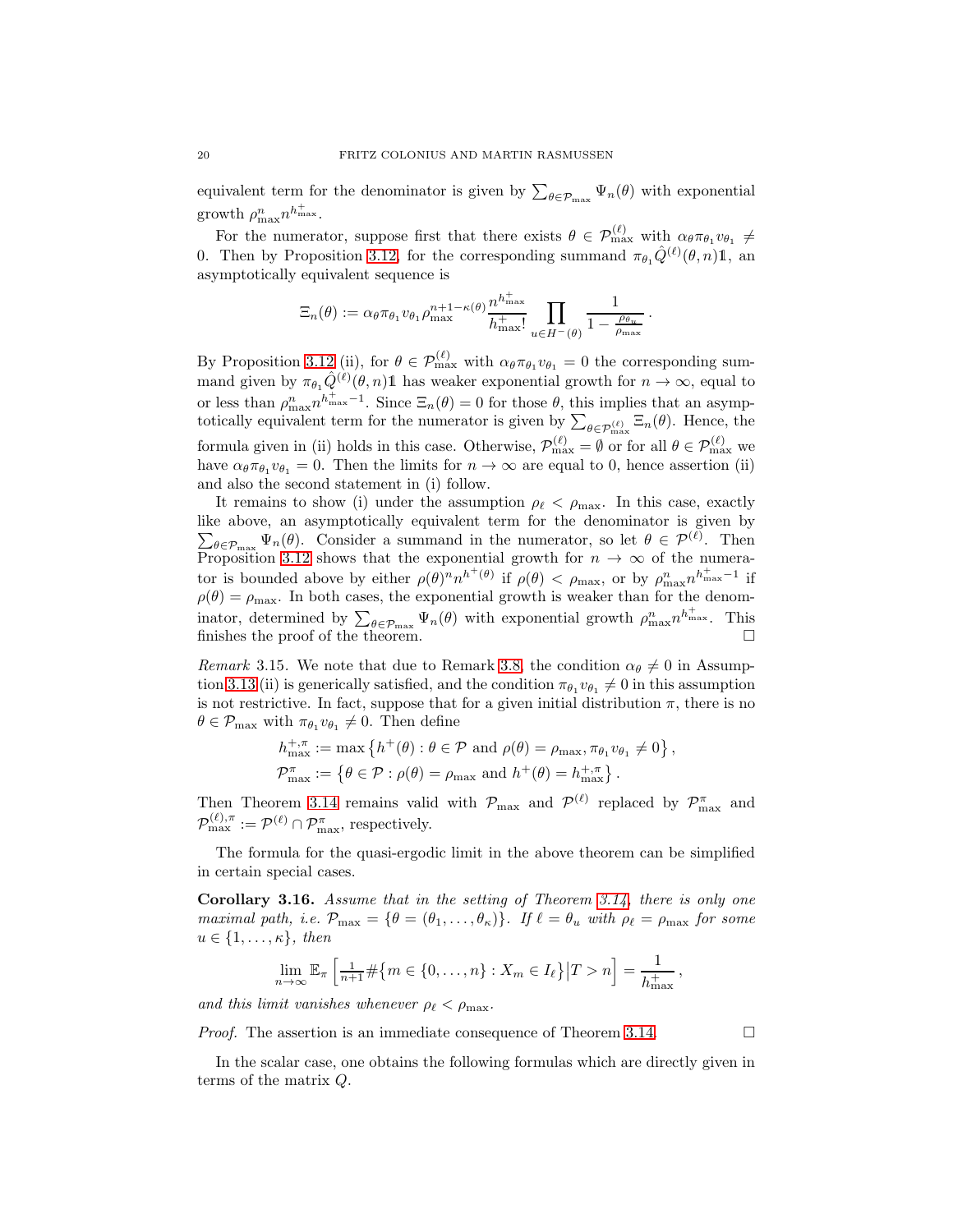<span id="page-20-0"></span>Corollary 3.17. *Consider a matrix* Q *of the Frobenius normal form* [\(3.1\)](#page-3-2)*, and let*  $(X_i)_{i\in\mathbb{N}_0}$  be the Markov chain associated to the substochastic matrix  $Q$  starting in  $\pi$ *. We assume that all submatrices*  $q_{ij} := Q_{ij}$  *are scalar and the initial distribution*  $\pi$  *satisfies*  $\pi_{\theta_1} \neq 0$  *for some maximal admissible path*  $\theta = (\theta_1, \dots, \theta_\kappa) \in \mathcal{P}_{\text{max}}$ . *Then for all*  $\ell \in \{1, \ldots, k\}$ *, the following holds.* 

(i) If  $\rho_{\ell} < \rho_{\text{max}}$  or  $\mathcal{P}_{\text{max}}^{(\ell)} = \emptyset$ , then

$$
\lim_{n \to \infty} \mathbb{E}_{\pi} \left[ \frac{1}{n+1} \# \{ m \in \{ 0, \dots, n \} : X_m \in I_{\ell} \} | T > n \right] = 0.
$$

(ii) If  $\rho_{\ell} = \rho_{\text{max}}$  and  $\mathcal{P}_{\text{max}}^{(\ell)} \neq \emptyset$ , then

$$
\lim_{n \to \infty} \mathbb{E}_{\pi} \left[ \frac{1}{n+1} \# \{ m \in \{ 0, \dots, n \} : X_m \in I_\ell \} | T > n \right]
$$

$$
= \frac{1}{h_{\max}^+} \frac{\sum_{\theta \in \mathcal{P}_{\max}^{(\ell)}} \pi_{\theta_1} q_{\theta_1 \theta_2} \cdots q_{\theta_{\kappa-1} \theta_{\kappa}} \prod_{u \in H^-(\theta)} \frac{1}{\rho_{\max} - \rho_{\theta_u}}}{\sum_{\theta \in \mathcal{P}_{\max}} \pi_{\theta_1} q_{\theta_1 \theta_2} \cdots q_{\theta_{\kappa-1} \theta_{\kappa}} \prod_{u \in H^-(\theta)} \frac{1}{\rho_{\max} - \rho_{\theta_u}}}
$$

*Proof.* In the scalar case considered here, one finds, for an admissible path  $\theta =$  $(\theta_1, \ldots, \theta_\kappa)$ , that the constants  $\alpha_{\theta_u}$  defined in Lemma [3.6](#page-10-0) (iv) are given by  $\alpha_{\theta_\kappa} = 1$ and  $\alpha_{\theta_u} = q_{\theta_u \theta_{u+1}}$  for  $u \in {\kappa - 1, \kappa - 2, \ldots, 1}.$  Hence, we get

$$
\alpha_{\theta}\pi_{\theta_1}v_{\theta_1}=\pi_{\theta_1}q_{\theta_1\theta_2}\cdots q_{\theta_{\kappa-1}\theta_{\kappa}}\neq 0\,,
$$

and thus, the assertion follows from Theorem [3.14.](#page-18-0)

<span id="page-20-1"></span>*Remark* 3.18*.* In the scalar case, suppose that all maximal admissible paths begin in the same element, i.e.  $\theta_1 = \theta'_1$  for all  $\theta, \theta' \in \mathcal{P}_{\text{max}}$ . Then the quasi-ergodic limits are independent of the initial distribution  $\pi$ . In fact, here all scalars  $\pi_{\theta_1}$  and  $\pi_{\theta'_1}$ coincide and Corollary [3.17](#page-20-0) yields for  $\rho_{\ell} = \rho_{\text{max}}$  and  $\mathcal{P}_{\text{max}}^{(\ell)} \neq \emptyset$ 

$$
\lim_{n \to \infty} \mathbb{E}_{\pi} \left[ \frac{1}{n+1} \# \{ m \in \{ 0, \dots, n \} : X_m \in I_\ell \} | T > n \right]
$$
  
= 
$$
\frac{1}{h_{\max}^+} \frac{\sum_{\theta \in \mathcal{P}_{\max}^{(\ell)}} q_{\theta_1 \theta_2} \cdots q_{\theta_{\kappa-1} \theta_{\kappa}} \prod_{u \in H^-(\theta)} \frac{1}{\rho_{\max} - \rho_{\theta_u}}}{\sum_{\theta \in \mathcal{P}_{\max}} q_{\theta_1 \theta_2} \cdots q_{\theta_{\kappa-1} \theta_{\kappa}} \prod_{u \in H^-(\theta)} \frac{1}{\rho_{\max} - \rho_{\theta_u}}}.
$$

Next we discuss the behaviour within the blocks. In order to deal with the numerator in Corollary [3.3](#page-7-0) (ii), we consider for  $\ell \in \{1, ..., k\}$  instead of the matrix  $\hat{Q}^{(\ell)}$  the following matrix for any  $t \in \{1, ..., d_{\ell}\}\$ and  $e_t \in \mathbb{R}^{d_{\ell}},$ 

$$
\hat{Q}^{(\ell,t)} := \begin{pmatrix} Q_{11} & & & & & 0 \\ \vdots & \ddots & & & & \\ Q_{\ell 1} & \cdots & Q_{\ell \ell} & & & \\ & & e_{t}e_{t}^{\top} & Q_{\ell \ell} & & \\ & & & \vdots & \ddots & \\ 0 & & & Q_{k \ell} & \cdots & Q_{kk} \end{pmatrix}
$$

This matrix is also of the form  $(3.1)$  with one more block, i.e.  $k+1$  blocks. Denote the elements of  $\Gamma_{\kappa+1}(n+1-\kappa)$  by  $\hat{\eta} = (\eta_1, \ldots, \eta_\ell, \hat{\eta}_\ell, \ldots, \eta_\kappa)$  and define,

$$
\hat{Q}^{(\ell,t)}(\theta,n) = \sum_{\hat{\eta} \in \Gamma_{\kappa+1}(n+1-\kappa)} Q^{\eta_1}_{\theta_1 \theta_1} Q_{\theta_1 \theta_2} \cdots Q_{\theta_{u-1} \ell} Q^{\eta_\ell}_{\ell \ell} e_t e_t^\top Q^{\hat{\eta}_\ell}_{\ell \ell} Q_{\ell \theta_{u+1}} \cdots Q_{\theta_{\kappa-1} \theta_{\kappa}} Q^{\eta_{\kappa}}_{\theta_{\kappa} \theta_{\kappa}}.
$$

The following proposition applies to the terms in the numerator of Corollary [3.3](#page-7-0) (ii). It is convenient to change the notation slightly by writing  $u^{(i)}$  and  $v^{(i)}$  instead of

$$
\qquad \qquad \Box
$$

.

.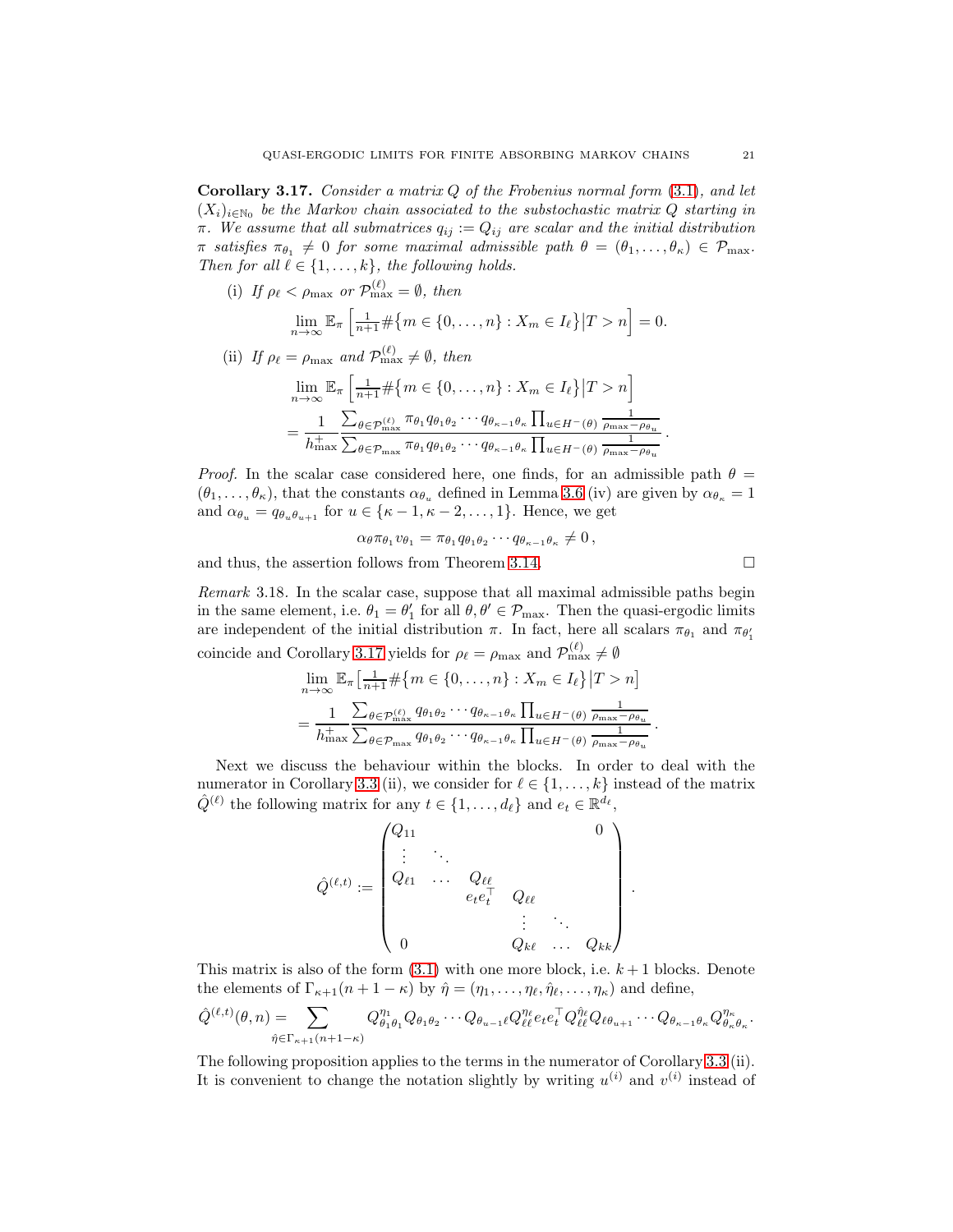$u_i$  and  $v_i$  for the left and right eigenvectors, respectively, of the Perron–Frobenius eigenvalue of  $Q_{ii}$ .

<span id="page-21-1"></span>**Proposition 3.19.** Consider a matrix Q of the form  $(3.1)$ , numbers  $\ell \in \{1, ..., k\}$ and  $t \in \{1, ..., d_{\ell}\}\$ , and an admissible path  $\theta = (\theta_1, ..., \theta_{\kappa}) \in \mathcal{P}^{(\ell)}\$ . Furthermore, suppose that  $\rho_{\ell} = \rho(\theta)$  and that for all  $u \in \{1, ..., \kappa\}$  with  $\rho_{\theta_u} < \rho(\theta)$ , the diagonal term  $Q_{\theta_u \theta_u}$  is scalar. Then

(3.30) 
$$
\hat{Q}^{(\ell,t)}(\theta,n) = \sum_{r=0}^{n} Q(\underline{\theta}^{\ell},r) e_t e_t^{\top} Q(\overline{\theta^{\ell}},n-r),
$$

and the following two statements hold:

(i) If  $\alpha_{\theta} \pi_{\theta_1} v^{(\theta_1)} \neq 0$ , then for the sequence  $\pi_{\theta_1} \hat{Q}^{(\ell,t)}(\theta, n) \mathbb{1}$ , an asymptotically equivalent sequence in the limit  $n \to \infty$  is given by

<span id="page-21-0"></span>
$$
u_t^{(\ell)} v_t^{(\ell)} \alpha_\theta \pi_{\theta_1} v^{(\theta_1)} \rho(\theta)^{n-\kappa} \frac{n^{h^+(\theta)}}{h^+(\theta)!} \prod_{u \in H^-(\theta)} \frac{1}{1 - \frac{\rho_{\theta_u}}{\rho(\theta)}}
$$

where  $u^{(\ell)\top} = (u_1^{(\ell)}, \ldots, u_{d_\ell}^{(\ell)})$  $\begin{pmatrix} (\ell) \\ d_{\ell} \end{pmatrix}$  and  $v^{(\ell)} = (v_1^{(\ell)}, \ldots, v_{d_{\ell}}^{(\ell)})$  $\frac{d^{(\ell)}}{d_{\ell}}$ <sup>T</sup> are the positive left and right eigenvector of  $Q_{\ell\ell}$  for  $\rho_{\ell}$ , respectively, normalised in the sense of  $\sum_{i=1}^{d_{\ell}} v_i^{(\ell)} = 1$  and  $u^{(\ell)\top}v^{(\ell)} = 1$ .

,

(ii) If  $\alpha_{\theta} \pi_{\theta_1} v^{(\theta_1)} = 0$ , then the exponential growth of the sequence  $\pi_{\theta_1} \hat{Q}^{(\ell,t)}(\theta, n) \mathbb{1}$ is equal to or less than  $\rho(\theta)^{n+1-\kappa} n^{h^+(\theta)-1}$ .

*Proof.* We proceed as in Proposition [3.12,](#page-16-2) where we have used Proposition [3.7](#page-11-4) with the matrix  $\hat{Q}^{(\ell)}$  instead of the matrix Q. Here we can argue analogously using the matrix  $\hat{Q}^{(\ell,t)}$  instead of Q.

In a first step we verify equality [\(3.30\)](#page-21-0), i.e.

$$
\sum_{\hat{\eta} \in \Gamma_{\kappa+1}(n+1-\kappa)} Q_{\theta_1 \theta_1}^{\eta_1} Q_{\theta_1 \theta_2} \cdots Q_{\theta_{u-1} \ell} Q_{\ell \ell}^{\eta_\ell} e_t e_t^\top Q_{\ell \ell}^{\hat{\eta}_\ell} Q_{\ell \theta_{u+1}} \cdots Q_{\theta_{\kappa-1} \theta_\kappa} Q_{\theta_\kappa \theta_\kappa}^{\eta_\kappa}
$$
\n
$$
= \sum_{r=0}^n \sum_{\substack{\eta \in \Gamma_{\kappa}(r+1-\kappa) \\ \zeta \in \Gamma_{\overline{\kappa}}(n-r+1-\kappa)}} Q_{\theta_1 \theta_1}^{\eta_1} \cdots Q_{\ell \ell}^{\eta_{\overline{\kappa}}} e_t e_t^\top Q_{\ell \ell}^{\zeta_1} \cdots Q_{\theta_\kappa \theta_\kappa}^{\zeta_{\overline{\kappa}}}.
$$

This follows as in the proof of equality [\(3.24\)](#page-16-0) in Proposition [3.12.](#page-16-2)

Now, we will apply Proposition [3.7](#page-11-4) to the matrix  $\hat{Q}^{(\ell,t)}(\theta,n)$  using the admissible sequence  $\hat{\theta}^{(\ell)}$  defined in [\(3.27\)](#page-16-4). The only difference to the proof of Proposition [3.12](#page-16-2) occurs when we determine the factor  $\alpha_{\theta}$  from Proposition [3.7.](#page-11-4) In the earlier proof, the block in row  $\ell + 1$  and column  $\ell$  of the matrix  $\hat{Q}^{(\ell)}$  is the identity matrix, hence this did not lead to a change in this factor in Proposition [3.12.](#page-16-2) Here, however, the identity matrix is replaced by  $e_t e_t^{\top}$ , and we will show that we get the additional factor  $\tilde{\alpha} = u_t^{(\ell)} v_t^{(\ell)}.$ 

To determine this additional factor  $\tilde{\alpha}$ , we have to uniquely decompose

$$
e_t e_t^\top v^{(\ell)} = \tilde{\alpha} v^{(\ell)} + \tilde{w},
$$

where  $\tilde{\alpha} \in \mathbb{R}$  and  $\tilde{w} \in V_{\ell}^-$  as in Lemma [3.6](#page-10-0) (iv). We show now that with  $\tilde{\alpha} =$  $u_t^{(\ell)} v_t^{(\ell)}$ , we have

$$
\tilde{w} = e_t e_t^{\top} v^{(\ell)} - u_t^{(\ell)} v_t^{(\ell)} v^{(\ell)} \in V_\ell^-.
$$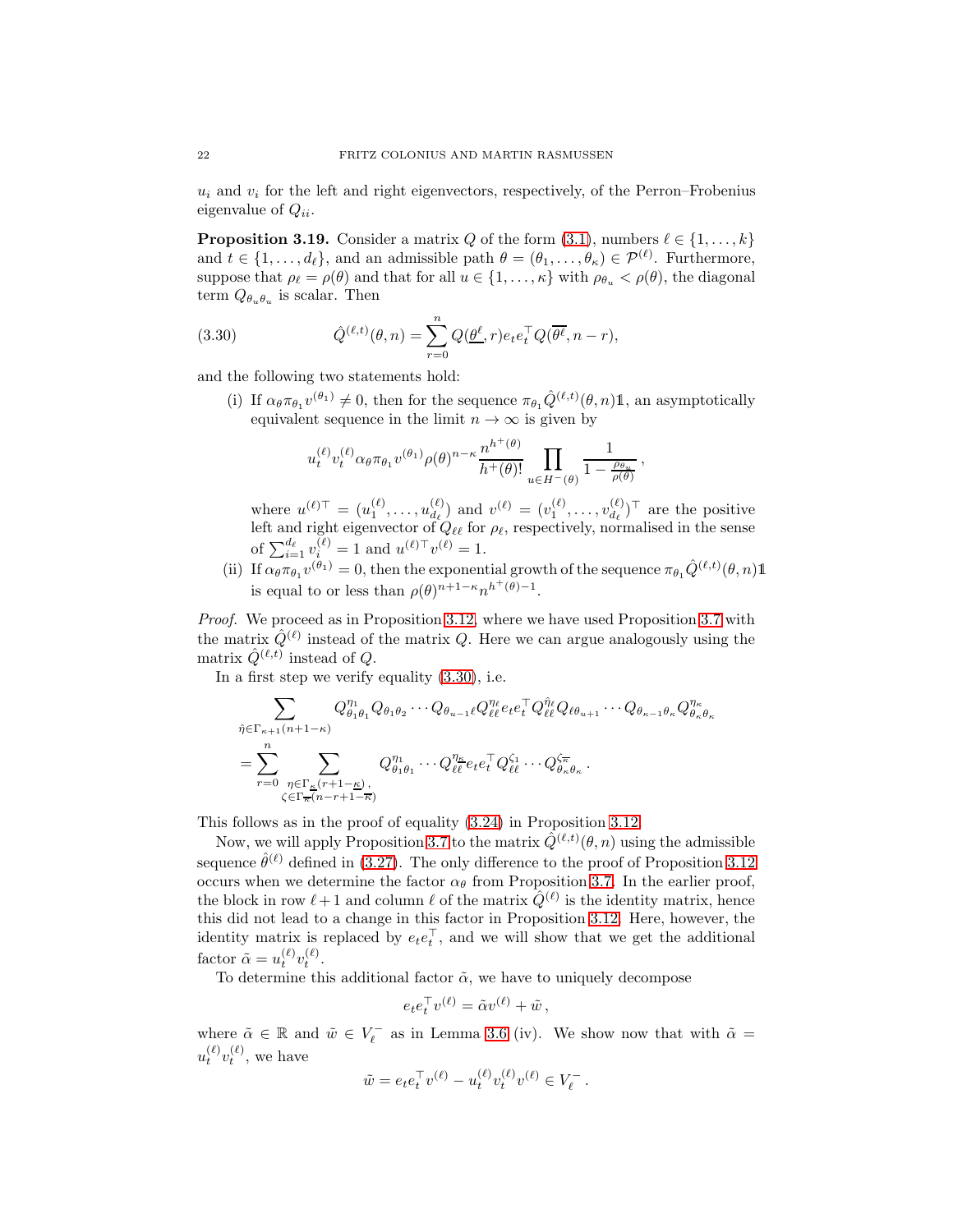To see this, we determine the exponential growth of  $Q_{\ell\ell}^n\tilde{\omega}$  in the limit  $n \to \infty$ . Using that  $e_t e_t^{\top} v^{(\ell)} = (0, \dots, 0, v_t^{(\ell)}, 0, \dots, 0)^{\top}$ , we have

$$
Q_{\ell\ell}^n \tilde{w} = Q_{\ell\ell}^n (0, \ldots, 0, v_t^{(\ell)}, 0, \ldots, 0)^\top - u_t^{(\ell)} v_t^{(\ell)} \underbrace{Q_{\ell\ell}^n v^{(\ell)}}_{= \rho_{\ell}^n v^{(\ell)}}.
$$

We multiply with the left eigenvector  $u^{(\ell)\top}$  and get

$$
u^{(\ell)\top} Q_{\ell\ell}^n \tilde{w} = u^{(\ell)\top} Q_{\ell\ell}^n (0, \dots, 0, v_t^{(\ell)}, 0, \dots, 0)^\top - u_t^{(\ell)} v_t^{(\ell)} \rho_{\ell}^n u^{(\ell)\top} v^{(\ell)}
$$
  
=  $\rho_{\ell}^n u^{(\ell)\top} (0, \dots, 0, v_t^{(\ell)}, 0, \dots, 0)^\top - u_t^{(\ell)} v_t^{(\ell)} \rho_{\ell}^n = 0.$ 

This shows that  $Q_{\ell\ell}^n\tilde{w}$  is in the orthogonal complement of the one-dimensional space span $(u^{(\ell)})$ . Since span $(v^{(\ell)})$  is not orthogonal to span $(u^{(\ell)})$ , it follows that  $\tilde{w} \in V_{\ell}^-$ , because otherwise, the component relating to span $(v^{(\ell)})$  would become dominant. □

This observation can be used to determine the quasi-ergodic behaviour within the blocks.

<span id="page-22-0"></span>**Theorem 3.20.** *Assume the setting of Theorem [3.14,](#page-18-0)* and let  $l \in \{1, \ldots, k\}$  *such that*  $\rho_{\ell} = \rho_{\text{max}}$  *and*  $\mathcal{P}_{\text{max}}^{(\ell)} \neq \emptyset$ *. Then for all*  $s \in I_{\ell}$ *, we have* 

$$
\lim_{n \to \infty} \mathbb{E}_{\pi} \left[ \frac{1}{n+1} \# \{ m \in \{ 0, \dots, n \} : X_m = s \} | T > n \right]
$$
  
=  $u_{t(s)}^{(\ell)} v_{t(s)}^{(\ell)} \frac{1}{h_{\max}^+} \frac{\sum_{\theta \in \mathcal{P}_{\max}^{(\ell)}} \alpha_{\theta} \pi_{\theta_1} v_{\theta_1} \prod_{u \in H^-(\theta)} \frac{1}{\rho_{\max} - \rho_{\theta_u}}}{\sum_{\theta \in \mathcal{P}_{\max}} \alpha_{\theta} \pi_{\theta_1} v_{\theta_1} \prod_{u \in H^-(\theta)} \frac{1}{\rho_{\max} - \rho_{\theta_u}}},$ 

*where*  $t(s) := s - \sum_{i=1}^{\ell-1} d_i$ . *Here*  $u^{(\ell)} \top = (u_1^{(\ell)}, \dots, u_{d_\ell}^{(\ell)})$  $\begin{pmatrix} (\ell) \\ d_{\ell} \end{pmatrix}$  and  $v^{(\ell)} = (v_1^{(\ell)}, \ldots, v_{d_{\ell}}^{(\ell)})$  $\binom{\ell}{d_\ell}$  ) *are the positive left and right eigenvector of* Qℓℓ *for* ρℓ*, respectively, normalised in the sense of*  $\sum_{i=1}^{d_{\ell}} v_i^{(\ell)} = 1$  *and*  $u^{(\ell)\top}v^{(\ell)} = 1$ *.* 

*Proof.* The proof is the same as the proof of Theorem [3.14,](#page-18-0) with the difference that instead of Proposition [3.12,](#page-16-2) we need to use Proposition [3.19](#page-21-1) here.  $\Box$ 

Finally, we consider the case that some of the blocks  $Q_{ii}$  are not eventually positive.

<span id="page-22-1"></span>*Remark* 3.21 (The irreducible case)*.* Consider a matrix Q in Frobenius normal form  $(3.1)$  with diagonal matrices  $Q_{ii}$  which are irreducible and possibly periodic. Then there exists an  $N \in \mathbb{N}$  such that the diagonal blocks of  $Q^N$  are eventually positive. Denote by  $\tilde{X}$  the Markov chain induced by  $Q^N$  and the corresponding stopping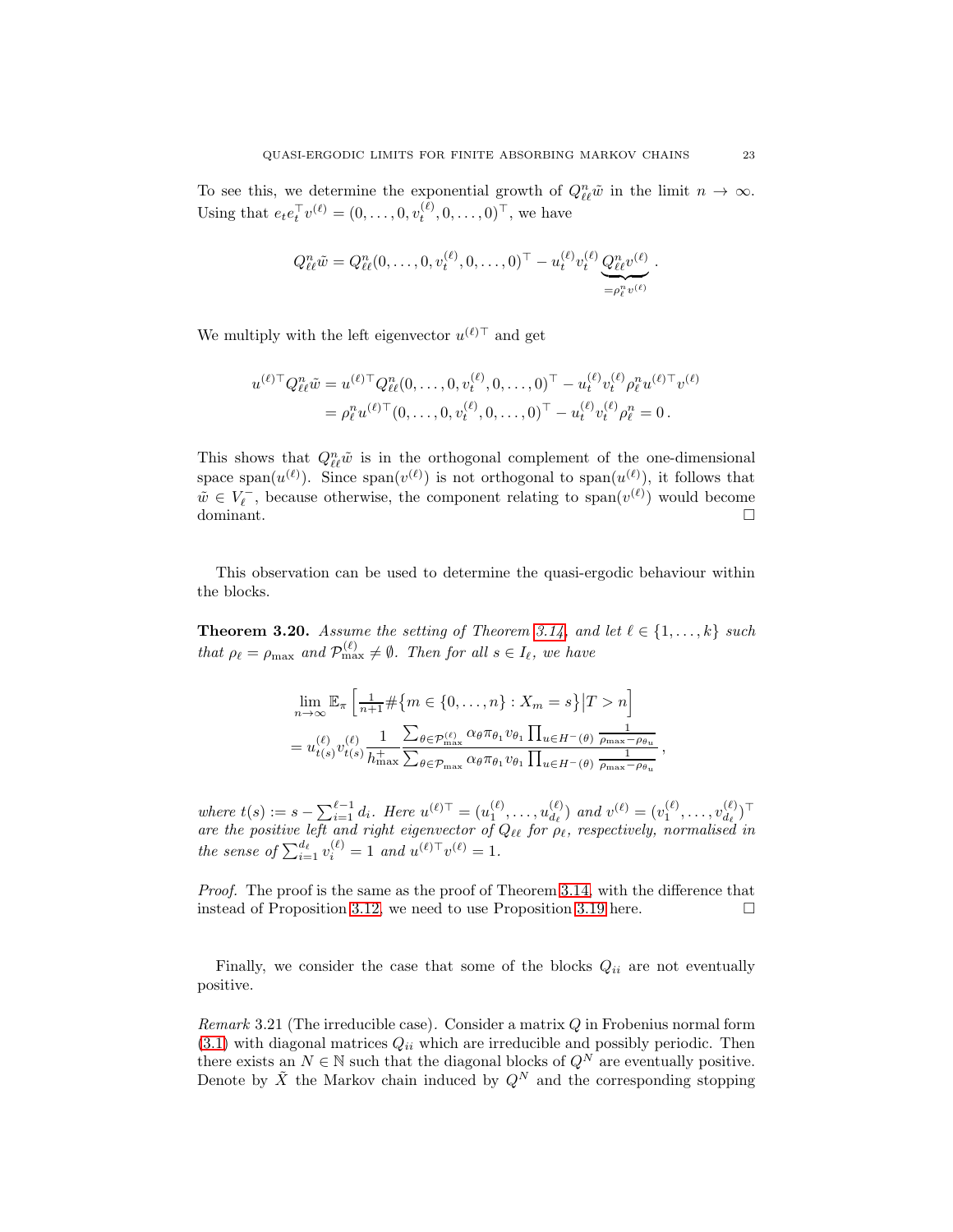time by  $\tilde{T}$ . We get for any  $j \in \{1, \ldots, k\},\$ 

$$
\lim_{n \to \infty} \mathbb{E}_{\pi} \left[ \frac{1}{n+1} \# \{ m \in \{ 0, \dots, n \} : X_m = j \} | T \ge n \} \right]
$$
\n
$$
= \lim_{n \to \infty} \sum_{i=0}^{N-1} \mathbb{E}_{\pi} \left[ \frac{1}{n+1} \# \{ m \in N\mathbb{Z} + i : m \le n \text{ and } X_m = j \} | T \ge n \} \right]
$$
\n
$$
= \lim_{n \to \infty} \sum_{i=0}^{N-1} \mathbb{E}_{\pi Q^i} \left[ \frac{1}{n+1} \# \{ m \in N\mathbb{Z} + i : m \le n \text{ and } \tilde{X}_{\frac{m-i}{N}} = j \} | T \ge n \} \right]
$$
\n
$$
= \lim_{n \to \infty} \sum_{i=0}^{N-1} \mathbb{E}_{\pi Q^i} \left[ \frac{1}{Nn+1} \# \{ m \in \{ 0, \dots, n \} : \tilde{X}_m = j \} | T \ge Nn \} \right]
$$
\n
$$
= \frac{1}{N} \sum_{i=0}^{N-1} \lim_{n \to \infty} \mathbb{E}_{\pi Q^i} \left[ \frac{1}{n+1} \# \{ m \in \{ 0, \dots, n \} : \tilde{X}_m = j \} | \tilde{T} \ge n \} \right].
$$

<span id="page-23-0"></span>Hence corresponding formulas for the case of not eventually positive matrices follow from the formulas for the eventually positive case.

# 4. Examples

We present a number of examples illustrating the previous results and we start with the following simple example from Benaïm, Cloez, Panloup [\[1,](#page-28-7) Example 3.5], slightly modified in order to get a lower diagonal matrix Q.

Example 4.1. Consider the transition matrix given by

$$
Q = \begin{pmatrix} \rho_1 & 0 \\ 1 - \rho_2 & \rho_2 \end{pmatrix}, \text{ where } 0 < \rho_1 < \rho_2 < 1.
$$

This example is reducible with scalar blocks and  $k = 2$ . The maximal admissible paths are  $\theta = (2)$  with  $\kappa(\theta) = 1$  and  $\theta' = (2, 1)$  with  $\kappa(\theta') = 2$ , hence  $\mathcal{P}_{\text{max}} =$  $\{(2), (2, 1)\} = \mathcal{P}_{\max}^{(2)}$  and  $\mathcal{P}_{\max}^{(1)} = (2, 1)$ . Furthermore,  $H^+(\theta) = \{2\} = H^+(\theta')$  and  $H^{-}(\theta') = \{1\}$  and hence  $h_{\text{max}}^{+} = 1$ . Applying Corollary [3.17](#page-20-0) to this example, one finds that for  $\pi_2 > 0$ , the quasi-ergodic limit for  $\ell = 1$  is given by

$$
\lim_{n \to \infty} \mathbb{E}_{\pi} \left[ \frac{1}{n+1} \# \{ m \in \{ 0, \dots, n \} : X_m = 1 \} | T > n \right] = 0,
$$

since  $\rho_1 < \rho_{\text{max}}$ , and for  $\ell = 2$ , we have

$$
\lim_{n \to \infty} \mathbb{E}_{\pi} \left[ \frac{1}{n+1} \# \{ m \in \{ 0, \dots, n \} : X_m = 2 \} | T > n \right] = 1,
$$

since these two probabilities sum up to 1. The classification of the quasi-stationary distributions in van Doorn and Pollett [\[15\]](#page-29-4), in particular [\[15,](#page-29-4) Theorem 4.3], shows that for this example there is a unique quasi-stationary distribution given by the normalised left eigenvector  $u^{\top} = \left(\frac{1-\rho_2}{1-\rho_1}, \frac{\rho_2-\rho_1}{1-\rho_1}\right)$  to the eigenvalue  $\rho_2$  of the matrix  $Q$ .

Next we consider a class of three-dimensional matrices.

**Example 4.2.** Let  $\rho \in (0,1)$ , and consider

$$
Q = \begin{pmatrix} \rho & 0 & 0 \\ q_{21} & \rho & 0 \\ q_{31} & q_{32} & \rho \end{pmatrix}.
$$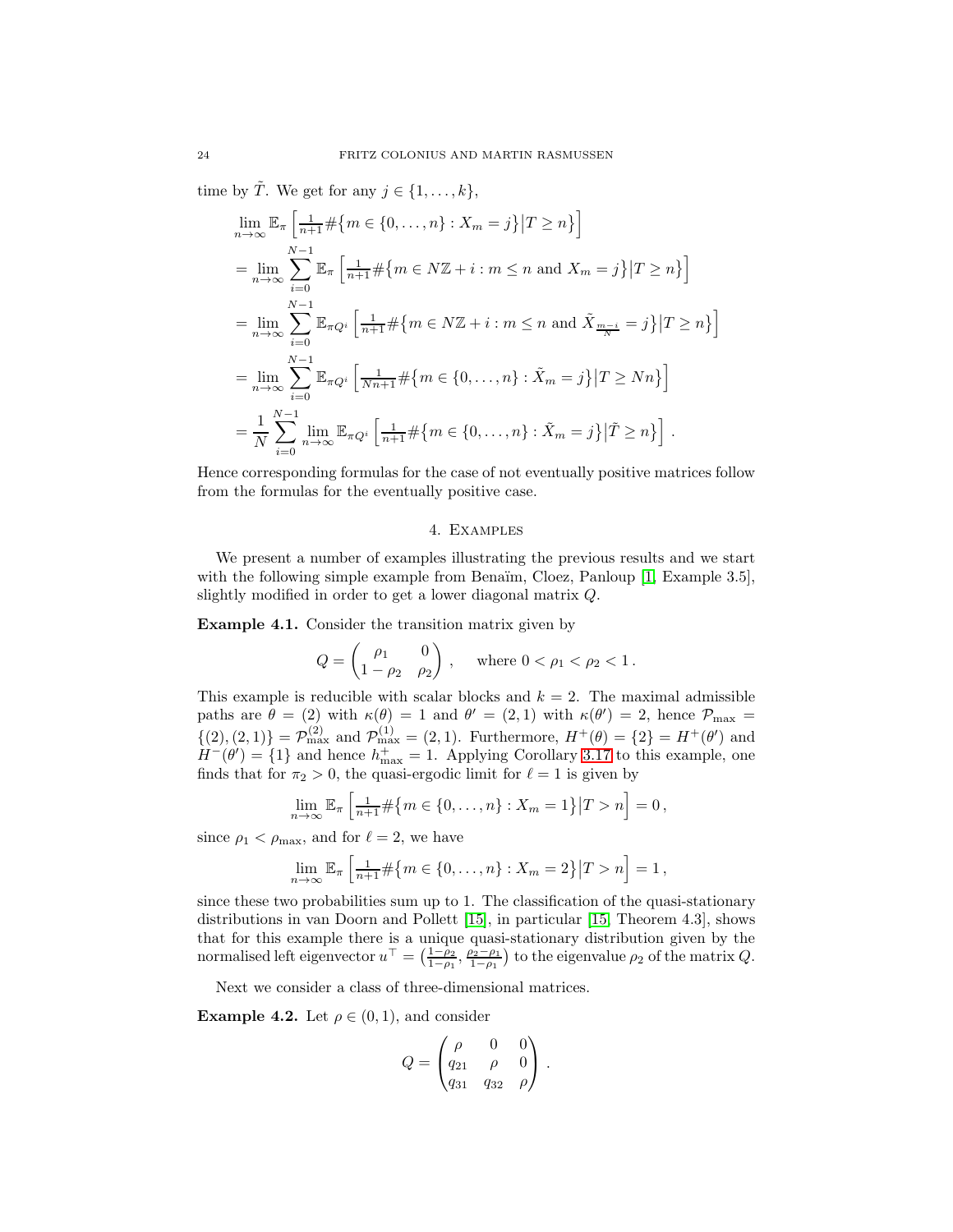In this scalar case, one finds that under the condition  $q_{21}, q_{32} \neq 0$ , one has

$$
\mathcal{P}_{\text{max}} = \{ \theta = (3, 2, 1) \}
$$
 with  $h_{\text{max}}^+ = h^+(\theta) = 3$ .

Corollary [3.16](#page-19-0) yields that for  $\ell \in \{1, 2, 3\}$ , the quasi-ergodic limits are independent of the initial distribution  $\pi$ , and we have

$$
\lim_{n \to \infty} \mathbb{E}_{\pi} \left[ \frac{1}{n+1} \# \{ m \in \{ 0, \dots, n \} : X_m = \ell \} | T \ge n \} \right] = \frac{1}{h_{\max}^+} = \frac{1}{3}.
$$

The situation is different if instead we assume that  $q_{21}, q_{31} \neq 0$  and  $q_{32} = 0$ . Then

$$
\mathcal{P}_{\text{max}} = \{ \theta = (3, 1), \theta' = (2, 1) \} = \mathcal{P}_{\text{max}}^{(1)}, \n h_{\text{max}}^+ = h^+(\theta) = h^+(\theta') = 2 \text{ and } \kappa(\theta) = \kappa(\theta') = 2.
$$

Here  $\mathcal{P}_{\max}^{(2)} = \{\theta'\}\$  and  $\mathcal{P}_{\max}^{(3)} = \{\theta\}\$ . Corollary [3.17](#page-20-0) yields that for  $\pi_1 < 1$ ,

$$
\lim_{n \to \infty} \mathbb{E}_{\pi} \left[ \frac{1}{n+1} \# \{ m \in \{ 0, \dots, n \} : X_m = 1 \} | T > n \right] = \frac{1}{2},
$$
\n
$$
\lim_{n \to \infty} \mathbb{E}_{\pi} \left[ \frac{1}{n+1} \# \{ m \in \{ 0, \dots, n \} : X_m = 2 \} | T > n \right] = \frac{1}{2} \frac{\pi_2 q_{21}}{\pi_2 q_{21} + \pi_3 q_{31}},
$$
\n
$$
\lim_{n \to \infty} \mathbb{E}_{\pi} \left[ \frac{1}{n+1} \# \{ m \in \{ 0, \dots, n \} : X_m = 3 \} | T > n \right] = \frac{1}{2} \frac{\pi_3 q_{31}}{\pi_2 q_{21} + \pi_3 q_{31}}.
$$

Thus, the quasi-ergodic measure is

$$
\left(\frac{1}{2},\frac{1}{2}\frac{\pi_2q_{21}}{\pi_2q_{21}+\pi_3q_{31}},\frac{1}{2}\frac{\pi_3q_{31}}{\pi_2q_{21}+\pi_3q_{31}}\right)
$$

.

This case illustrates in particular that the lower diagonal entries  $Q_{ij}$  for  $i > j$ are relevant for the quasi-ergodic limits, which also may depend on the initial distribution  $\pi$ .

In the next example, a Perron–Frobenius eigenvalue  $\rho_i < \rho_{\text{max}}$  is present, and the two maximal admissible paths start in the same element and have different lengths.

Example 4.3. Consider

$$
Q = \begin{pmatrix} \rho & 0 & 0 & 0 \\ 0 & \rho & 0 & 0 \\ 0 & q_{32} & \rho_3 & 0 \\ q_{41} & 0 & q_{43} & \rho \end{pmatrix}
$$

with  $0 < \rho_3 < \rho < 1$  and  $q_{32}, q_{41}, q_{43} \neq 0$ . We have

$$
\mathcal{P}_{\text{max}} = \{ \theta = (4, 3, 2), \theta' = (4, 1) \} = \mathcal{P}_{\text{max}}^{(4)}, \n h_{\text{max}}^+ = h^+(\theta) = h^+(\theta') = 2 \text{ and } \kappa(\theta) = 3, \kappa(\theta') = 2,
$$

and

$$
\mathcal{P}_{\max}^{(1)} = \{ \theta' = (4, 1) \}, \mathcal{P}_{\max}^{(2)} = \mathcal{P}_{\max}^{(3)} = \{ \theta = (4, 3, 2) \}.
$$

Since both maximal paths start in the same element, Remark [3.18](#page-20-1) yields that the quasi-ergodic limits do not depend on  $\pi$  provided  $\pi_4 \neq 0$ . Corollary [3.17](#page-20-0) yields that in this case, the quasi-ergodic measure is given by

$$
\left(\frac{1}{2}\frac{q_{41}}{q_{41}+q_{43}q_{32}\frac{1}{\rho-\rho_3}},\frac{1}{2}\frac{q_{43}q_{32}\frac{1}{\rho-\rho_3}}{q_{41}+q_{43}q_{32}\frac{1}{\rho-\rho_3}},0,\frac{1}{2}\right).
$$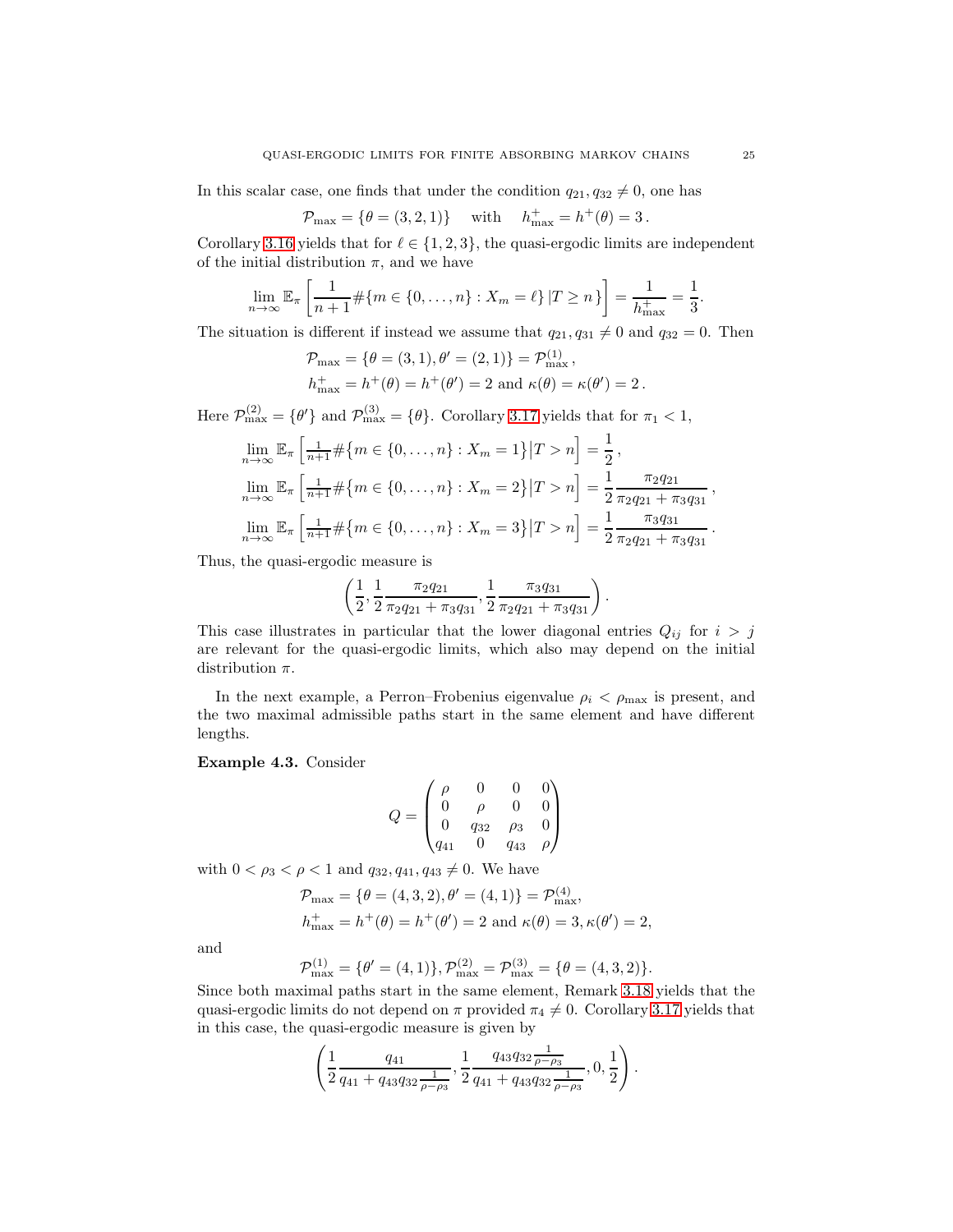In the next example, three maximal paths are present, they have different lengths, and start in different elements.

Example 4.4. Consider

$$
Q = \begin{pmatrix} \rho_1 & 0 & 0 & 0 & 0 \\ 0 & \rho & 0 & 0 & 0 \\ q_{31} & 0 & \rho & 0 & 0 \\ 0 & 0 & q_{43} & \rho & 0 \\ 0 & q_{52} & 0 & 0 & \rho \end{pmatrix}
$$

with  $0 < \rho_1 < \rho < 1$  and  $q_{31}, q_{43}, q_{52} \neq 0$ . We have

 $\mathcal{P}_{\text{max}} = \{(5, 2), (4, 3), (4, 3, 1)\}, h_{\text{max}}^+ = 2, \kappa(5, 2) = \kappa(4, 3) = 2, \kappa(4, 3, 1) = 3,$ and

 $\mathcal{P}_{\text{max}}^{(1)} = \{(4,3,1)\}, \mathcal{P}_{\text{max}}^{(2)} = \mathcal{P}_{\text{max}}^{(5)} = \{(5,2)\}, \mathcal{P}_{\text{max}}^{(3)} = \mathcal{P}_{\text{max}}^{(4)} = \{(4,3),(4,3,1)\}.$ 

Suppose that  $\pi_4 \neq 0$  or  $\pi_5 \neq 0$ . Corollary [3.17](#page-20-0) yields that

$$
\lim_{n\to\infty}\mathbb{E}_{\pi}\left[\frac{1}{n+1}\#\{m\in\{0,\ldots,n\}:X_m=1\}\big|T\geq n\}\right]=0,
$$

and for  $\ell = 2, 5$ , we get

$$
\lim_{n \to \infty} \mathbb{E}_{\pi} \left[ \frac{1}{n+1} \# \{ m \in \{ 0, \dots, n \} : X_m = \ell \} | T \ge n \} \right]
$$
  
=  $\frac{1}{2} \frac{\pi_5 q_{52}}{\pi_4 q_{43} + \pi_4 q_{43} q_{31} \frac{1}{\rho - \rho_1} + \pi_5 q_{52}},$ 

and for  $\ell = 3, 4$ , we get

$$
\lim_{n \to \infty} \mathbb{E}_{\pi} \left[ \frac{1}{n+1} \# \{ m \in \{ 0, \dots, n \} : X_m = 3 \} | T \ge n \} \right]
$$
  
= 
$$
\frac{1}{2} \frac{\pi_4 q_{43} + \pi_4 q_{43} q_{31} \frac{1}{\rho - \rho_1}}{\pi_4 q_{43} + \pi_4 q_{43} q_{31} \frac{1}{\rho - \rho_1} + \pi_5 q_{52}}.
$$

Suppose, for instance, that the diagonal terms are given by  $\rho_1 = 0.5, \rho = 0.75$  and  $q_{31} = q_{43} = q_{52} = 0.1$ , and the initial distribution is of the form  $\pi = (*, *, *, 0.5, 0.3)$ . Then an evaluation of the formulas above yields the quasi-ergodic measure

$$
(0, 0.15, 0.35, 0.35, 0.15).
$$

Finally, we present an example with a non-scalar diagonal matrix  $Q_{\ell\ell} \in \mathbb{R}^{d_{\ell} \times d_{\ell}}$ , where  $d_{\ell} > 1$ .

Example 4.5. Consider the matrix

$$
Q = \begin{pmatrix} Q_{11} & 0 \\ Q_{21} & \rho_2 \end{pmatrix} \in \mathbb{R}^{3 \times 3},
$$

with an eventually positive matrix  $Q_{11} \in \mathbb{R}^{2 \times 2}$ ,  $0 \neq Q_{21} \in \mathbb{R}^{1 \times 2}$ , and  $\rho_2 > 0$ . Let the eigenvalues  $\rho_1, \rho_1^-$  of  $Q_{11}$  satisfy  $\rho := \rho_1 > |\rho_1^-|$  and  $\rho_1 > \rho_2$ . Here the index sets are  $I_1 = \{1, 2\}$  and  $I_2 = \{3\}$ , and we have

$$
\mathcal{P}_{\text{max}} = \mathcal{P}_{\text{max}}^{(1)} = \{(1), (2, 1)\}, \mathcal{P}_{\text{max}}^{(2)} = \{(2, 1)\}
$$
 and  $h_{\text{max}}^+ = 1$ .

Suppose that  $\alpha_{\theta} \neq 0$  for  $\theta = (1)$  or  $(2, 1)$  and the initial distribution  $\pi = (\pi^{(1)}, \pi^{(2)})$ satisfies  $\pi^{(2)} \neq 0$ . Then Theorem [3.20](#page-22-0) yields

$$
\lim_{n \to \infty} \mathbb{E}_{\pi} \left[ \frac{1}{n+1} \# \{ m \in \{0, \dots, n\} : X_m = 3 \} | T > n \right] = 0.
$$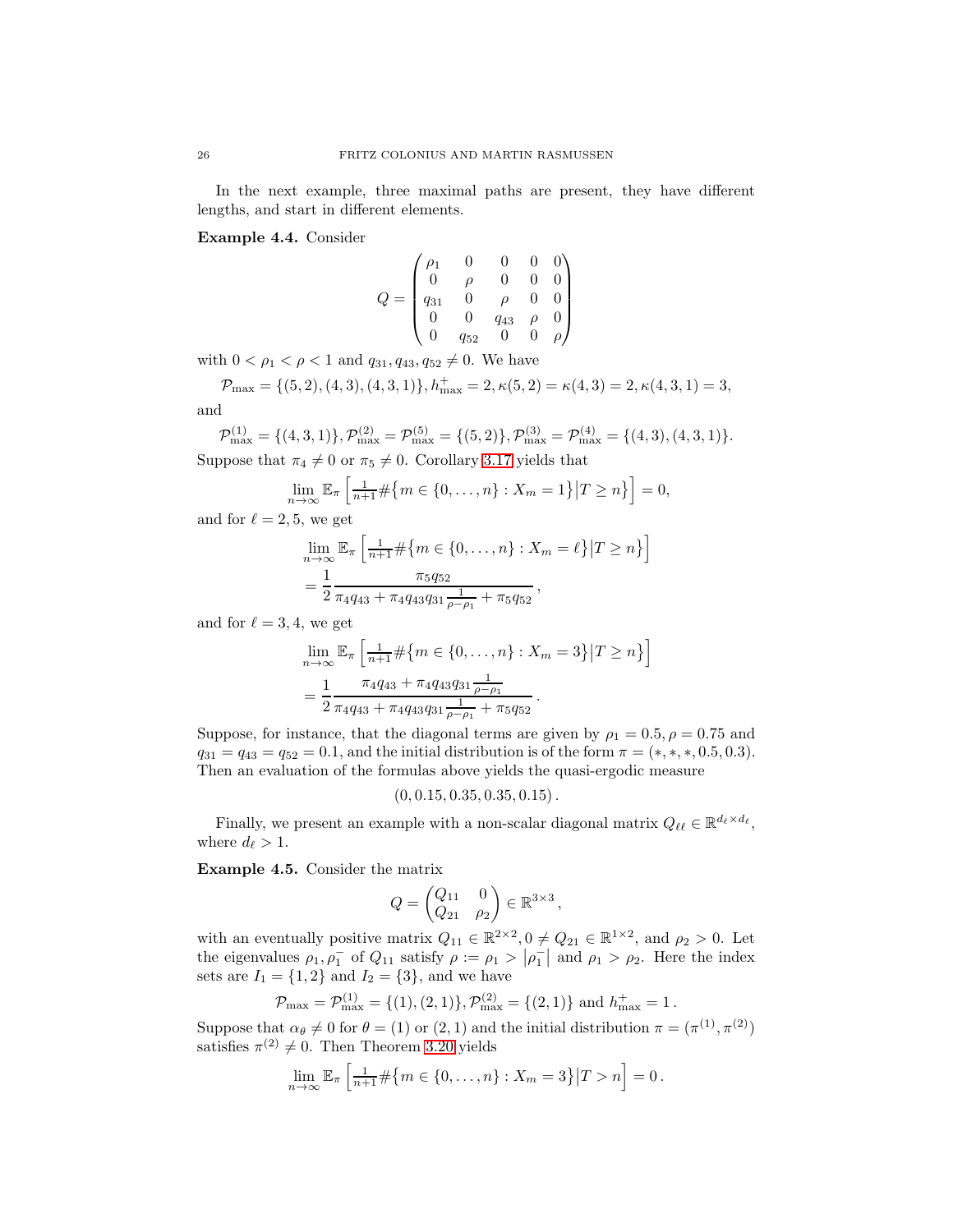Furthermore, let  $u^{(1)}$  and  $v^{(1)}$  be the left and right eigenvectors, respectively, for the eigenvalue  $\rho$  of  $Q_{11}$ , normalised by  $v_1^{(1)} + v_2^{(1)} = 1$  and  $u^{(1) \top} v^{(1)} = 1$ . Using  $\mathcal{P}_{\text{max}} = \mathcal{P}_{\text{max}}^{(1)}$  one obtains for  $s \in \{1, 2\}$  (with  $t(s) = s$ ) that

<span id="page-26-0"></span>(4.1) 
$$
\lim_{n \to \infty} \mathbb{E}_{\pi} \left[ \frac{1}{n+1} \# \{ m \in \{ 0, \ldots, n \} : X_m = s \} | T > n \right] = u_s^{(1)} v_s^{(1)}.
$$

As a specific example, consider the eventually positive matrix

$$
Q_{11} = \begin{pmatrix} 0.2 & 0.1 \\ 0.1 & 0 \end{pmatrix} \quad \text{with } (Q_{11})^2 = \begin{pmatrix} 0.05 & 0.02 \\ 0.02 & 0.01 \end{pmatrix}
$$

and eigenvalues  $\rho = \rho_1 = 0.1(1 + \sqrt{2})$  and  $\rho_1^- = 0.1(1 - \sqrt{2})$ . The left and right normalised eigenvectors of  $\rho$  are

$$
u^{(1) \top} = \frac{1}{2} (1 + \sqrt{2}, 1)
$$
 and  $v^{(1)} = \frac{1}{2 + \sqrt{2}} (1 + \sqrt{2}, 1)^\top$ .

For  $\theta = (1)$ , one finds that the constant  $\alpha_{\theta} = \alpha_{(1)} \neq 0$ , it is determined by the decomposition

$$
1 = {1 \choose 1} = \alpha_{\theta} v^{(1)} + w_{\theta} = \alpha_{(1)} \frac{1}{2 + \sqrt{2}} {1 + \sqrt{2} \choose 1} + w_{\theta},
$$

with  $w_{\theta}$  in the eigenspace for the eigenvalue  $\rho^-$  of  $Q_{11}$ . Thus, for an initial distribution with  $\pi^{(2)} \neq 0$ , one obtains from [\(4.1\)](#page-26-0) that

$$
\lim_{n \to \infty} \mathbb{E}_{\pi} \left[ \frac{1}{n+1} \# \{ m \in \{ 0, \dots, n \} : X_m = 1 \} | T > n \right] = \frac{3 + 2\sqrt{2}}{4 + 2\sqrt{2}},
$$
  

$$
\lim_{n \to \infty} \mathbb{E}_{\pi} \left[ \frac{1}{n+1} \# \{ m \in \{ 0, \dots, n \} : X_m = 2 \} | T > n \right] = \frac{1}{4 + 2\sqrt{2}}.
$$

### APPENDIX A. PROOF OF PROPOSITION [2.1](#page-2-1)

The proof of Proposition [2.1](#page-2-1) provided in this appendix is based on methods from Darroch and Seneta [\[6\]](#page-28-0).

The following preparations are necessary.

**Lemma A.1.** *For any*  $j \in \{1, ..., d\}$  *and*  $n \in \mathbb{N}_0$ *, we have* 

$$
\sum_{\ell=0}^n \ell \, \mathbb{P}_{\pi} \big[ \# \big\{ m \in \{0, \ldots, n\} : X_m = j \big\} = \ell \text{ and } T = n+1 \big] = \frac{d}{dz} \pi_j(z) Q_j^n(z) R \Big|_{z=1}.
$$

*Proof.* For a given finite sequence  $(x_0, x_1, \ldots, x_n) \in \{1, \ldots, d\}^{n+1}$ , the probability  $\mathbb{P}_{\pi}[X_i = x_i \text{ for all } i \in \{0, ..., n\} \text{ and } T = n]$  is given by

 $\pi_{x_0} q_{x_0,x_1} q_{x_1,x_2} \dots q_{x_{n-1},x_n} r_{x_n}$ 

where  $q_{ij}$  denote the entries of the matrix  $Q$ , and

$$
\pi Q^n R = \sum_{x_0=1}^d \sum_{x_1=1}^d \cdots \sum_{x_n=1}^d \pi_{x_0} q_{x_0,x_1} q_{x_1,x_2} \ldots q_{x_{n-1},x_n} r_{x_n}.
$$

Define for  $j \in \{0, \ldots, d\}$ 

$$
\gamma_{x_0,x_1,\ldots,x_n}(z) := z^{\#\{m\in\{0,\ldots,n\}:x_m=j\}} \pi_{x_0} q_{x_0,x_1} q_{x_1,x_2} \ldots q_{x_{n-1},x_n} r_{x_n} \,.
$$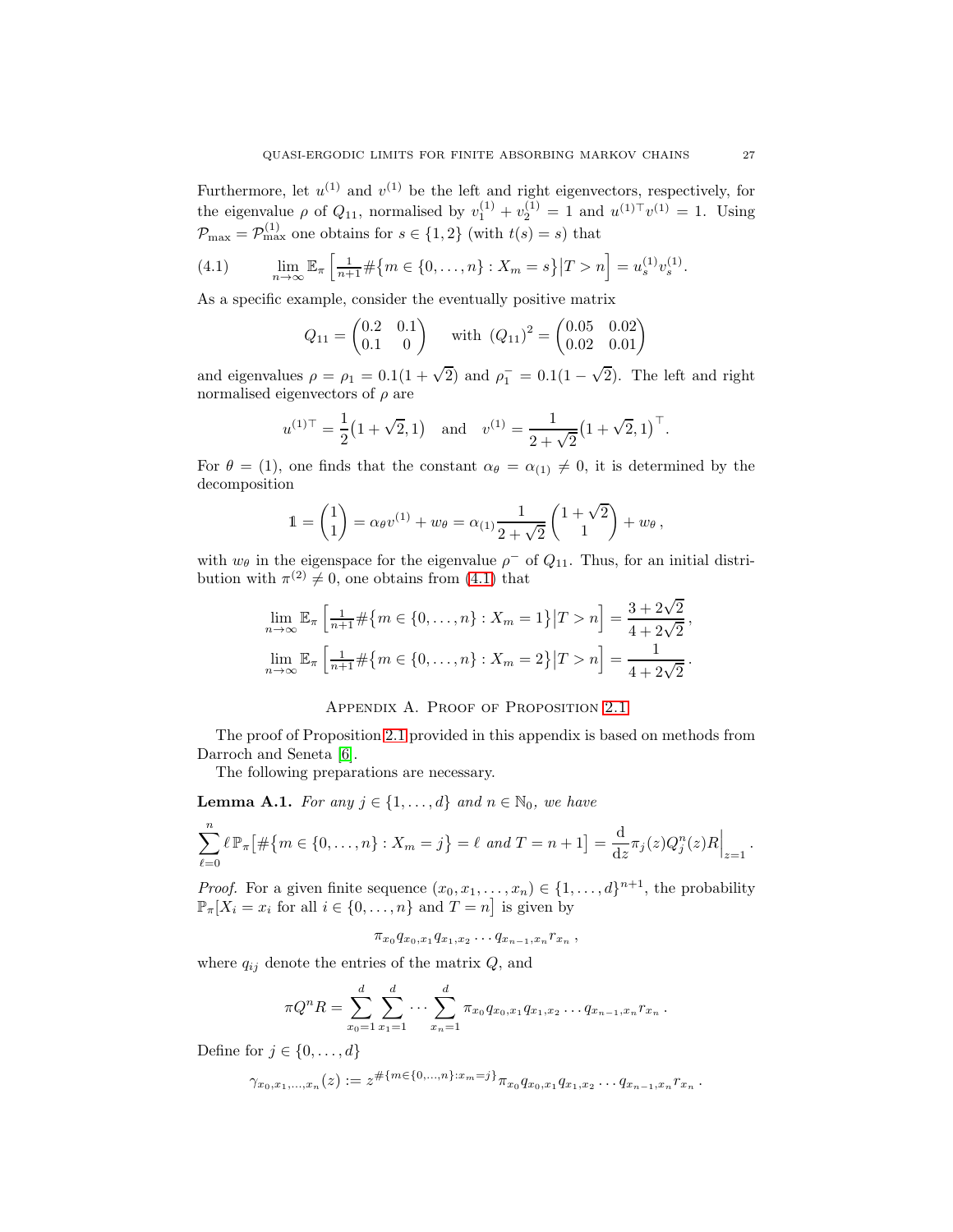Then it follows that

$$
\pi_j(z)Q_j^n(z)R = \sum_{x_0=1}^d \sum_{x_1=1}^d \cdots \sum_{x_n=1}^d \gamma_{x_0,x_1,\ldots,x_n}(z).
$$

Hence,  $z \mapsto \pi_j(z)Q_j^n(z)R$  is the probability generating function for  $\ell \in \{0, 1, \ldots, n\}$ having the probability  $\mathbb{P}_{\pi} \left[ \# \{ m \in \{0, ..., n\} : X_m = j \} = \ell \text{ and } T = n + 1 \right]$ . This means that its expectation is given by  $\frac{d}{dz}\pi_j(z)^\top Q^n_j(z)R|_{z=1}$ , which finishes the proof of this lemma.  $\square$ 

We actually do not need this lemma, but the following lemma, which can be proved analogously.

<span id="page-27-0"></span>**Lemma A.2.** *For any*  $j \in \{1, ..., d\}$  *and*  $n \in \mathbb{N}_0$ *, we have* 

$$
\sum_{\ell=0}^n \ell \, \mathbb{P}_{\pi} \big[ \# \big\{ m \in \{0, \ldots, n\} : X_m = j \big\} = \ell \text{ and } T > n \big] = \frac{d}{dz} \pi_j(z) Q_j^n(z) \mathbb{1} \Big|_{z=1}.
$$

We now start the proof of Proposition [2.1.](#page-2-1)

*Proof of Proposition [2.1.](#page-2-1)* (i) Note first that  $\mathbb{P}_{\pi}(T > n) = \pi Q^n 1$ . We get

$$
\mathbb{E}_{\pi} \left[ \frac{1}{n+1} \# \{ m \in \{ 0, \dots, n \} : X_m = j \} | T > n \right]
$$
  
= 
$$
\frac{1}{n+1} \sum_{\ell=0}^{n} \ell \frac{\mathbb{P}_{\pi} \left[ \# \{ m \in \{ 0, \dots, n \} : X_m = j \} = \ell \text{ and } T > n \right]}{\mathbb{P}_{\pi}(T > n)}
$$
  
Lemma A.2 
$$
\frac{\frac{d}{dz} \pi_j(z) Q_j^n(z) \mathbb{1} \Big|_{z=1}}{(n+1) \pi Q^n \mathbb{1}}.
$$

(ii) The product rule implies

$$
\frac{\mathrm{d}}{\mathrm{d}z}Q_j^n(z) = \sum_{m=0}^{n-1} Q_j^m(z) \left( \frac{\mathrm{d}}{\mathrm{d}z} Q_j(z) \right) Q_j^{n-1-m}(z),
$$

and hence

<span id="page-27-1"></span>
$$
\frac{\mathrm{d}}{\mathrm{d}z}Q_j^n(z)\Big|_{z=1} = \sum_{m=0}^{n-1} Q^m q_j e_j^\top Q^{n-1-m},
$$

where  $q_j$  is the jth column of Q, and  $e_j$  is the jth unit vector. If Q is eventually positive, Seneta [\[14,](#page-29-5) Theorem 1.2] implies that

(A.1) 
$$
Q^m = \rho^m v u^\top + O(m^{d-1}|\rho'|^m).
$$

This yields

<span id="page-27-2"></span>
$$
\frac{d}{dz}Q_j^n(z)\Big|_{z=1} = \sum_{m=0}^{n-1} \left(\rho^{n-1}vu^\top q_j e_j^\top vu^\top + O(\rho^m|\rho'|^{n-1-m}(n-1-m)^{d-1})\right)
$$
  
(A.2) 
$$
+ O(\rho^{n-1-m}|\rho'|^m m^{d-1}) + O(m^{d-1}|\rho'|^m)O((n-1-m)^d|\rho'|^{n-1-m})
$$

$$
= n\rho^n u_j v_j vu^\top + O(n^2\rho^n),
$$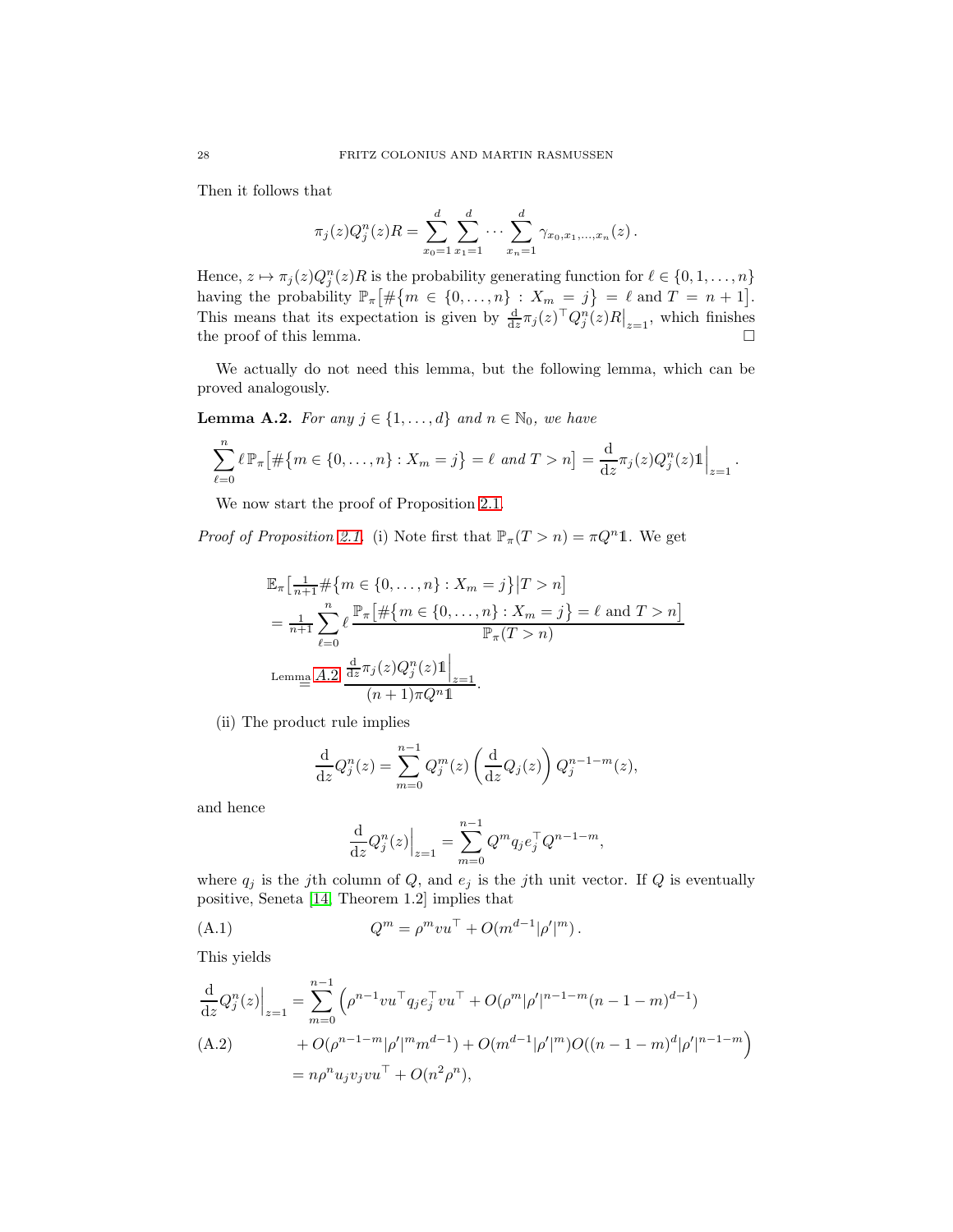since  $u^{\top}q_j = \rho u_j$  and  $e_j^{\top} v = v_j$ . Thus,

$$
\frac{\frac{d}{dz}\pi_j(z)Q_j^n(z)1\Big|_{z=1}}{(n+1)\pi Q^n 1} \xrightarrow{(A.1),(A.2)} \frac{(0,\ldots,\pi_j,\ldots,0)Q^n 1 + \pi (n\rho^n u_j v_j v u^\top + O(\rho^n))1\Big)}{(n+1)\pi (\rho^n v u^\top + O(n^{d-1}|\rho_1|^n))1}
$$
\n
$$
= \frac{\pi (\rho^n u_j v_j v u^\top)1\ \pi (\rho^n v u^\top)1} + O(\frac{1}{n}) = u_j v_j + O(\frac{1}{n}).
$$

(iii) If Q is cyclic with period h, then by Seneta [\[14,](#page-29-5) Theorem 1.4] the matrix  $Q<sup>h</sup>$ is eventually positive. Hence by assertion (ii)

$$
\mathbb{E}_{\pi} \left[ \frac{1}{n+1} \# \{ m \in \{0, 1, \dots, n\} : X_{mh} = j \} | T > nh \right] = u_j v_j + O(\frac{1}{n})
$$

for the right and left normalised eigenvectors v and  $u^{\top}$  of Q for the eigenvalue  $\rho$ , which are also eigenvectors for  $Q^h$  for the eigenvalue  $\rho^h$ . Naturally,  $O(\frac{1}{nh}) = O(\frac{1}{n})$ for  $n \to \infty$ .

One also finds for every  $\ell \in \{1, \ldots, h-1\}$ 

$$
\mathbb{E}_{\pi} \left[ \frac{1}{n+1} \# \{ m \in \{0, 1, \dots, n-1\} : X_{mh+\ell} = j \} | T > nh + i \right] = u_j v_j + O(\frac{1}{n})
$$

Summing for  $\ell = 0, \ldots, h-1$  one finds

$$
\mathbb{E}_{\pi} \left[ \frac{1}{nh} \# \{ \{ m \in \{ 0, ..., nh \} : X_m = j \} | T > nh \} \right]
$$
  
\n
$$
= \mathbb{E}_{\pi} \left[ \frac{1}{nh} \sum_{\ell=0}^{h-1} \left[ \# \{ m \in \{ 0, 1, ..., (n-1) \} : X_{mh+\ell} = j \} | T > nh \right] \right]
$$
  
\n
$$
= \frac{1}{h} \sum_{\ell=0}^{h-1} \mathbb{E}_{\pi} \left[ \frac{1}{n} \left[ \# \{ m \in \{ 0, 1, ..., (n-1) \} : X_{mh+\ell} = j \} | T > nh \right] \right]
$$
  
\n
$$
= \frac{1}{h} \sum_{\ell=0}^{h-1} (u_j v_j + O(\frac{1}{n})) = u_j v_j + O(\frac{1}{n}).
$$

This concludes the proof of Proposition [2.1.](#page-2-1)  $\Box$ 

#### **REFERENCES**

- <span id="page-28-7"></span>[1] M. Benaïm, B. Cloez, and F. Panloup, Stochastic approximation of quasi-stationary distributions on compact spaces and applications, Annals of Applied Probability 28(4), (2018), 2370–2416.
- <span id="page-28-4"></span>[2] L.A. Breyer and G.O. Roberts, A quasi-ergodic theorem for evanescent processes, Stochastic Process Appl. 84 (1999), 177–186.
- <span id="page-28-2"></span>[3] N. Champagnat and D. Villemonais, Exponential convergence to quasi-stationary distribution and Q-process, Probab. Theory Related Fields 164 (2016), 243–283.
- <span id="page-28-3"></span>[4] N. Champagnat and D. Villemonais, General criteria for the study of quasi-stationarity, arXiv: 1712.08092v2, 2018.
- <span id="page-28-1"></span>[5] P. Collet, S. Martinez, and J. San Martin, Quasi-Stationary Distributions: Markov Chains, Diffusions, and Dynamical Systems, Springer-Verlag, 2013.
- <span id="page-28-0"></span>[6] J.N. Darroch and E. Seneta, Distributions in absorbing discrete-time finite Markov chains, J. Appl. Prob. 2(1) (1965), 88–100.
- <span id="page-28-5"></span>[7] M. Engel, J.S.W. Lamb, and M. Rasmussen, Conditioned Lyapunov exponents for random dynamical systems, Transactions of the American Mathematical Society 372(9) (2019), 6343– 6370.
- <span id="page-28-6"></span>[8] S. Friedland and H. Schneider, The growth of powers of a nonnegative matrix, SIAM J. Alg. Disc. Meth. 1(2) (1980), 185–200.